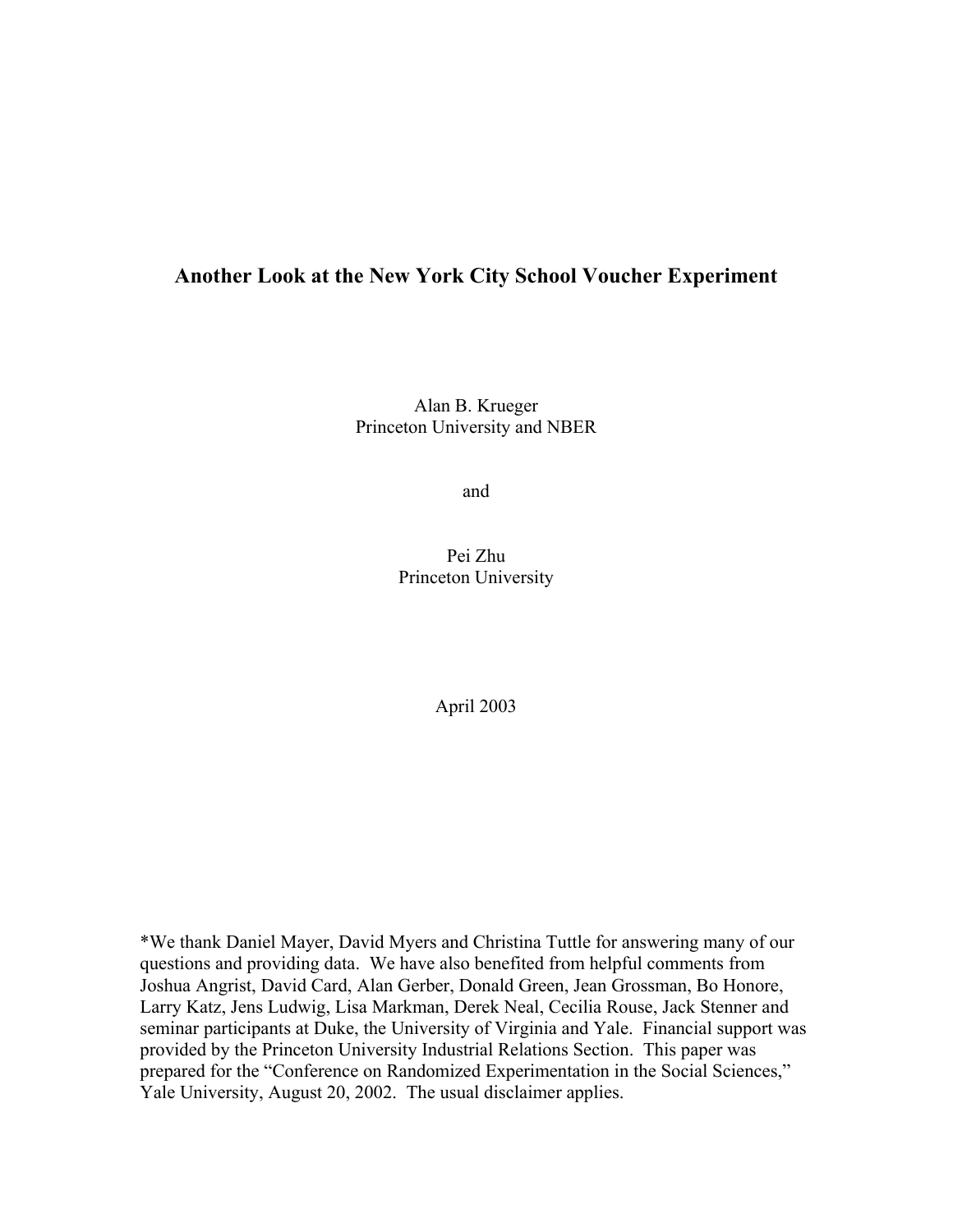## **Another Look at the New York City School Voucher Experiment**

## ABSTRACT

This paper reexamines data from the New York City school choice program, the largest and best implemented private school scholarship experiment yet conducted. In the experiment, low-income public school students in grades K-4 were eligible to participate in a series of lotteries for a private school scholarship in May 1997. Data were collected from students and their parents at baseline, and in the Spring of each of the next three years. Students with missing baseline test scores, which encompasses all those who were initially in Kindergarten and 11 percent of those initially in grades 1-4, were excluded from previous analyses of achievement, even though these students were tested in the follow-up years. In principle, random assignment would be expected to lead treatment status to be uncorrelated with all baseline characteristics. Including students with missing baseline test scores increases the sample size by 44 percent. For African American students, the only group to show a significant, positive effect of vouchers on achievement in past studies, the difference in average follow-up test scores between the treatment group (those offered a voucher) and control group (those not offered a voucher) becomes statistically insignificant at the .05 level and much smaller if the full sample is used. In addition, the effect of vouchers is found to be sensitive to the particular way race/ethnicity was defined. Previously, race was assigned according to the racial/ethnic category of the child's mother, and parents who marked "other" and wrote in Black/Hispanic were typically coded as non-Black and non-Hispanic. If children with a Black father are added to the sample of children with a Black mother, the effect of vouchers is small and statistically insignificant at conventional levels.

Alan B. Krueger Pei Zhu Economics Department Economics Department Princeton University Princeton University Princeton, NJ 08544 Princeton, NJ 08544 (609) 258-4046 (609) 258-5694 [akrueger@princeton.edu](mailto:akrueger@princeton.edu) [pzhu@princeton.edu](mailto:pzhu@princeton.edu)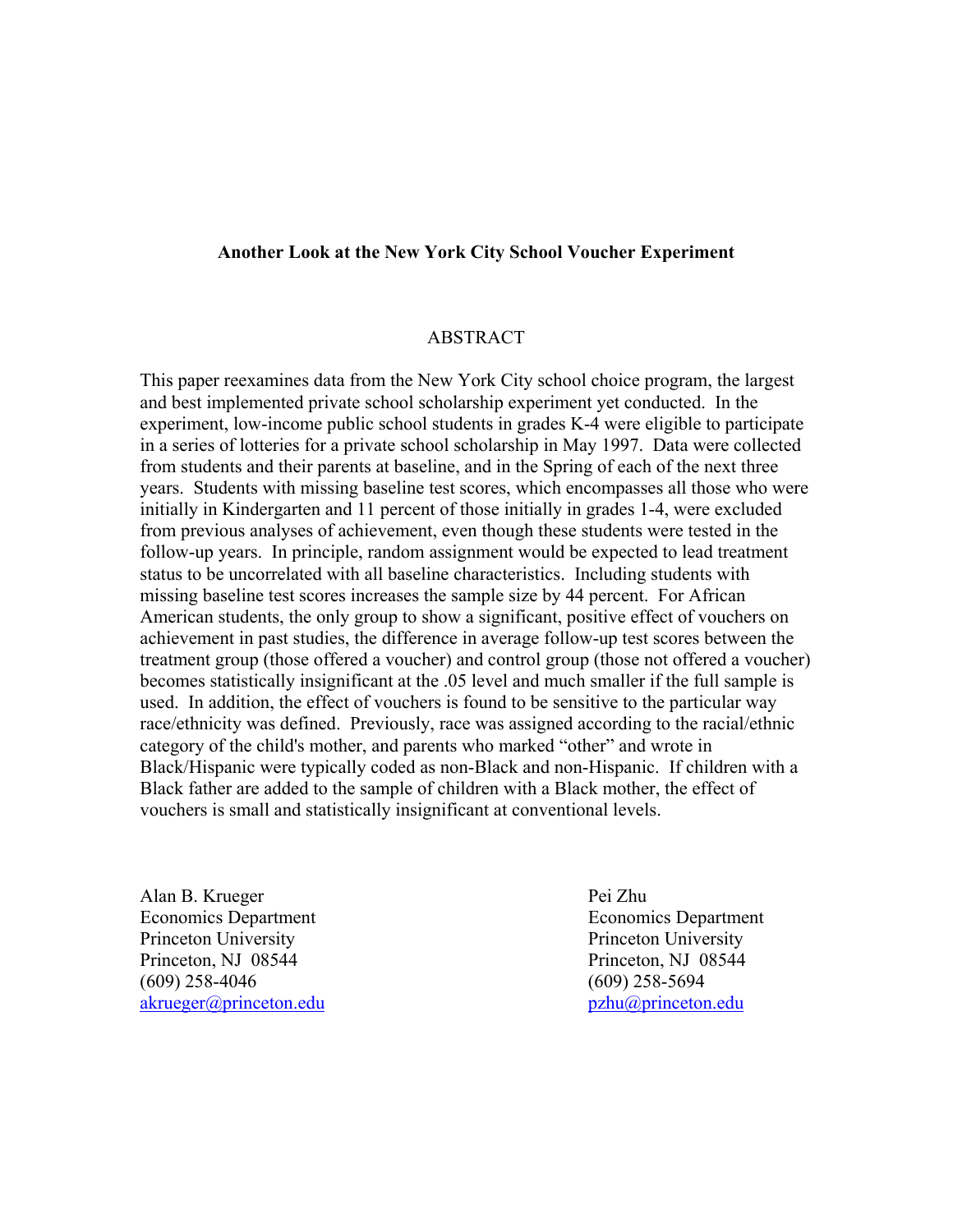Now that the Supreme Court has ruled in the *Zelman* case that public funds may be used to support vouchers to enroll children in private religious schools, many states, school districts and parents will seriously consider the desirability of school vouchers. This decision naturally depends on many factors, not least of which is whether vouchers are likely to raise student achievement. The best currently available evidence on the effect of school vouchers on students' performance is from a series of three randomized experiments conducted in Washington, D.C., Dayton, OH and New York City by Paul Peterson and his collaborators. This paper reexamines evidence from the New York City voucher experiment, which was conducted by Mathematica Policy Research (MPR) and the Program on Education Policy and Governance at Harvard University.

The New York City experiment was selected because it is the only one of the three experiments for which data have been made available to outside researchers so far. Two additional reasons argue for a detailed evaluation of the New York experiment, however. First, the New York experiment is the best documented of the three experiments, and had the lowest attrition rate, highest voucher take-up rate, and largest sample size. Second, New York is the only one of the three cities to show significant gains in test scores for voucher recipients relative to non-recipients for African American studentsat the conclusion of the experiment.<sup>1</sup> In all three experiments, there is no significant difference in student performance between those offered a voucher and the control group for other racial and ethnic groups, or overall.

<span id="page-2-0"></span><sup>&</sup>lt;sup>1</sup> See Howell and Peterson (2002), Table 6-3. In Washington, vouchers had a statistically insignificant, negative effect on Black students' scores after three years; in Dayton, vouchers had a positive effect that was statistically insignificant at the 0.10 level holding constant family background controls (but significant at the 0.10 level without family background controls) in the second and final year of the experiment.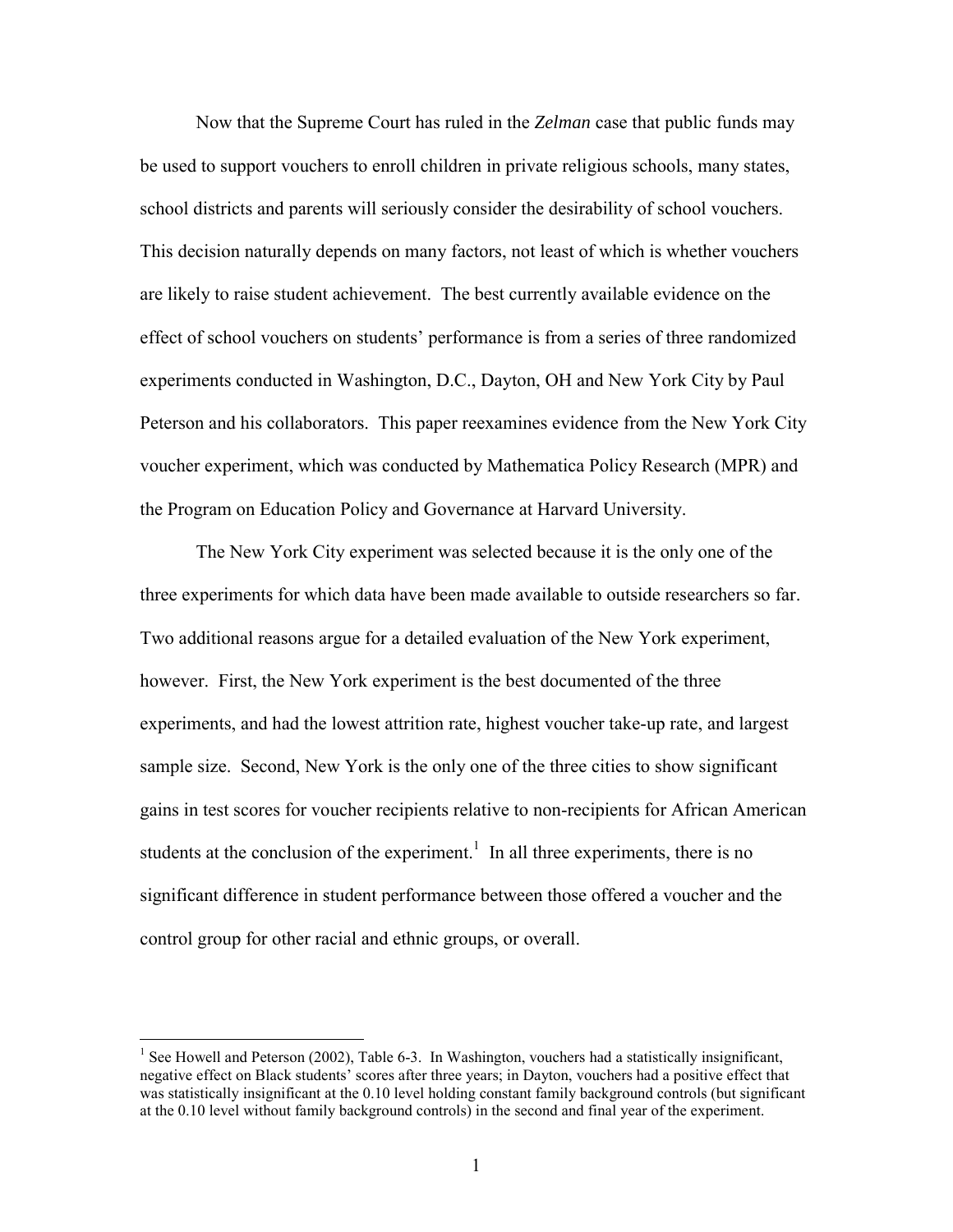TheNew York City school choice experiment worked as follows.<sup>2</sup> In February 1997, the School Choice Scholarships Foundation (SCSF), a private foundation, offered 1,300 scholarships worth up to \$1,400 a year for three years to children from low-income families (i.e., qualified for free lunch) who were enrolled in Kindergarten through fourth grade in New York City public schools. Some 11,105 eligible students applied for a scholarship between February and late April 1997. Recipients were selected in a series of lotteries in May 1997, and began attending private schools the next fall. Mathematica randomly selected the students offered vouchers (subject to the SCSF requirement that 85 percent of recipients be from public schools in the bottom half of the city-wide test score distribution) and a control group from the eligible applicants. About three quarters of the students who were offered vouchers used them in at least one year; these students overwhelmingly attended religious schools.<sup>[3](#page-3-1)</sup> Information from the students and their parents was collected prior to the lottery and in the spring of each of the ensuing three years. Base weights were constructed so the students in the sample were representative of the pool of eligible applicants (which had 70 percent from schools with below-median scores), and the weights were subsequently adjusted for nonresponse each year.

Students were given the Iowa Test of Basic Skills (ITBS) at baseline and in the spring of each of the three follow-up years. A decision was made not to test the cohort of Kindergarten students applying for scholarships for first grade at baseline, however. (Henceforth, the five cohorts of students in different grades will be referred to by their grade level at baseline.) The Kindergarten cohort was nonetheless given follow-up ITBS tests, along with other students, when they were in grades 1, 2 and 3. In addition, about

<span id="page-3-0"></span><sup>&</sup>lt;sup>2</sup> See Mayer, Peterson and Myers, et al. (2002) and Hill, Rubin and Thomas (2000) for further details.

<span id="page-3-1"></span><sup>&</sup>lt;sup>3</sup> Only 11 percent of the controls attended private school in at least one year.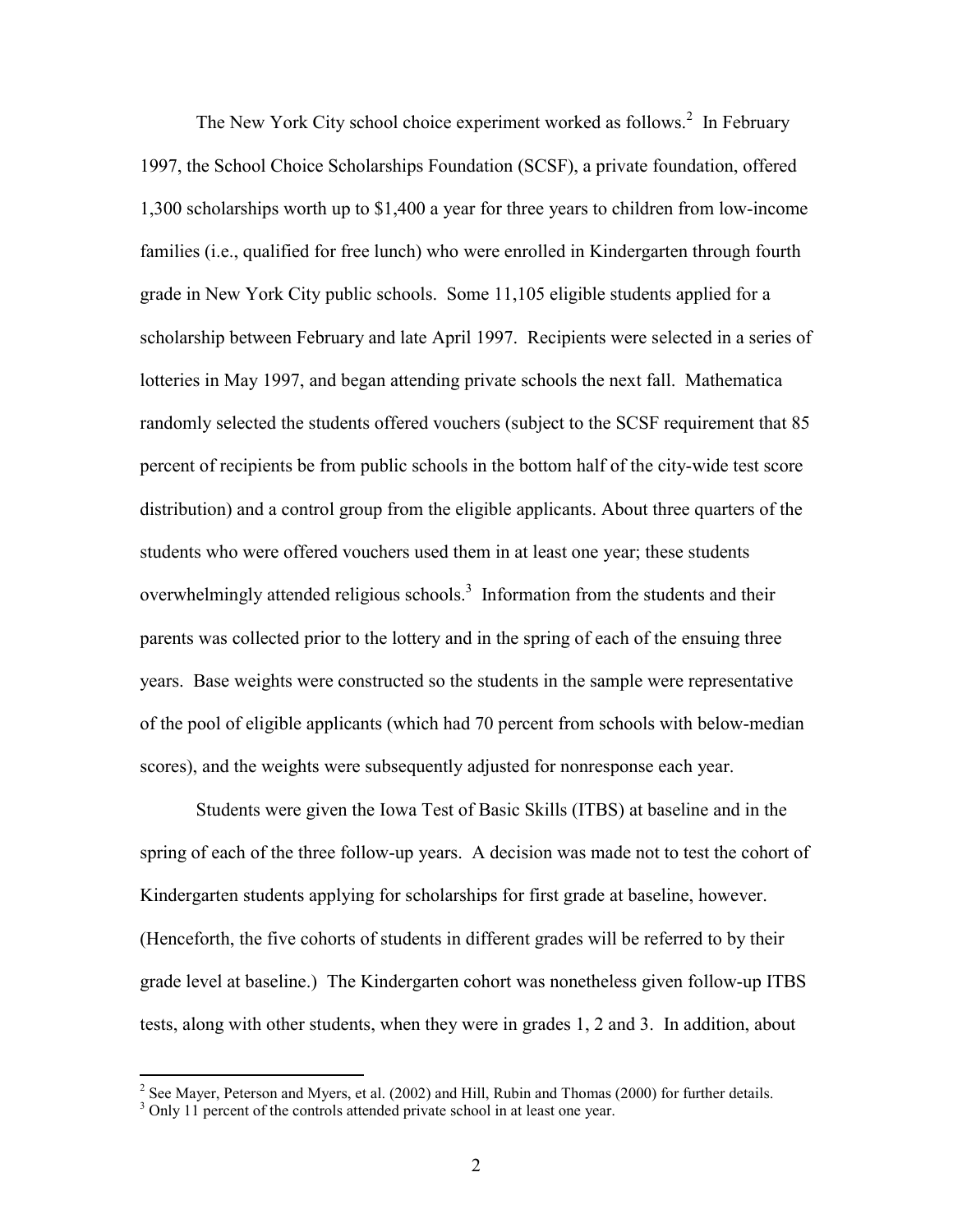11 percent of students initially in grades 1-[4](#page-4-0) lacked baseline scores.<sup>4</sup> These students were also given the ITBS in the three follow-up waves. The sample weights do not attempt to adjust for missing baseline scores.

A contribution of our paper is that we include students with missing baseline scores in much of our analysis. Previous analyses of achievement omitted students with missing baseline test data.<sup>[5](#page-4-1)</sup> Howell and Peterson (2002), for example, report, "A handful of additional families were offered vouchers, but they were not included in the evaluation for lack of baseline [test] information." Because of random assignment, however, estimates are unbiased even without conditioning on baseline information, so there is an efficiency loss from excluding these students. For the subsample with baseline scores, omitting the baseline score only trivially affects the estimated treatment effect, as one would expect with random assignment. Including students with missing baseline test data increases the sample size by 44 percent in the third and final follow-up year; nearly 30% of those with missing baseline scores were in grades 1-4 when the experiment started and should have had baseline scores. An argument can be made that including students with missing baseline scores – both those in the Kindergarten cohort and those in the other cohorts  $-\text{ is desirable because the weights make no provision for sample}$ exclusion due to missing baseline scores, and, more importantly, because using a sample that encompasses more grade levels enhances the generalizability of the results.

<span id="page-4-0"></span><sup>&</sup>lt;sup>4</sup> This is in addition to students who had scores of 0 on the baseline test – of the 1,851 students with baseline scores, 199 (10.7%) received a zero score in reading and 324 (17.5%) received a zero score in math; 97 (5.2%) received a zero on both exams.

<span id="page-4-1"></span> $<sup>5</sup>$  When Mayer, Peterson and Myers, et al. (2002) examine outcomes such as parental satisfaction, however,</sup> they include observations on students without baseline test data. It is unclear whether Howell and Peterson (2002) include or exclude students with missing baseline tests when they study parental responses. Their Table 2-3 reports that they include students entering grades 1-4, but that apparently is a misprint, as their sample includes students entering grades 2-5. Nevertheless, we could only replicate some of their results based on the parental survey if we include the Kindergarten cohort.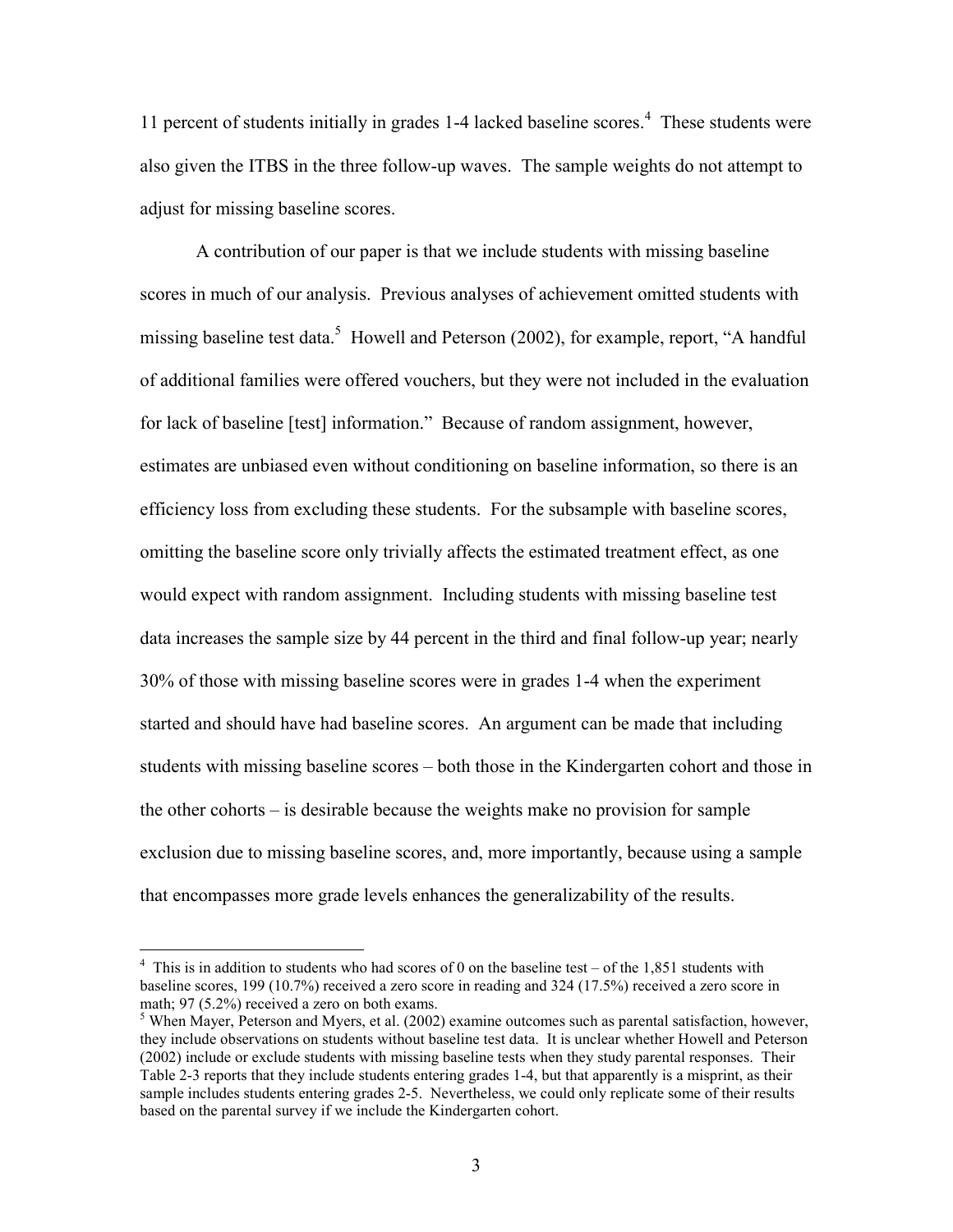For African American students, the estimated effect of being offered a voucher is much weaker if students with missing baseline scores are included in the analysis. In the third follow-up year, for example, the effect of being offered a voucher on composite test scores is 2.78 percentile points  $(t = 1.64)$  if baseline test scores are dropped from the model and the larger sample is used; controlling for baseline covariates other than test scores,the effect is 2.08 points with a t-ratio of  $1.24<sup>6</sup>$  For comparison, Mayer, Peterson and Myers report an effect of 5.50 points with a t-ratio of 3.42. Results are also weaker in the first two follow-up years if students with missing baseline scores are included. These findings raise doubts about the robustness of earlier findings of a significant positive effect of offering vouchers on the test scores of African American students.

In the next section, we discuss and evaluate the random assignment procedures in more detail. In the following section we explore the sensitivity of the results to including and excluding students with missing baseline scores, and examine differences in the treatment effect across cohorts.

Although results for the larger sample encompassing students with and without baseline scores cast doubt on the inference that vouchers had a positive impact on Black students' test scores, we explore reasons why vouchers might have been more effective at raising scores for Black students than for other students in the grade 1-4 cohorts. Results presented in Section 4 suggest that differential characteristics of the initial public schools Black and non-Black students attended are *not* responsible for any differential effect by race, even in the sample analyzed by Howell and Peterson.

<span id="page-5-0"></span><sup>&</sup>lt;sup>6</sup> These estimates also control for 30 dummies indicating the original strata students were placed in for random assignment and utilize bootstrap standard errors. We weighted the underlying data using the revised follow-up weights that Mathematica provided on April 3, 2003.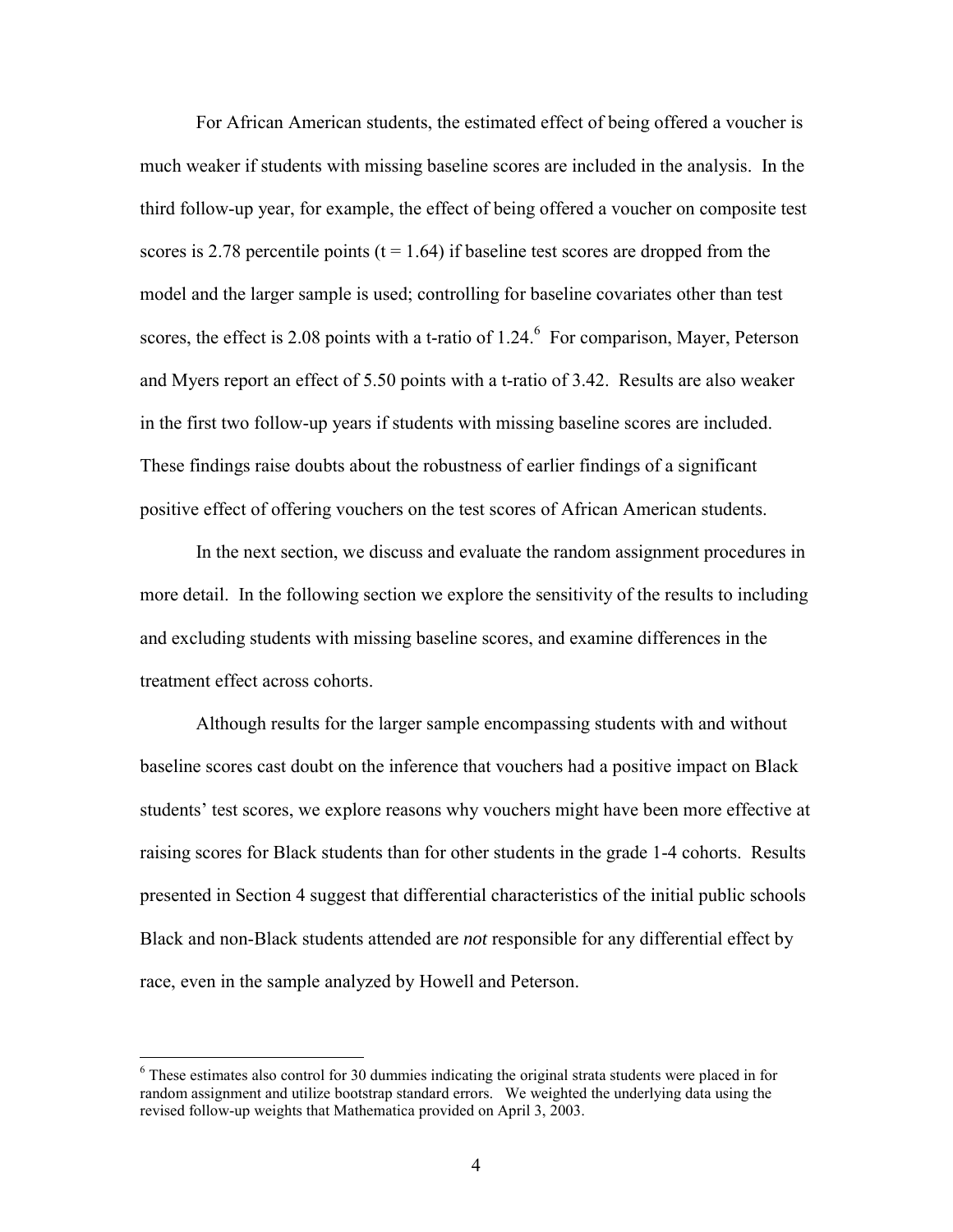The data suggest that race itself independently affects the gain from vouchers in the Howell-Peterson sample. This leads us to examine the particular definition of race that was used. There is no universally accepted definition of race. Mathematica assigned students to a racial/ethnic group based on a single question on the parental survey that asked respondents to *select only one* of the following categories for the mother or female guardian: Black/African American (non-Hispanic), White (non-Hispanic), Puerto Rican, Dominican, Other, etc. Students were assigned the mother's race/ethnicity, regardless of the father's race or ethnicity. Thus, if a student is reported as having a Black mother and a Hispanic father, he or she was classified as Black. If the same student had a Black father and Hispanic mother, however, he or she would have been classified as Hispanic. Arguably, father's race is also relevant. If we augment the sample to include students for whom *either* parent is classified as Black/African American and those whose parents marked "Other" and wrote in Black/Hispanic in the blank provided, the effect of offering a voucher on the composite score in year three falls to 1.44 points with a t-ratio of 1.01. So in the broader sample the effect of offering vouchers to students with a Black parent is small and statistically insignificant.

Throughout the paper, we focus mainly on intent-to-treat estimates; that is, the impact of offering students a voucher on their test performance, as opposed to the effect of *attending private school* on test performance. We focus on intent-to-treat estimates because offering a voucher  $-$  as opposed to compelling students to switch to private school -- is the policy decision that is most relevant, and because there is a cleaner statistical interpretation of the intent-to-treat estimates in this case. Nevertheless, the effect of attending a private school for varying lengths of time is also of interest. In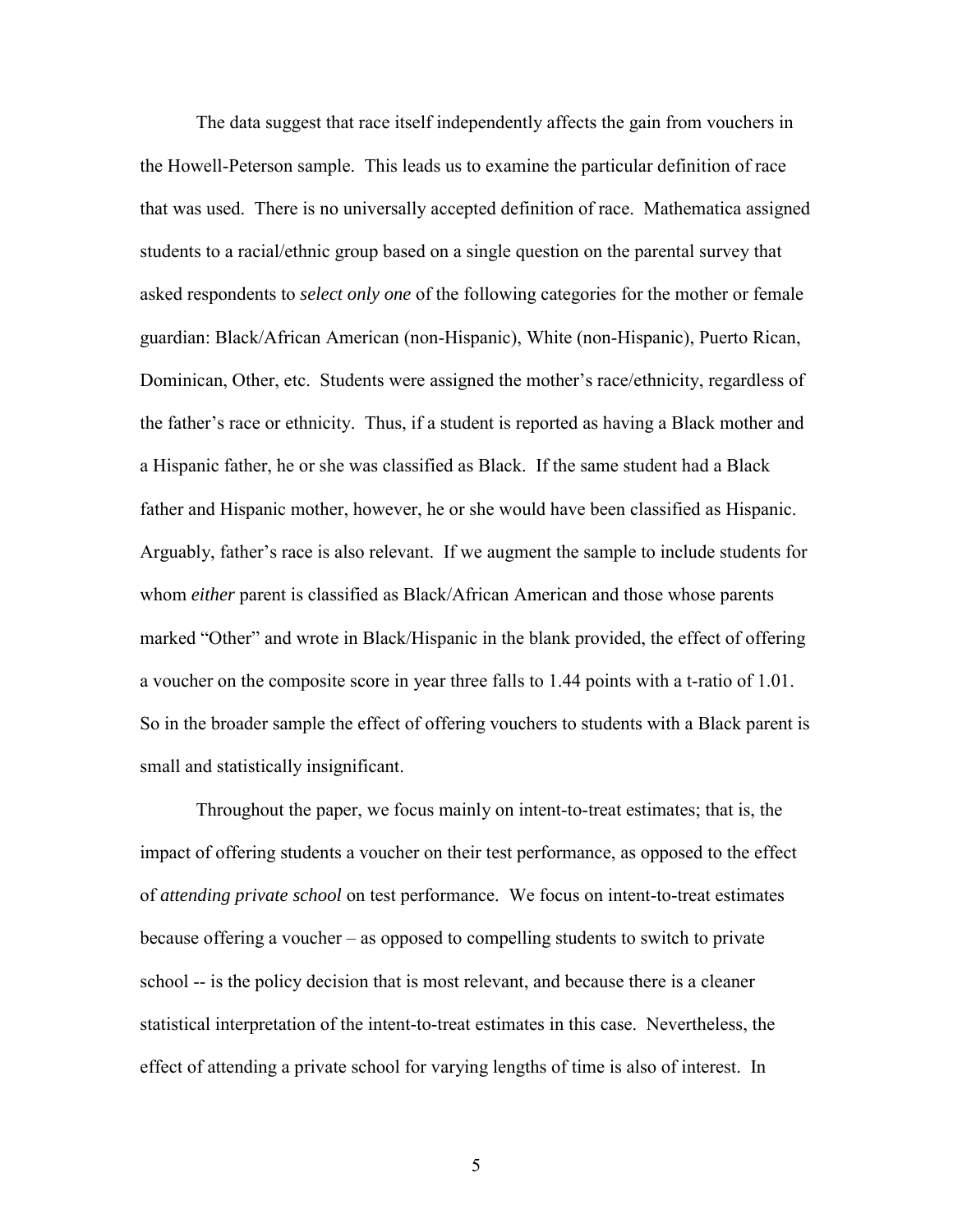Section 5 we present Instrumental Variables results that estimate the impact of the *number of years* in private school on student achievement. These results differ from those emphasized by Howell and Peterson (2002), who examine the effect of attending private school for three full years, and implicitly make strong assumptions about the effect of switching to private school on achievement for those who attend private school for fewer than three years.

# **1. Randomization and Data**

The procedures used to randomly assign students to treatment and control status, and select control group members for follow up, are described in Hill, Rubin and Thomas (2000). Because multiple children from many families applied for scholarships, and it was desired to assign all family members to the same treatment status, students were assigned to control and treatment groups in a lottery in which *families* were the unit of observation. Two methods of random assignment were used.

Briefly, for students from 1,000 families a Propensity Match Pairs Design (PMPD) was used, and for students from 960 families a Stratified Block design was used. The PMPD method, which introduces considerable complexity to the design, was used because in the first lottery many more potential control group members were available to be followed up than was money to follow them up. Rather than select a random sample of the controls to follow up, it was decided that it would be more efficient to follow up the subset that, in some sense, is most alike to treatment group members. Consequently, after the treatment group was randomly selected, the members of the control group who were followed up were selected by estimating a propensity score model to identify those with attributes that were closest to members of the treatment group.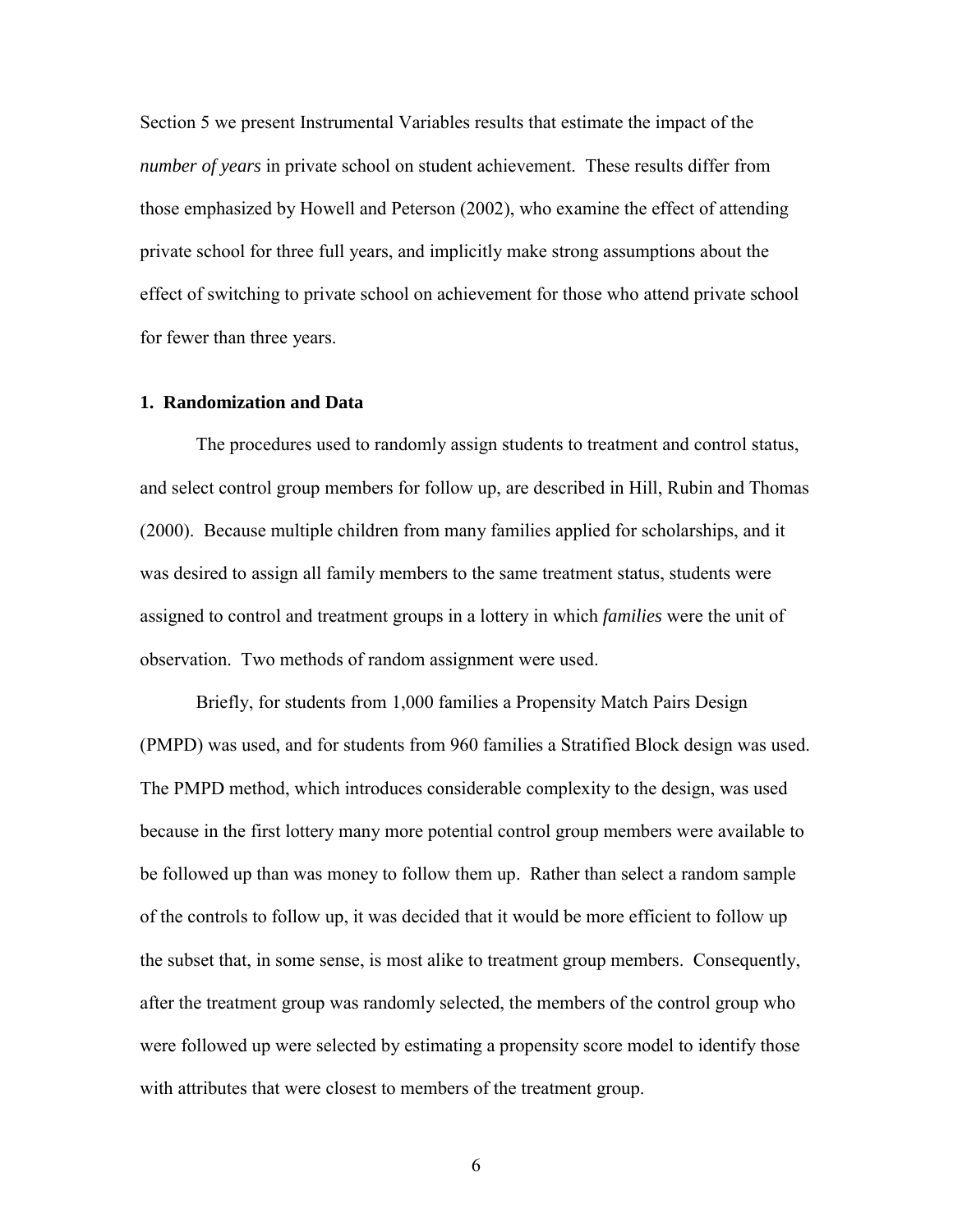According to Hill, Rubin and Thomas (2000), variables used in this model included, in order of importance: family size, a dummy indicating above versus below median schools, grade level, and initial test scores.<sup>[7](#page-8-0)</sup> Students with missing data were also included in the selection. Once the propensity score model was estimated, a matched pair for each treatment group family was selected by choosing the nearest available neighbor Mahalanobis match from among those with propensity scores close to that of each treatment group member.

The Stratified Block design was much simpler. Samples of screened applicants were invited to participate in four sessions at which baseline data were collected and ITBS tests were administered. In these lotteries, by design approximately 85 percent of the invitees were from schools with below the city median test score. Treatments and controls were randomly assigned in four lotteries, and a random sample of participants were included in the follow-up sample. Each of these lotteries constitutes a block.

One can define 30 mutually exclusive "random assignment strata": 5 lottery blocks (PMPD block plus 4 stratified blocks) x 2 school types (above and below city median test) x 3 family size groups (1, 2 or 3 or more students). Assignment is random within these strata. After the lotteries were held, Mathematica discovered that some families had misreported their family size and were thus placed in the "wrong" strata; revised strata were created with the latest family size information. Nevertheless, assignment to treatment status is random within the *original* strata that were actually used to apportion the sample at the time of random assignment. Howell and Peterson (2002)

<span id="page-8-0"></span> $<sup>7</sup>$  Other variables included, in order of importance, were: ethnicity, mother's education, participation in</sup> special education, participation in a gifted and talented program, language spoken at home, welfare receipt, food stamp receipt, mother's employment status, educational expectations, number of siblings, and an indicator for whether the mother was foreign born.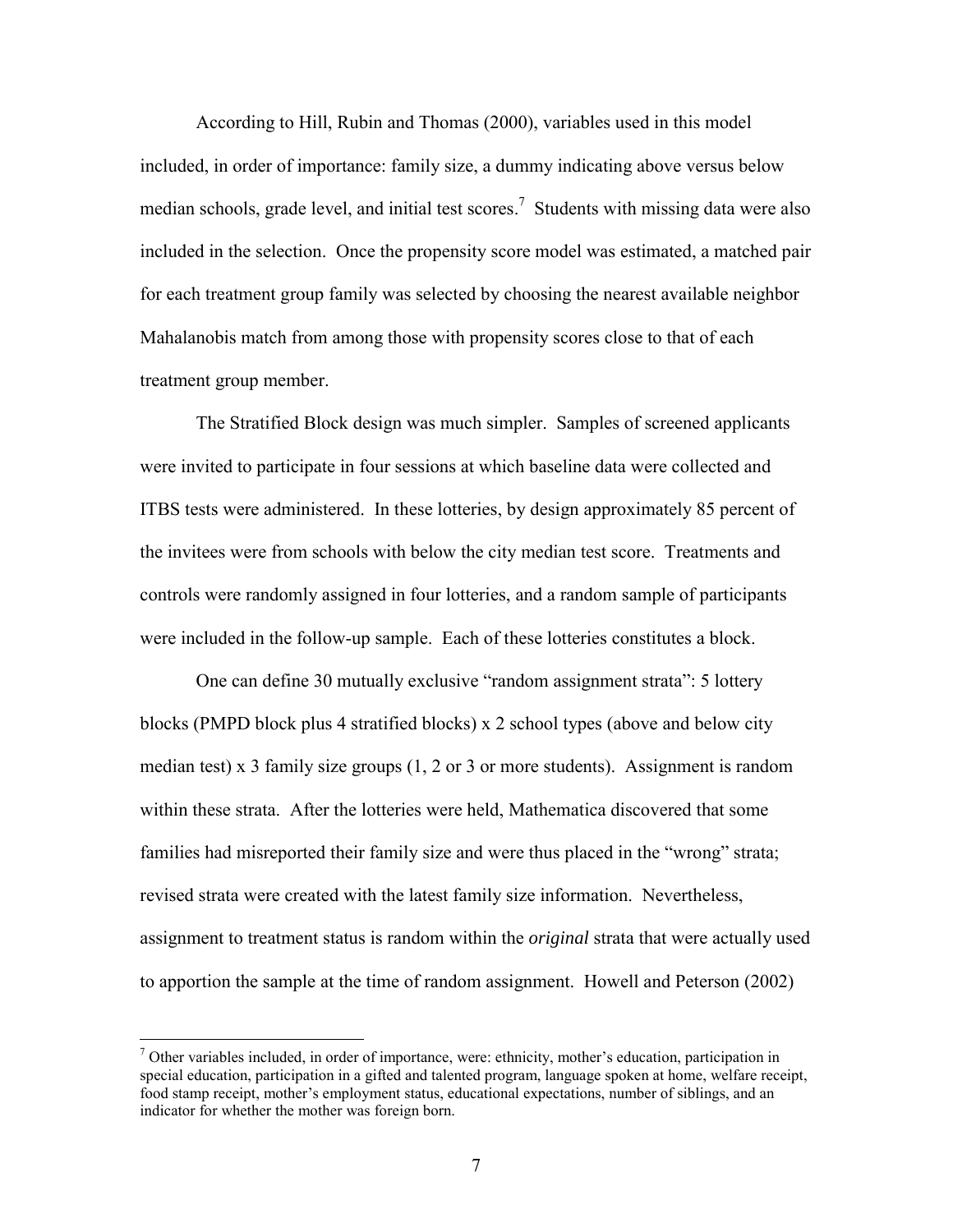and Mayer, Peterson and Myers, et al. (2002), however, controlled for dummies indicating membership in the revised strata, not the actual strata used to make assignments. Unless otherwise specified, our results condition on the *actual* strata that were used when random assignments were made. Fortunately, the choice of original or revised strata has relatively little impact on the results.

Because assignments were over families, not students, and children from the same family tend to have correlated outcomes, we compute bootstrap standard errors that use families instead of individual students as the unit for resampling to allow for dependence across family members. $8 \times 10^{-1}$  $8 \times 10^{-1}$  (Forty-six percent of students in the sample had at least one sibling in the sample as well.) Moulton (1990) provides a nice illustration of inference problems that can arise from ignoring correlated errors.

Table 1 reports the mean of several baseline characteristics for the treatment and control groups for the full sample, separately for Black and Latino students, and disaggregated by cohort for Black students. Because random assignment was implemented within strata, regressions were estimated to condition on the 30 original randomization strata, and conditional treatment-control differences and t-tests are reported as well. For the overall sample, the results indicate small and statistically insignificant differences between the treatment and control groups. For example, the conditional t-test for the difference in the mean baseline composite test score between treatments and controls is only -0.65. Mayer, Peterson and Myers, et al. (2002) present similar results. Hill, Rubin and Thomas (2000) report treatment-control differences by PMPD versus Stratified Block strata, and find slightly better balance in the PMPD strata,

<span id="page-9-0"></span> $8$  The sample was drawn with replacement 10,000 times to compute the bootstrap standard errors.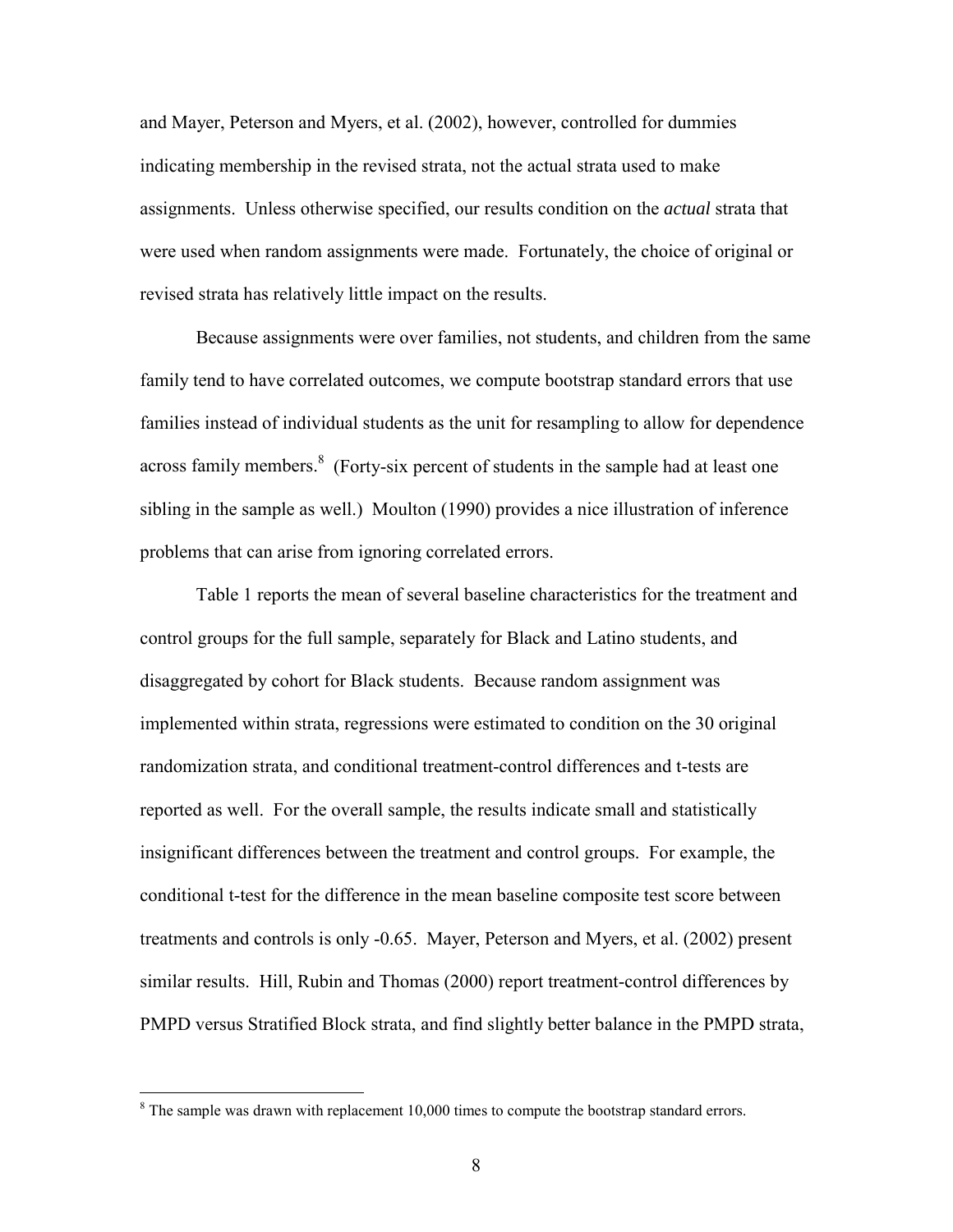but in both cases there are not systematic differences between the treatments and controls.

In the first-year follow-up report, however, Peterson, Myers and Howell (1998) reported highly statistically significant differences in *baseline* test scores between the treatment and control group, with control group members scoring significantly higher on both the math and reading exams. Evidently, this was a result of inaccurate weights. The baseline weights did not adjust correctly for the size of the underlying assignment strata.<sup>[9](#page-10-0)</sup> In the subsequent reports, the baseline weights were revised "to include post-stratification adjustments," and the baseline differences in test scores were no longer statistically significant. The complexity of the design of the experiment undoubtedly contributed to the initially inaccurate baseline weights, as the average discrepancy between the initial and corrected baseline weights was 316 percent for the PMPD strata and only 24 percent for the Stratified Block strata.<sup>10</sup>

Because of a small inconsistency in the baseline weights that we pointed out to MPR, another mistake was discovered in the baseline weights. Mathematica subsequently provided us with revised baseline and follow-up weights. The follow-up weights adjust the baseline weights for nonresponse, by using estimates from a logit equation to predict nonresponse from observed characteristics; a stepwise procedure was used to help select covariates in the logit model. Unless otherwise noted, we utilize the revised weights that Mathematica recommended on April 3, 2003 throughout this paper.

The results in Table 1 suggest that the assignment groups were well balanced, as one would expect with random assignment. One exception, however, is the oldest cohort of African American students. For this group, at baseline the treatments' mean score is

<span id="page-10-0"></span> $9^9$  Email communication from David Myers of Mathematica, February 5, 2001.

<span id="page-10-1"></span><sup>&</sup>lt;sup>10</sup> In particular, the weight accorded to the control PMPD strata increased considerably.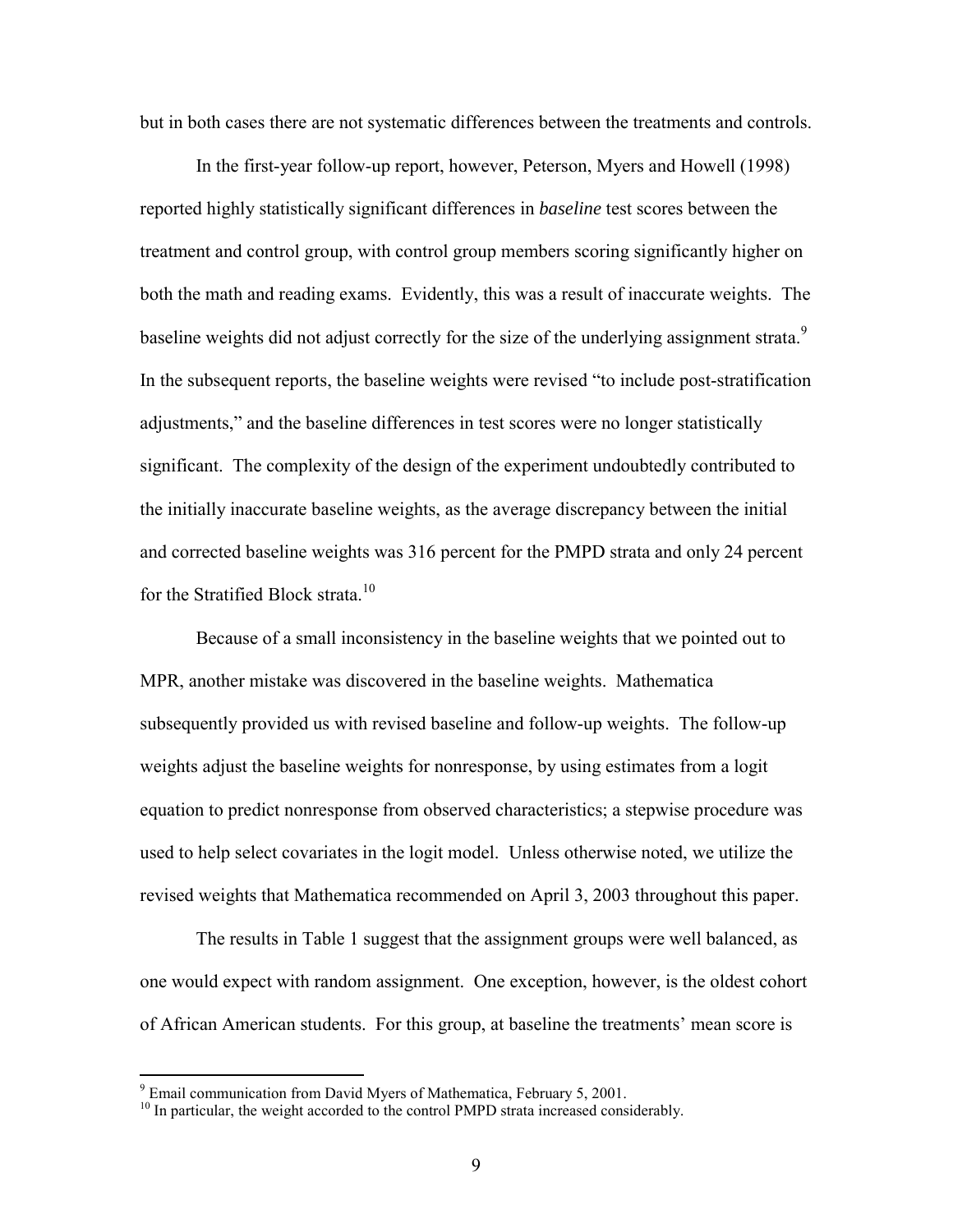higher than the controls', and the treatments are more likely to come from higher income families with better educated mothers. For African Americans as a whole, however, the differences in baseline characteristics are typically insignificant.

The Addendum to the table reports follow-up information: the mean test score in year three and the proportion of students who ever attended a private school (during the three follow-up years of the experiment). Eighty-one percent of Black students offered a voucher used it in at least one year, compared with 10 percent of those not offered a voucher, leading to a 71 percentage point increase in the likelihood that those offered a voucher enrolled in private school. The increase in private school enrollment was smaller for the Kindergarten and third grade cohorts, but still in excess of 60 percentage points. Test scores are considered extensively below.

#### *1.1 Precision*

The PMPD design was intended to reduce sampling variance and improve the balance between treatments and controls. Did the precision of the estimates improve? Table 2 reports separate estimates of the treatment effect and associated standard errors for the two methods of random assignment. The treatment effect in this instance is the average impact of being offered a voucher on students' test scores, measured in National Percentile Ranks (NPR's). Formally, the treatment effect,  $\alpha$ , is computed by estimating the following regression model for each follow-up year:

(1) 
$$
Y_{if} = \alpha Z_f + \delta^j_{if} + \varepsilon_{if},
$$

where  $Y_{if}$  is the composite test score (that is, average NPR on reading and math),  $Z_f$  is a dummy variable that equals one if the student was offered a voucher and zero if not,  $\delta^j_{if}$  is a fixed effect for the randomization strata ( $j = 1, ..., 30$ ), and  $\varepsilon_{if}$  is an error term that is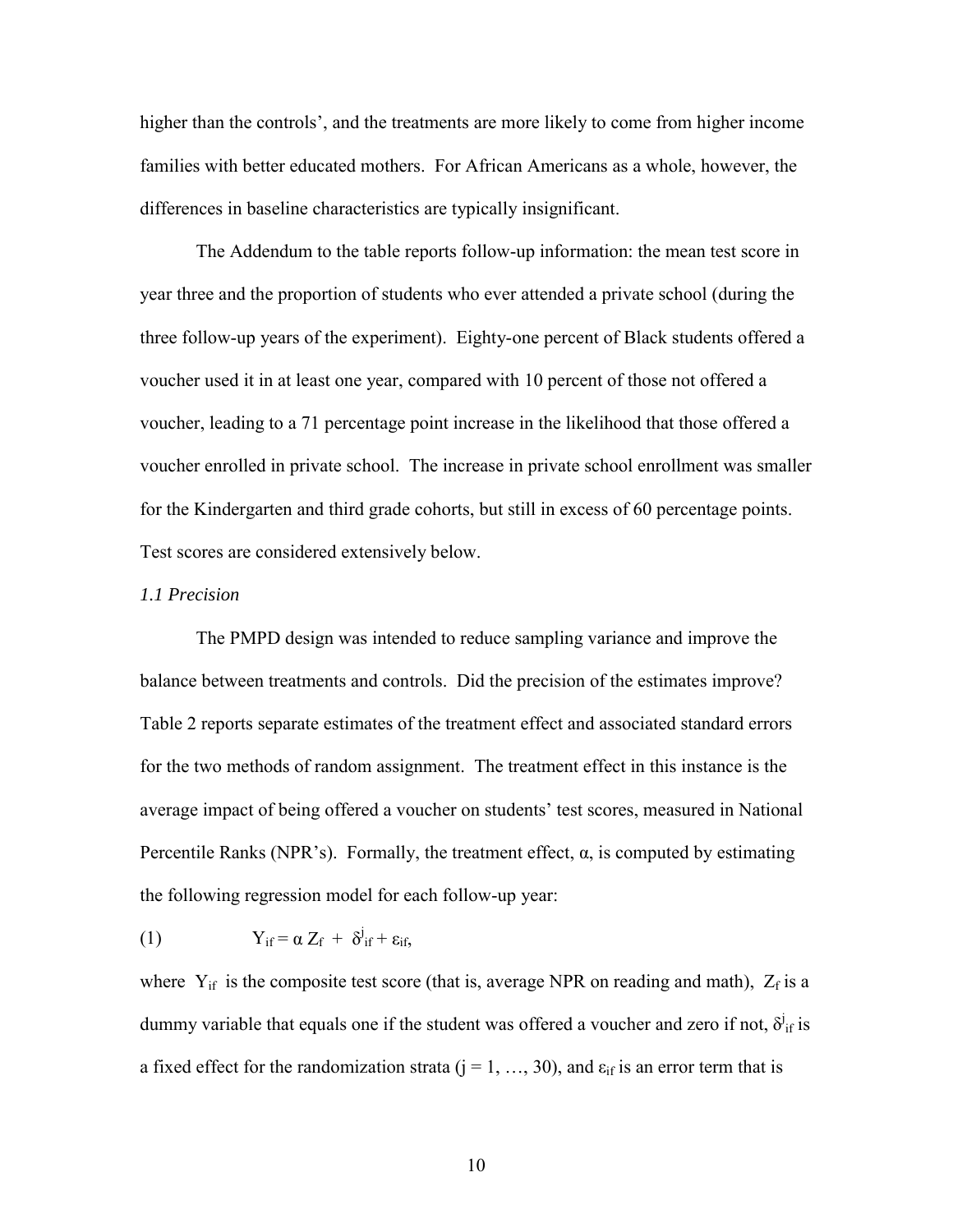possibly correlated among members of the same family. The subscript i indexes students and f indexes families. The strata fixed effects are controlled for by including 30 dummy variables indicating each original randomization stratum.

We also present another set of estimates in which the regression model is augmented to control for baseline math and reading test scores, using as a sample the subset of students who have baseline test scores. Formally:

(2) 
$$
Y_{if} = \forall Z_f + \gamma_M M_{if} + \gamma_R R_{if} + \delta^j_{if} + \varepsilon^j_{if},
$$

<span id="page-12-0"></span> $\overline{a}$ 

where M is the math NPR score, R is the reading NPR score, and the  $\gamma$ 's are coefficients. Both equations (1) and (2) provide unbiased estimates of the effect of offering a voucher; hence, they are specified with the same parameter,  $\alpha$ <sup>11</sup>

Estimates of  $\alpha$  for the full sample are in Panel A, and for African Americans in Panel B. The rows of the table indicate whether the underlying regression model controlled for baseline test scores or omitted baseline scores and used a larger sample. The second to last column reports the standard error in the Stratified Block design relative to the standard error in the PMPD design. Because the sample sizes differ slightly, in the last column the relative standard errors are scaled by the ratio of the square root of the relative sample sizes. $12$ 

For the full sample, in most cases the standard error of the estimated treatment effect is about 10 percent larger in the Stratified Block design than in the PMPD design. The adjustment for sample size has little effect on this ratio. The treatment effect is

<span id="page-12-1"></span><sup>&</sup>lt;sup>11</sup> See R.A. Fisher (1951) for a thoughtful discussion of whether baseline covariates (e.g., crop yields) should be held constant in agricultural experiments. Recognizing that estimates with or without baseline covariates are unbiased, he concludes that in practice the gain in precision from adding covariates is not worth the extra cost of collecting the data. Coincidentally, the magnitudes are similar to the voucher experiment.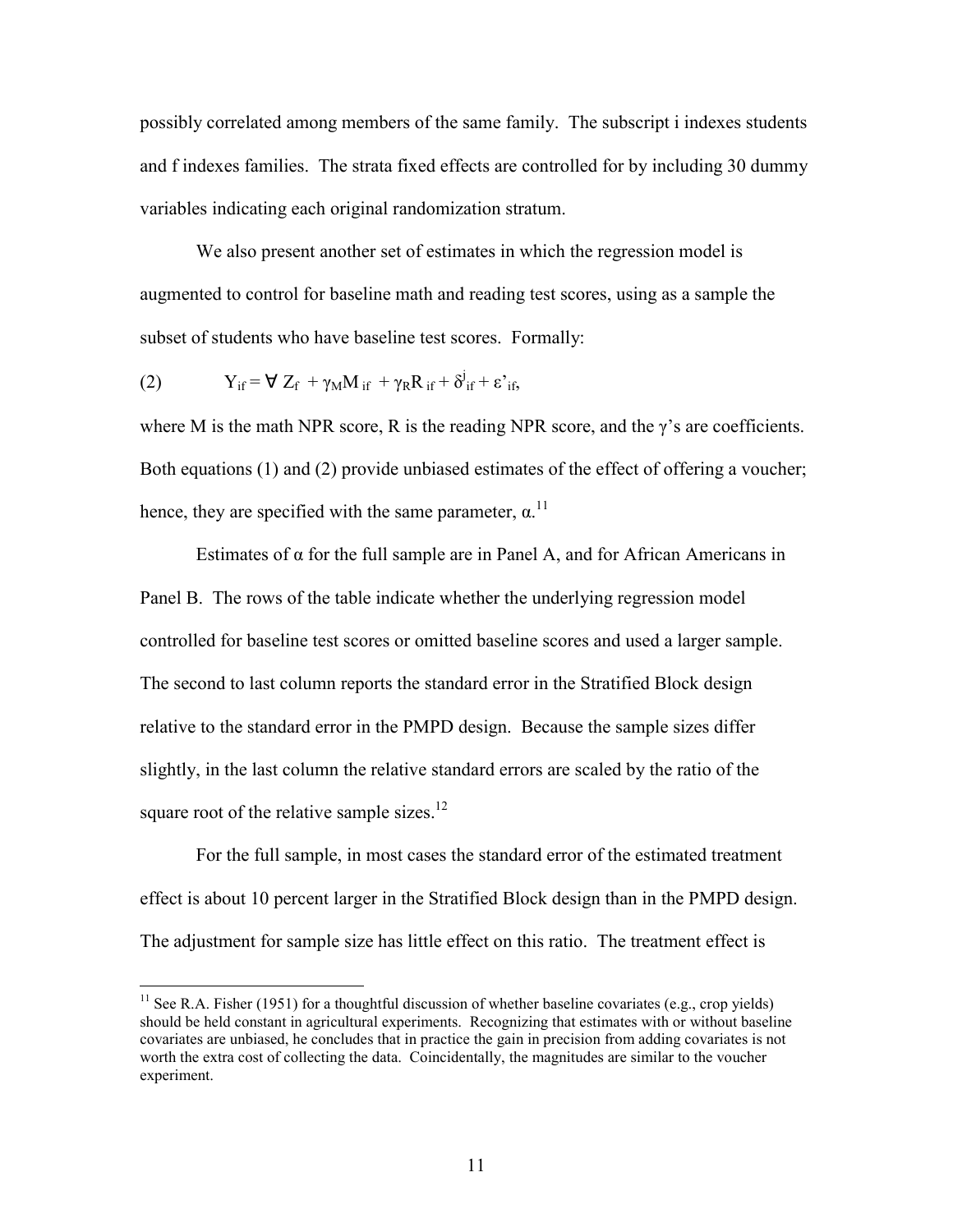insignificantly different from zero under either design. Thus, there is a small gain in power from the PMPD design.

For the subsample of Black students the standard errors are not consistently smaller in the PMPD design than in the Stratified Block design. This result is somewhat surprising because, as Hill, Rubin and Thomas point out, analyses of subgroups are expected to have more power in the PMPD design because matching should lead to a more equal representation of subgroups in the treatment and control groups.

One could question whether the gain in precision from the PMPD random assignment procedure was worth the cost of added complexity. For practical purposes, the difference in precision between the two designs is fairly small, even in the full sample: in year 3, for example, the width of a 95% confidence interval increases trivially, from  $+/3.1$  points in the PMPD design to  $+/3.5$  points in the Stratified Block design. If the complexity of the experimental design contributed to the incorrect initial inference about the baseline difference in test scores (because of inaccurate weights), then in this case the PMPD design would seem to have been hardly worth the gain in power. This likelihood seems to us to underscore Cochran and Cox's (1957) advice: "A good working rule is to use the simplest experimental design that meets the needs of the occasion."

#### **2. Sensitivity of Earlier Results**

 Next we explore the sensitivity of the estimated impact of offering a voucher to controlling or not controlling for baseline scores, and to including the cohort of students who were in Kindergarten when the experiment began. The first set of columns in Tables

<sup>&</sup>lt;sup>12</sup> At baseline, the sample size was 1,341 for the PMPD sample and 1,325 for the Stratified Block sample. The sample sizes in Table 2 differ because of missing follow-up test data. If attrition is endogenous to the design, then the unadjusted comparison is more appropriate.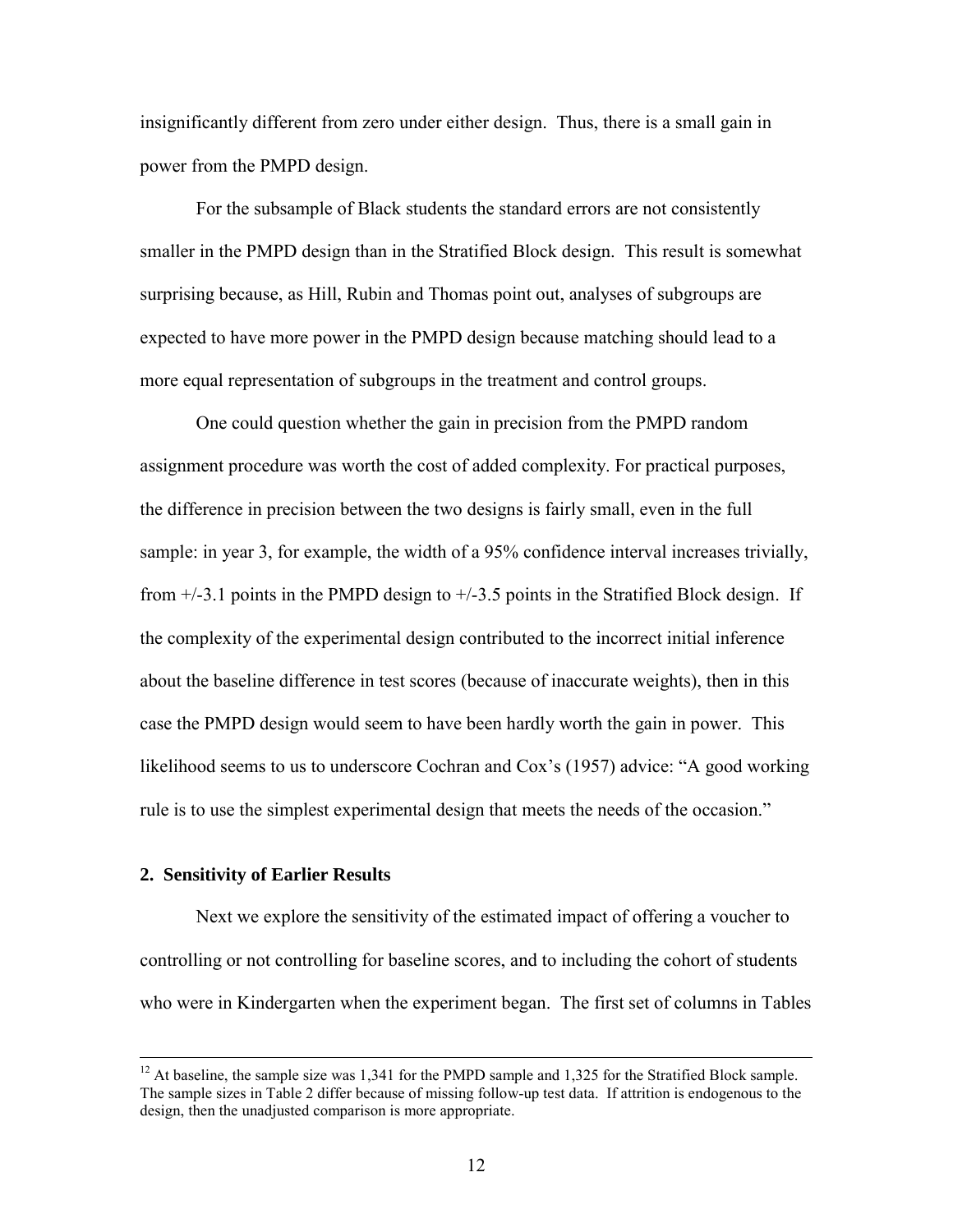3a and 3b provide estimates of equation (2): a regression of the test score NPR on a dummy indicating whether the student was randomly selected to be offered a voucher, baseline test scores, and 30 dummy variables indicating the actual stratum the family was allocated to for random assignment. The coefficient  $(\alpha)$  on the voucher offer dummy, also known as the intent-to-treat (ITT) estimate, is presented in the table, along with its standard error and t-ratio.

 In Table 3a we use the same sample, follow-up weights and strata definition as Mayer, Peterson and Myers, et al., Tables 23-25. Our results exactly replicate theirs. As they found, for Black students the results indicate significantly higher test scores for those offered a voucher than for the controls. For Latino students the voucher effect is negative but statistically insignificant.

 The first estimates in Table 3b correct two minor flaws. First, as mentioned, the previous researchers did not control for the actual strata that students were placed in when random assignments were made; instead, they controlled for strata based in part on revised family size information. To exploit the experiment, it is more appropriate to control for the strata that were actually used at the time of random assignment, so we use the original strata in Table 3b and elsewhere in the paper (except Table 3a). Second, we weight the data using revised follow-up weights that Mathematica provided after the earlier work was completed. The revised weights correct for a minor problem in the baseline weights. These two changes result in a slightly larger estimate of the ITT effect for Black students in the first and second follow-up years, and a slightly smaller one in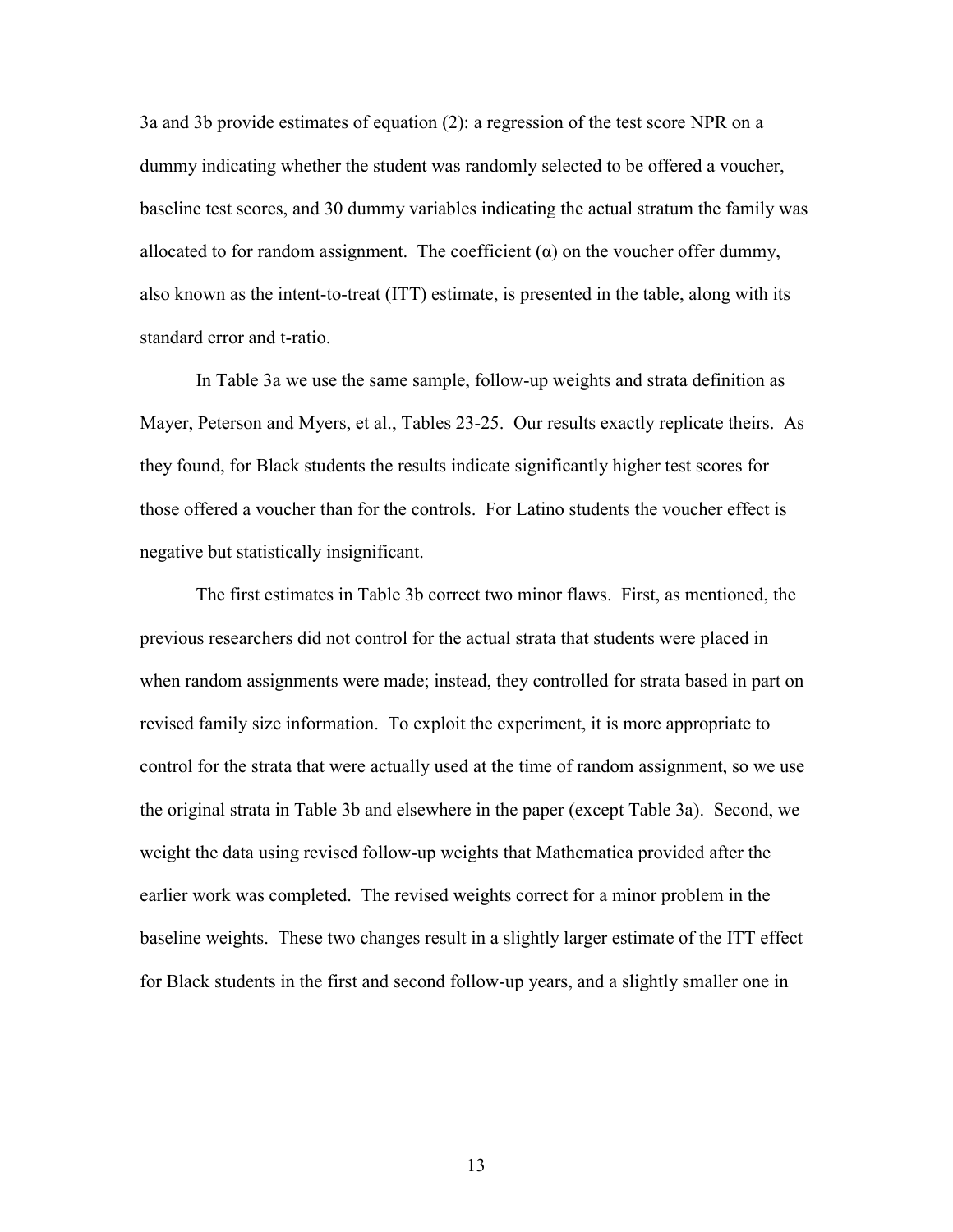the third follow-up year. Henceforth, we focus on estimates using the more appropriate weights and strata controls.<sup>13</sup>

 The middle set of columns in Tables 3a and 3b report estimates for models that use the same sample of students  $-$  i.e., those who were in grades 1-4 *and* have baseline test data  $-$  but omit the baseline test scores (i.e., equation (1)). Omitting the baseline scores has a trivial effect on the ITT estimate, as one would expect given random assignment. For the year-three composite score for African Americans in Table 3b, for example, the estimated treatment effect is 5.03 points controlling for baseline scores and 5.00 points without controlling for baseline scores. Such stability is expected in a randomized experiment with a reasonably large sample.

 The third set of columns report estimates of the same model for t[he l](#page-15-0)argest possible sample, including students initially in Kindergarten (none of whom were tested at baseline) and those initially in grades  $1-4$  with missing baseline scores.<sup>14</sup> Seventy-one percent of the additional observations are from the Kindergarten cohort, and 29 percent from the other cohorts. The results for African American students are notably weaker in the larger sample. In year three, for example, the estimate[d tr](#page-15-1)eatment effect in Table 3b falls about in half, to 2.78 points (s.e.  $= 1.69$ ), with a t-ratio that is about equal to the threshold value for statistical significance at the  $0.10$  level.<sup>15</sup> By subject, the effect on the

<sup>&</sup>lt;sup>13</sup> Myers and Mayer (2003) acknowledge that the original strata controls we use in Table 3b are preferable to the ones used in their previous estimates.

<span id="page-15-0"></span><sup>&</sup>lt;sup>14</sup> Note that the cohort in Kindergarten at baseline was in grade 1, 2 or 3 during the follow ups, so testing them in the follow-up waves presumably did not pose greater challenges than testing the other cohorts when they were in those grades.

<span id="page-15-1"></span><sup>&</sup>lt;sup>15</sup> The conventional OLS standard error in this case is 1.64, not very different than the one we compute, which allows for within family correlated errors. The standard errors we have computed are likely an underestimate because we have not taken into account added uncertainty that arises from the estimation of the follow-up weights or from dependence among paired observations in the PMPD strata.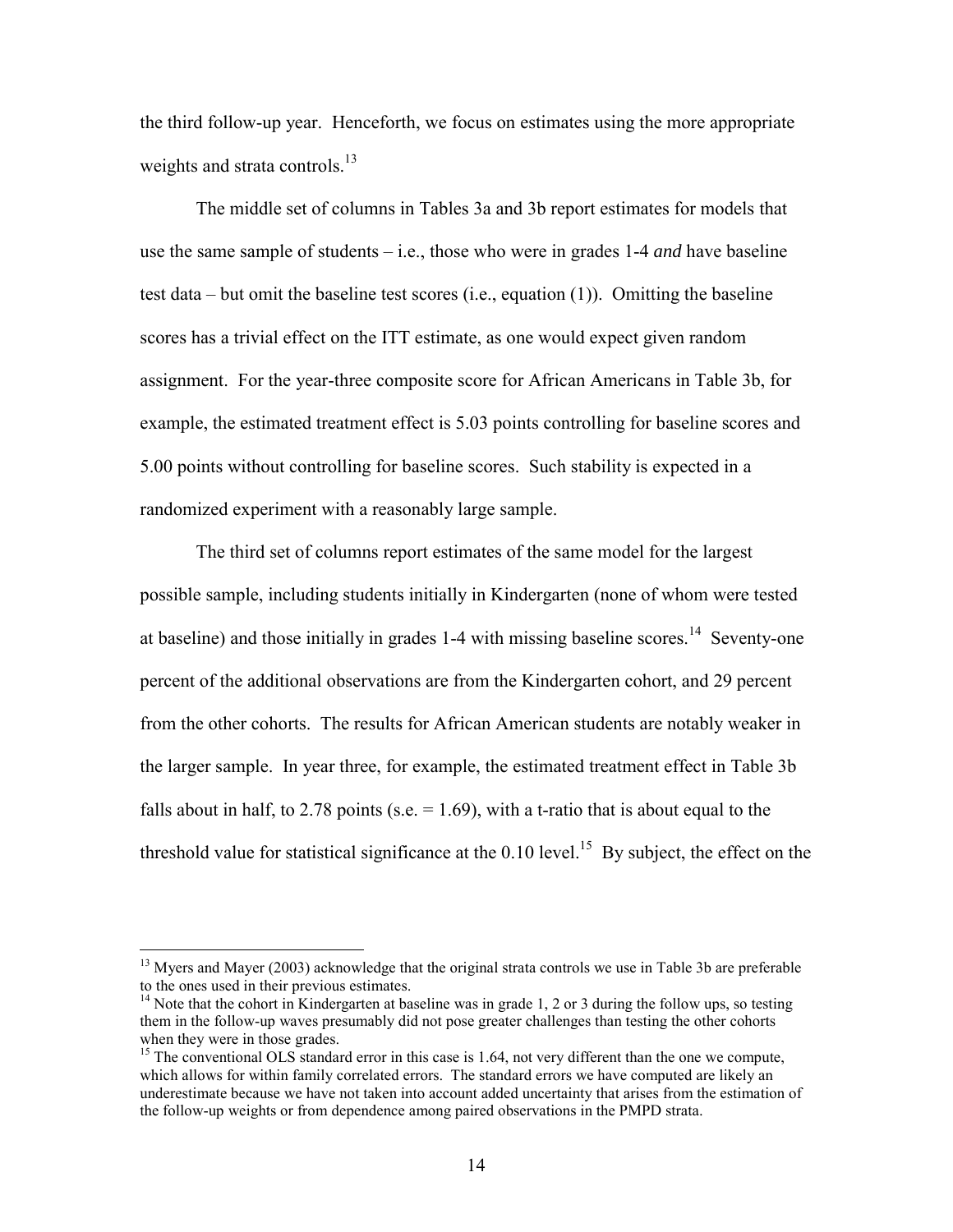reading test is even smaller, while the treatment effect for the mathematics test is larger and statistically significant at the 0.05 level. A similar pattern is found in Table 3a.

 The notably smaller estimate when students with missing baseline scores are included in the sample is due to both the inclusion of students who were in Kindergarten and those who were in grades 1-4 at baseline. If the Kindergarten cohort is excluded from the sample in the model in Table 3b that omits baseline scores, the treatment effect in the composite score regression for African Americans is  $4.37$  (s.e. = 1.85; N = 577). So about 30 percent of the reduction in the impact effect from including students with missing baseline scores comes about from adding students in grades 1-4, and about 70 percent from including Kindergarten students.

 Interestingly, the standard errors are only trivially different between the estimates that condition on baseline test scores and those that do not but use a larger sample. In the third follow up, for example, the standard error for the treatment effect on African American students' reading scores is 0.09 points smaller using the full sample and omitting baseline scores than it is in the subsample that controls for baseline scores, and for math scores it is the same whether baseline scores are omitted or included. For the composite scores, the standard error is .02 points larger when baseline scores are omitted. The reason for this similarity is that the reduction in residual variance from controlling for baseline scores is roughly offset by the gain in precision from having a larger sample.

One can improve the precision of the estimates in Table 3b by controlling for baseline information other than test scores. Table 4 presents results from models that control for the original 30 randomization strata, cohort (i.e., grade at baseline), gender, log family income, mother's years of schooling, indicators for whether the mother works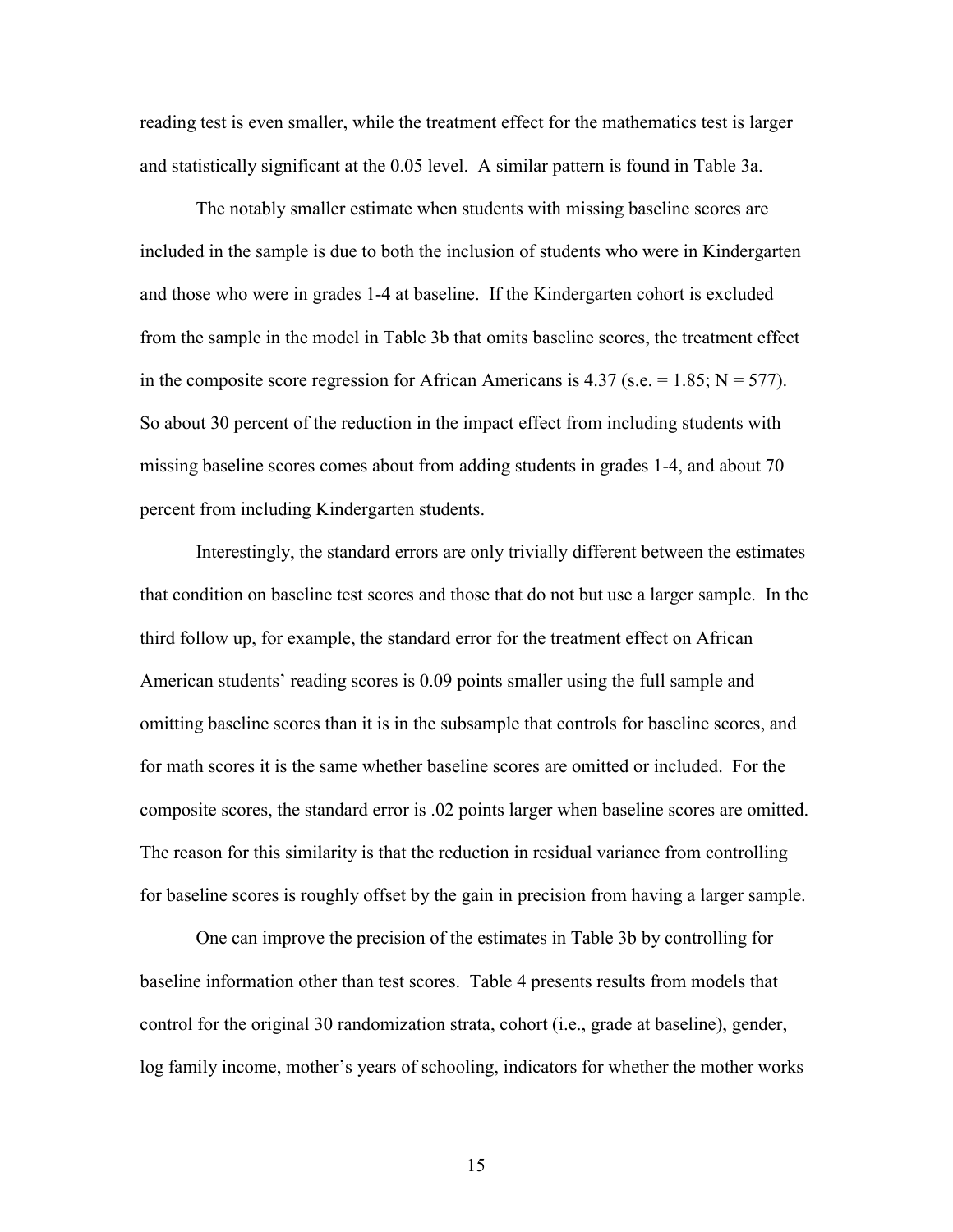full- or part-time, an i[ndi](#page-17-0)cator for whether the student has had special education, an indicator for whether the student has been in a gifted or talented class, student's age, and dummies for English spoken at home, mother born in the United States, family welfare receipt, mother resided in residence for more than one year, and whether the mother's religion was Catholic.<sup>16</sup> The first set of columns present results from models that also control for baseline test scores, for the subsample of observations with baseline scores.

Results shown in the second set of columns are based on the larger sample and omit baseline test scores from the model. The treatment effect of vouchers is smaller in these models. In year 3, for example, the impact of offering a voucher on the composite score for African Americans is  $2.08$  NPR's (t-ratio = 1.24). Again, the im[pac](#page-17-1)t on math scores is larger than the impact on reading scores.

Finally, it is possible to incorporate the information on baseline scores for those who have it, and still use the larger sample. In particular, we created a dummy variable that equals one if baseline scores are available and zero if they are missing.<sup>17</sup> Define this variable as D. We then interacted D with the baseline math and reading scores, which imposes a value of zero for those with missing scores regardless of the values one would have used to impute those scores. The following "hybrid" model was estimated using the full sample of observations, both those with and without baseline scores:

(3) 
$$
Y_{if} = \alpha Z_f + \gamma_M M_{if} \bullet D_{if} + \gamma_R R_{if} \bullet D_{if} + \lambda D_{if} + \mathbf{X}_{if} \beta + v^c_{if} + \delta^j_{if} + \epsilon_{if},
$$

 $\overline{a}$ 

where  $X$  is a vector of other baseline covariates, such as gender, mother's education and log family income, and  $v^c$  is a set of cohort fixed effects. This model has the effect of

<span id="page-17-0"></span> $16$  So as to not reduce the sample size, missing values of income and mother's education were replaced by their means, and dummy variables were included indicating whether income, mother's education, students' gender, mother's employment status, and each of the other covariates were missing.

<span id="page-17-1"></span> $<sup>17</sup>$  It is never the case that math scores are missing and reading scores are available, or vice versa.</sup>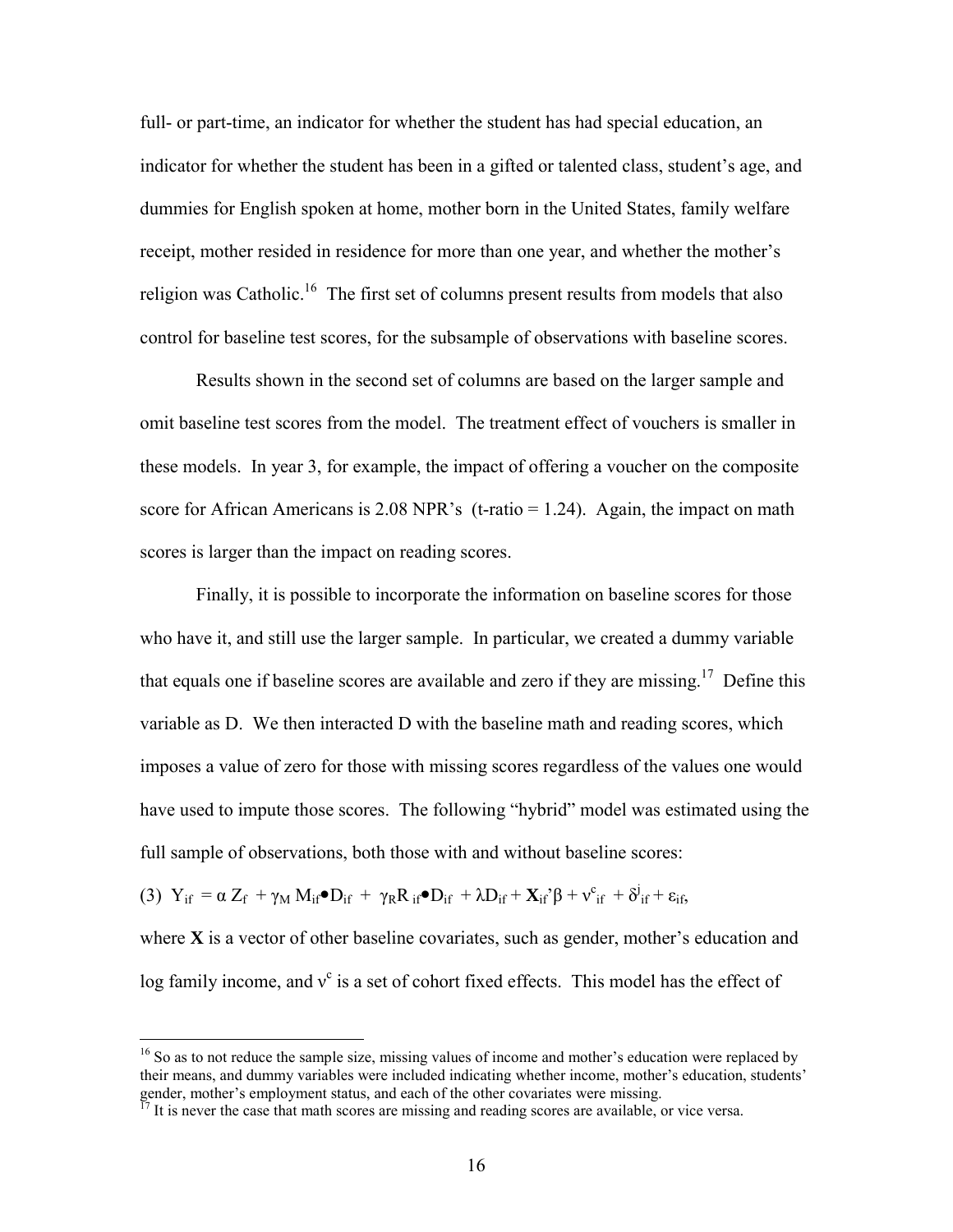controlling for baseline scores for students who have them, and not controlling for baseline scores for student who lack them. Because baseline scores can be missing for two distinct reasons – either students are in the Kindergarten cohort and not tested by design or they are in the other cohorts and failed to comply with testing – controlling for cohort dummies and D in the hybrid model removes differences between these groups.

Results of estimating ∀ from equation (3) without **X-**covariates (but with cohort and lottery strata dummies) are reported in the third set of columns in Table 4, and with additional **X-**covariates in the fourth set of columns of the table. Notice that the standard errors from both hybrid models are smaller than those from the other models in the table. The hybrid model with the additional **X-**covariates in the right-most set of columns, it turns out, typically yields the most powerful estimates of the models we have considered. Controlling for baseline test scores when they are available results in a slightly higher estimated effect of vouchers when the **X**-covariates are excluded. In the model without the **X**-covariates, the year-three impact of offering a voucher on the composite test scores of African American students is just below the threshold for statistical significance at the  $0.05$  level. In the model with additional baseline covariates – which yields a slightly more precise estimate -- the effect is somewhat smaller, 2.13 NPR's, and not statistically significant at the 0.10 level. This point estimate is less than half as large as the estimate in Mayer, Peterson and Myers, et al. (2002) and more precisely estimated.

### *2.1 To Control, or Not Control*

Mayer, Peterson and Myers, et al. (2002, p. 9) give the following justification for why they controlled for baseline test scores: "Baseline characteristics were included to adjust for chance differences between the characteristics of treatment- and control-group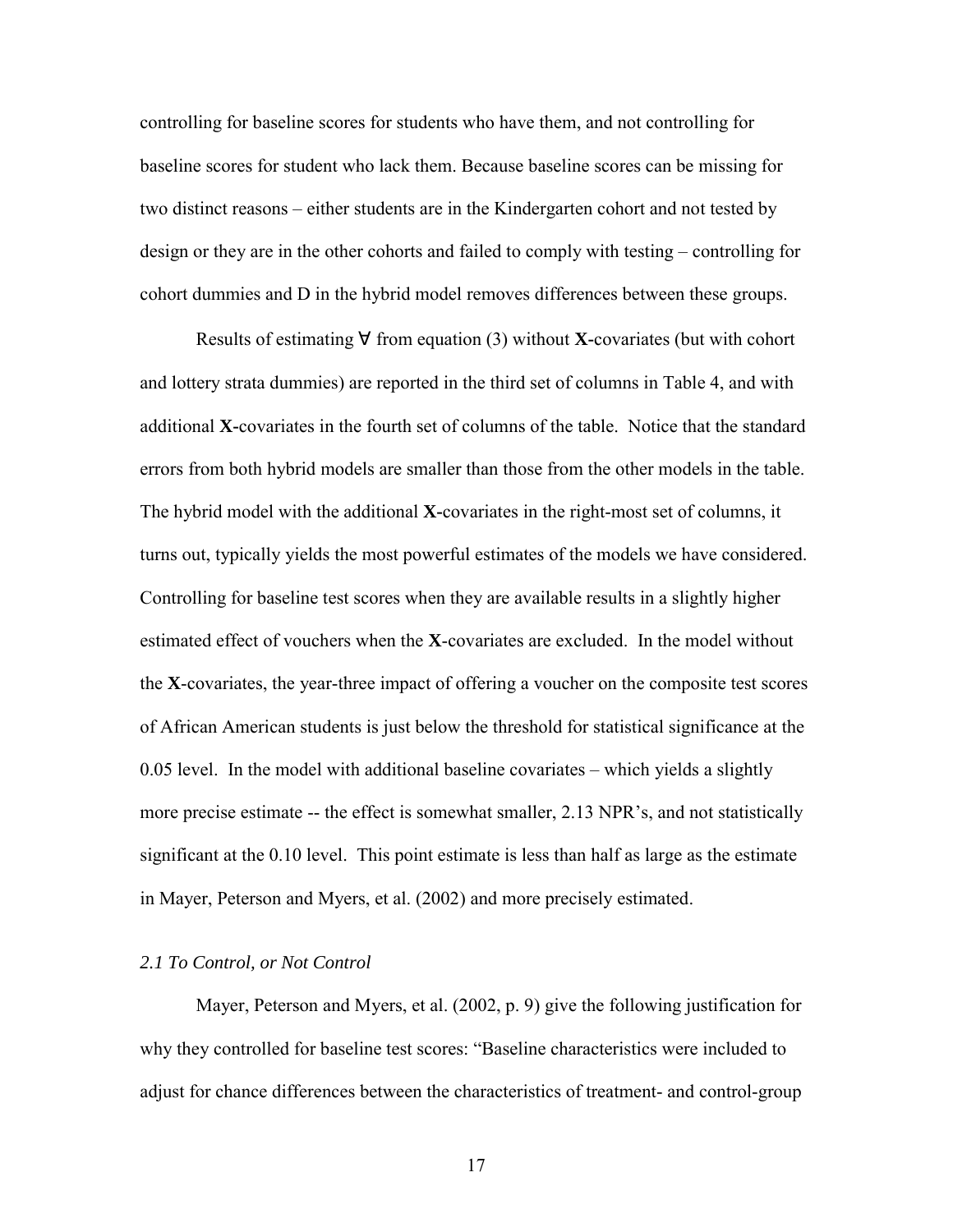members and to increase the precision of the estimated impacts." But because [bo](#page-19-0)th sets of estimates – those with or those without baseline characteristics – provide an unbiased estimate of the treatment effect, only the latter rationale is potentially germane.<sup>18</sup> Any improvement in the estimates from controlling for covariates is *fully* reflected in the sampling variance of the estimates. With or without covariates, the estimates are unbiased and approximately normally distributed, so the coefficient and standard error completely characterize the sampling distribution of the estimated treatment effect.

The key question then is whether including baseline covariates reduces the residual variance by enough to justify the loss of degrees of freedom and the fact that, in practice, some observations must be dropped from the sample because they have missing baseline data. On this basis, there is little reason to chose between the estimates in Table 3b that control for baseline test scores and the ones that do not. Both are unbiased with about equal power. However, an advantage of estimates using the larger sample is that the results potentially can be generalized to a broader population  $-$  namely, students initially in grades K-4, as opposed to those in grades 1-4 without missing baseline data.

Moreover, estimates without baseline covariates are simple and transparent. And unless the specific covariates that are to be controlled are fully described in advance of analyzing the data in a project proposal or planning document, there is always the possibility of specification searching. To avoid the charge of specification searching, we have provided results without covariates (except for those that define the randomization

<span id="page-19-0"></span><sup>&</sup>lt;sup>18</sup> Another way to see that the first rationale is inappropriate is to note that if there is a chance difference in a baseline characteristic between treatments and controls, there could also be an erroneous correlation (due to chance or misspecification) between the baseline characteristic and the outcome variable that would sway the estimated treatment effect if covariates are included. A correlation between treatment status and baseline covariates in an experiment is potentially problematic regardless of whether baseline covariates are controlled in a regression. Mayer, Peterson and Myers, et al. seem to imply that an unbiased estimator can be made less biased by controlling for covariates.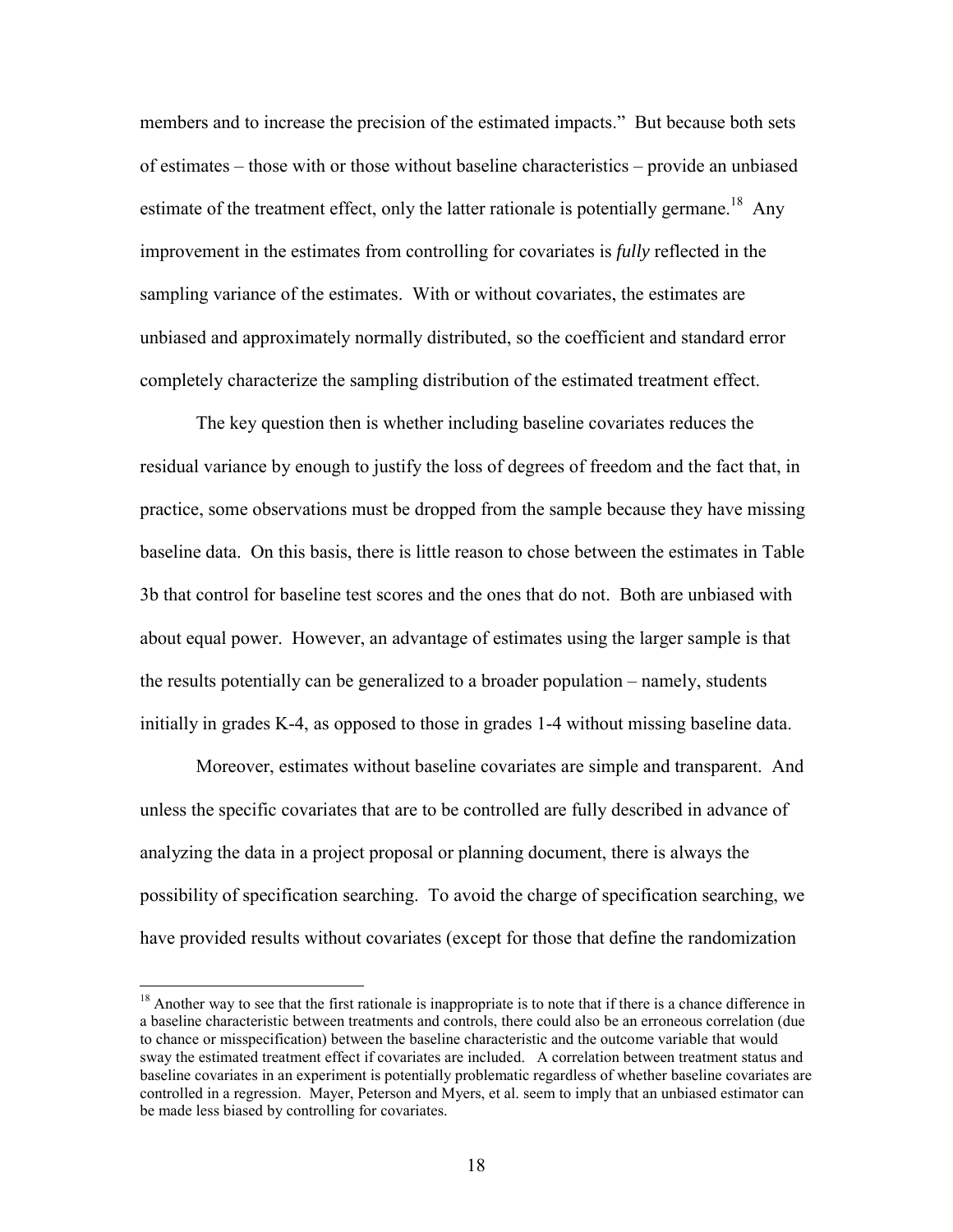process), as well as others with a varying set of baseline covariates, so the reader can judge the sensitivity of the results for him or herself.

Lastly, notice that equation (4) in the far right of Table 4, which incorporates the baseline covariates for those who have them and still uses observations for those with missing baseline data, provides the most precise estimates and pertains to those initially in grades K-4. An argument can be made that, of the estimates presented so far, the most credence should be placed in these because they are the most precise. As we explain in Section 4 below, however, we think the sample of Black students used in Table 4 is unnecessarily restrictive. We also think it is wise to draw conclusions from the whole panoply of results, rather than one particular specification.

# *2.2 Cohort Interactions*

The results in Tables 3a, 3b and 4 suggest that including students who were enrolled in Kindergarten at baseline in the sample qualitatively weakens the impact of school vouchers on achievement scores of African American students. These students were in grades 1-3 when the follow-up tests were administered (assuming they were not held back), and were among the youngest students in the experiment. One possibility is that vouchers are effective for older African American students, but not younger ones. Mathematica (2000) raised this concern after the second-year follow-up study. Howell and Peterson (2002; p. 222) strongly argue against this interpretation, however, maintaining that "no decipherable pattern suggests that impacts vary by grade level." Our analysis of inter-cohort differences in treatment effects also suggests that the grade at which students are offered vouchers is unrelated to the magnitude of the treatment effect in the third year of the experiment when we test the null hypothesis of any unrestricted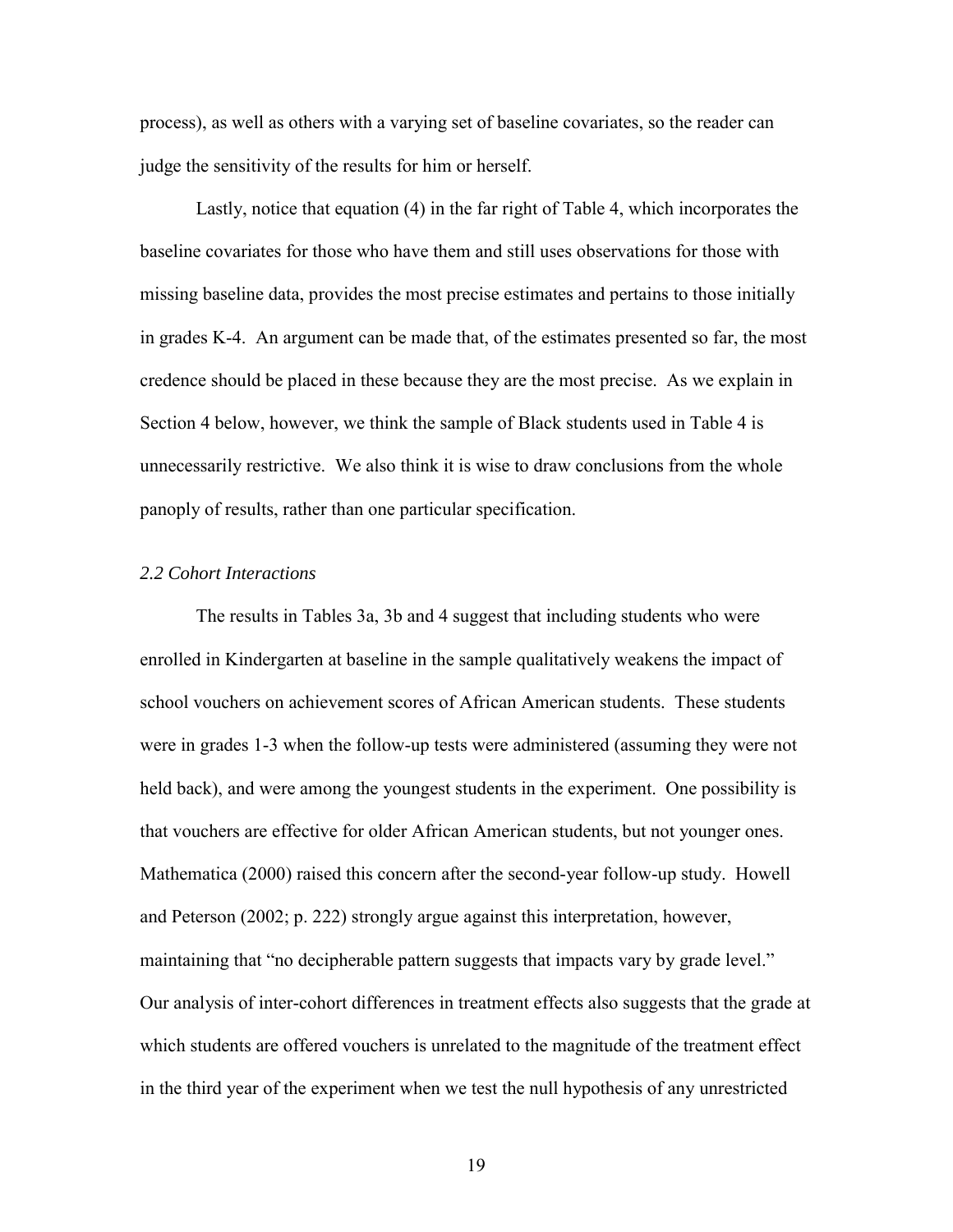pattern of cohort effects, although we find some tendency for older students to have a larger treatment effect when Kindergarten students are included in the sample and the cohort-treatment-status interaction is constrained to be linear.

The treatment effect on the third-year composite test score for each cohort can be viewed in the Addendum at the bottom of Table 1. The treatment effects are not uniform, and it is particularly large for the  $4<sup>th</sup>$  grade cohort, but they individually have large standard errors. To conduct a formal test for inter-cohort variability in treatment effects, we interacted five dummy variables indicating membership in one of the initial grade cohorts with the treatment status dummy in the models in Table 4, and conducted an F-test of the null hypothesis that the treatment effects were equal for all cohorts. In the third follow-up year, there was no more than a chance occurrence that the treatment effect differed across the cohorts for African American students. For example, in the model for the composite score in the far right of Table 4, the p-value for an F-test of uniform treatment effects is 0.33. This F-test puts no structure on the pattern of interactions and does not depend on first screening the pattern of coefficients to test a particular hypothesis, so in this sense it is "hands above the table."

Observing the pattern of treatment effects by cohort, however, it appears that there may be a tendency for the older cohorts to have larger coefficients than younger cohorts. If we perform a simple test for differential cohort effects that recognizes the *order* of the cohorts by including an interaction between a student's linear grade level at baseline  $(0, 1, 2, 3, 4)$  and the voucher offer dummy, as well as the voucher offer main effect, the p-value for a test of the interaction term in the most powerful model in Table 4 is 0.06 for the composite score.Thus, there is some evidence that the treatment effect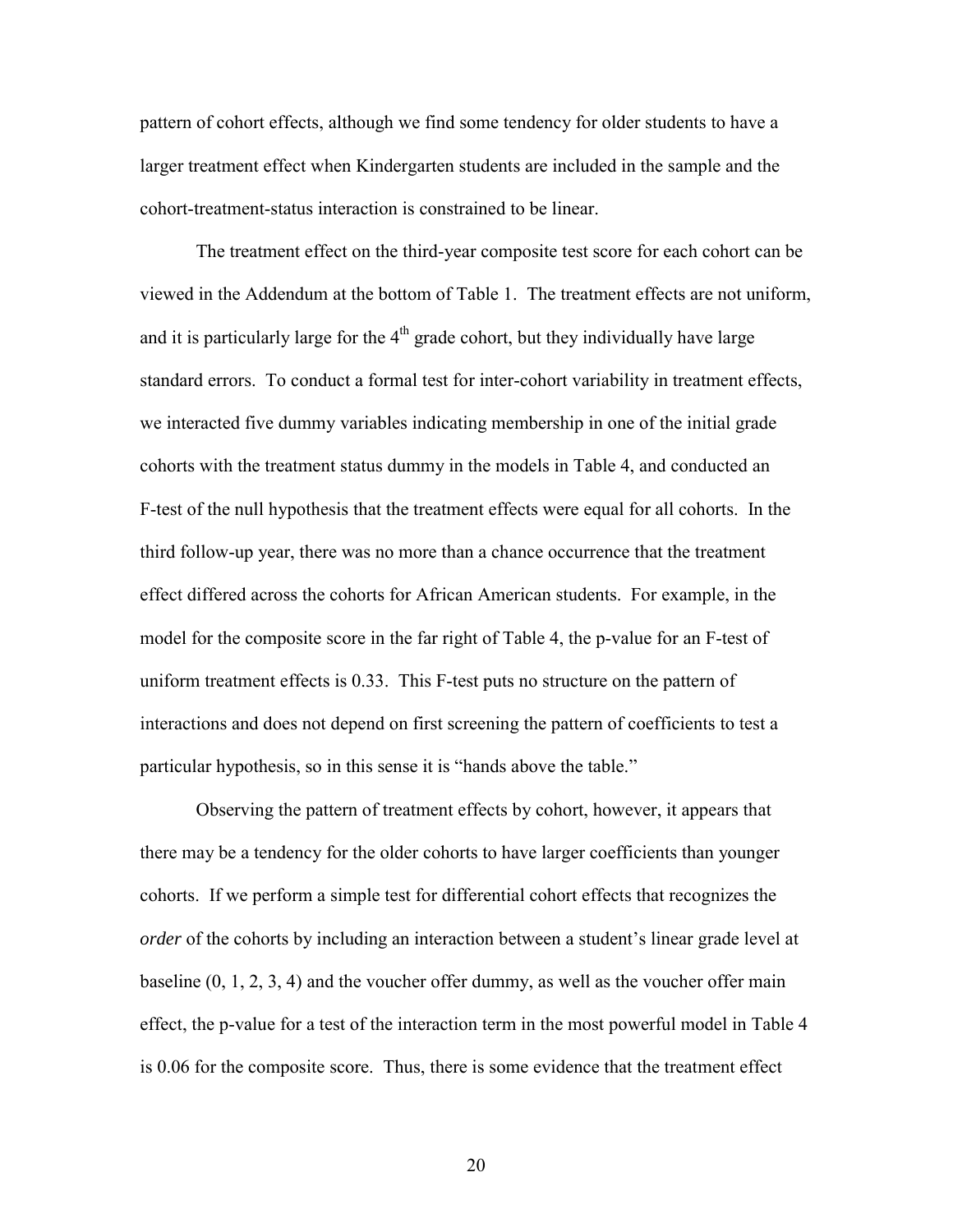rises with the entry grade of the cohort of African American students in the full sample, but it is not overwhelming and it requires the imposition of a linear cohort-treatment interaction. Moreover, it is unclear why the treatment effect would vary with age for African American students but not Hispanic students.

# *2.3 Attrition*

 One commonly voiced criticism of the voucher experiments is that attrition was high, especially for the control group (e.g., Neal, 2002). The response rate in the third year of the New York experiment was 68.8 percent for treatment group members and 64.6 percent for control group members in cohorts 1-4. The rates were slightly higher for the Kindergarten cohort: 71.7 percent for treatments and 69.2 percent for controls. Although, in principle, the follow-up sample weights adjust for attrition based on observable characteristics, it is possible that those who exited the sample differ along unobserved dimensions, and the average achievement in year three for non-responding treatments and controls could be different than it was for respondents. Nonrandom attrition that is correlated with treatment status would bias the weighted estimates.

In results not reported here, we examined the impact of attrition in a couple of different ways. First, we computed two-step normal selection correction estimates to adjust for those with missing follow-up test scores. Second, we used the technique employed in Krueger (1999) of carrying forward the last available test score for those with missing data to impute values. We also used these techniques to adjust for students with scores of zero. These adjustments typically led to only slightly smaller estimates of the effect of vouchers. Thus we conclude that nonrandom attrition was probably not a major problem in the experiment.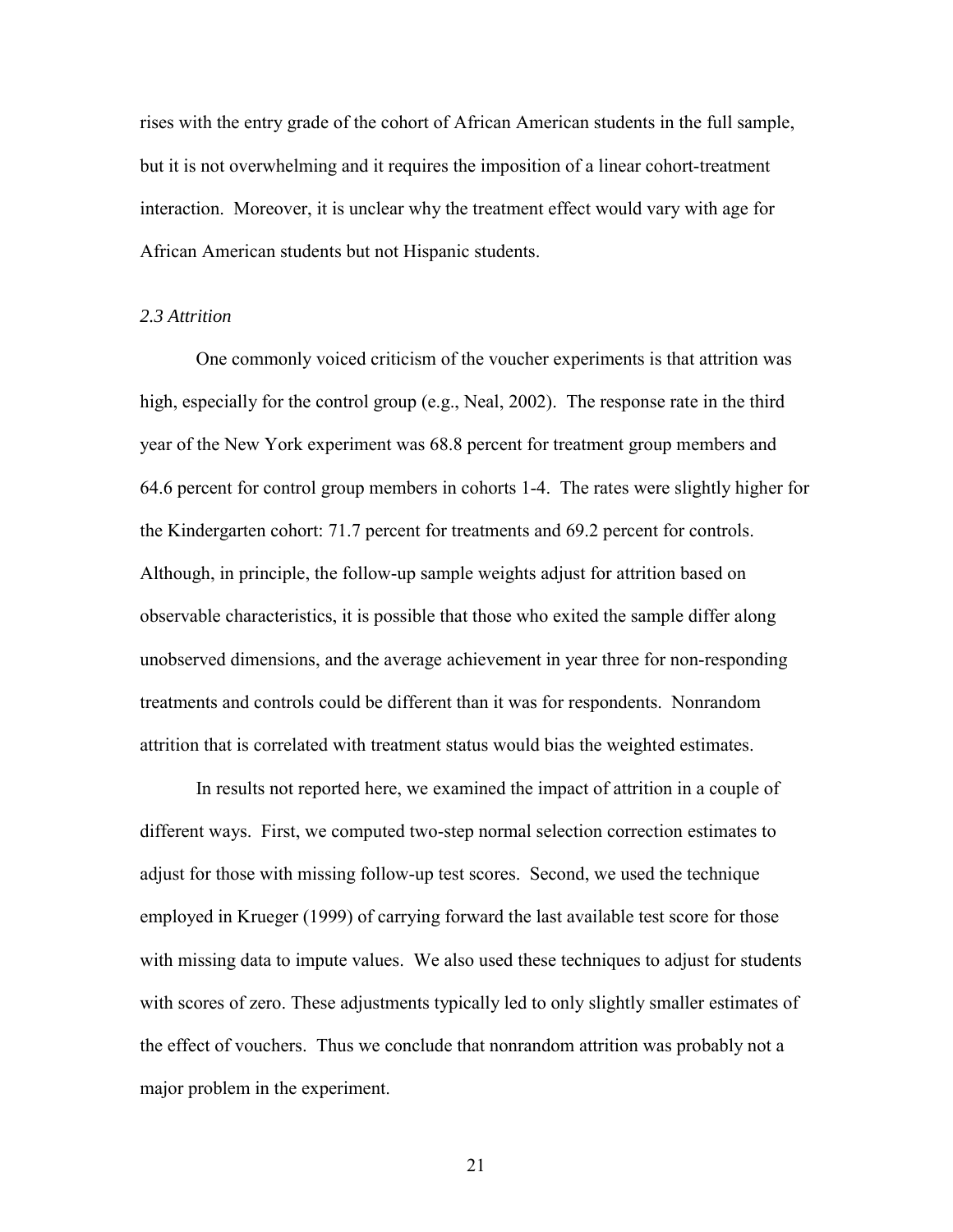#### **3. The Relevance of Race and Residence**

 Our interpretation of the results so far is that the impact of vouchers on achievement for Black students in New York City is smaller and less robust than has been previously acknowledged. Nevertheless, we examine reasons why there may have been gains using the sample that displayed the largest impact, Black students in the grade 1-4 cohorts with baseline test data.

The inference that African American students benefited academically from scholarships to attend private school would be more credible if there were a compelling explanation for why African American students benefited while other, equally poor Hispanic and White students did not benefit. Howell and Peterson (2002) offer the following *ex post* explanation: "African Americans, more than other groups, live in the poorest, least attractive, and most dangerous communities within metropolitan regions. **EXECUTE:** Precisely because African Americans suffer most under a system of public education based on residency, they stand to benefit the most from the new education opportunities that vouchers afford."

 In short, they hypothesize that constrained residential choices for African American families – but not Dominican or Puerto Rican families – account for the poor performance of public schools attended by African American students. As a result, African American students are disproportionately confined to public schools that under perform vis-‡-vis private schools. This is a plausible and potentially quite important hypothesis, with many striking implications.<sup>19</sup> Indeed, if discrimination in the housing market were responsible for the alleged poorer performance of Black students in public

<u>22</u>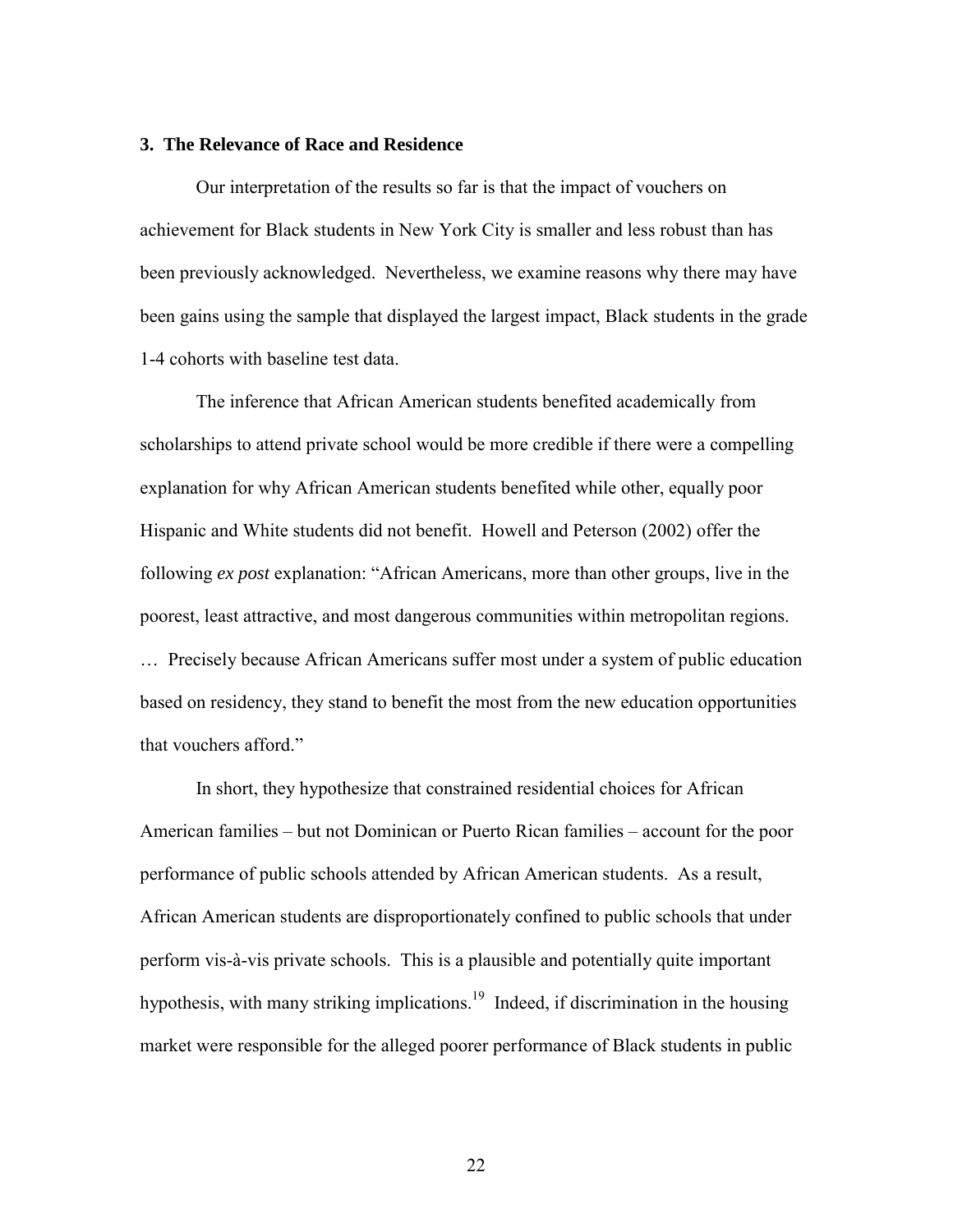school, then enforcing anti-discrimination laws could possibly be more effective at raising achievement than school reform.

Howell and Peterson's hypothesis is testable. In particular, if differential residential location and therefore differential school attendance explains the results, then the minority of non-Black students who attend the *same* public schools as Black students should benefit from being offered private school scholarships as much as Black students. We find no support for this hypothesis.

 To test the hypothesis, we identified all the non-Black students in the sample who, at the time of baseline, attended a public school that was also attended by a Black student in the sample that year. In the third follow-up, a total of 470 non-Black students and 333 Black students in cohorts 1-4 came from overlapping baseline schools. We then adjusted the sample weights for this subsample of non-Black students so that weighted counts would correspond to the (weighted) distribution of Black students in the overlapping schools. Consequently, we can produce results for a sample of non-Black students in the experiment who attended the *same* distribution of schools as a subsample of Black students in the experiment. If differential residence and school attendance patterns by race are responsible for the differential effect of school vouchers, we would expect the sample of non-Black students in this subsample to exhibit the same treatment effect of vouchers as the Black students.

 This was not the case. If anything, the results point in the opposite direction. For third year math scores, for example, the treatment effect of vouchers for the sample of Blacks from overlapping schools is  $5.11$  (s.e.  $= 2.39$ ) and for non-Black students is  $-3.00$ 

<sup>&</sup>lt;sup>19</sup> One fact that is inconsistent with this hypothesis, however, is that, on average, the Hispanic students have lower baseline test scores and lower family incomes than the Black, non-Hispanic students in the sample.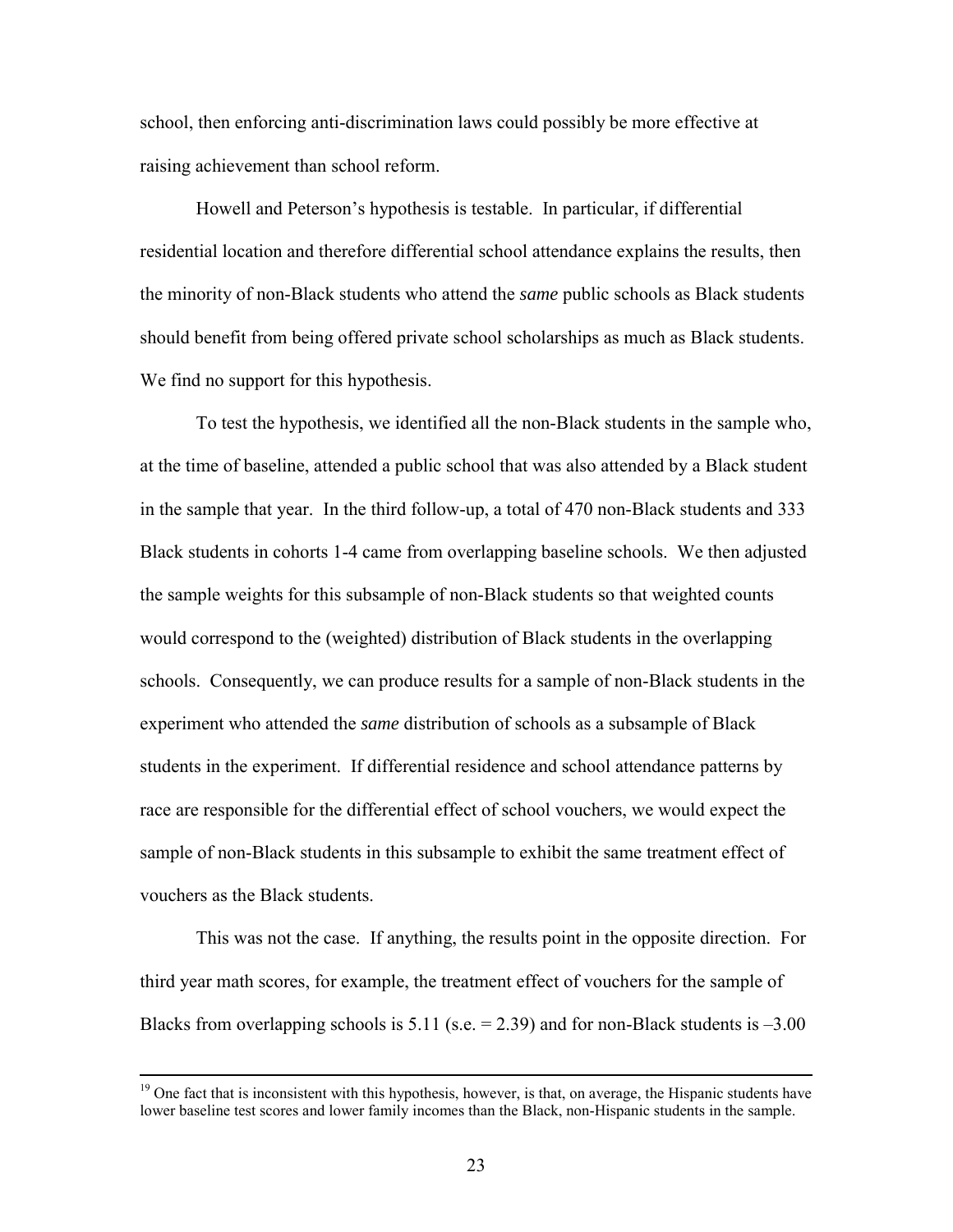$(s.e. = 3.32)$ <sup>20</sup> Even when attention is limited to the set of overlapping schools that Black and non-Black students attended, the non-Black students do not appear to gain from being offered a voucher; indeed, they do worse, and the differential treatment effect is statistically significant at the 0.05 level. In addition, we find an insignificant effect if we interact the percent of students in the baseline school who are Black (derived from Common Core Data reported by schools) with the treatment status dummy for non-Black or for Black students. These findings suggest that differential characteristics of the initial public school that students with different racial backgrounds attended do *not* account for any gain in test scores that Black students may have reaped from attending private school. $21$ 

This conclusion is a contrast to Krueger and Whitmore's (2002) findings on racial differences of the effect of class size. They find that the Black students benefited more from attending smaller classes than White students, but when they estimate effects for White students who attended the same mix of schools as Black students, the White students benefited equally. They concluded, "These findings suggest that small classes matter for Blacks because of something having to do with the schools they attend, rather than something inherent to individual Black students *per se*." In the case of New York City school vouchers, if one accepts that there is an impact for Black students, something about race itself would seem to be part of the reason.

<span id="page-25-0"></span> $20$  These results control for baseline test scores and 30 strata dummies. Similar results arise if reading data are analyzed, or if data from all five cohorts are used and baseline scores are dropped from the model. We focus here on the older cohorts to give the hypothesis a stronger chance of being supported by the data.

<span id="page-25-1"></span> $21$  From examining administrative data on school characteristics and parental reports on the school environments, Mayer, Myers and Tuttle (2002) similarly conclude, "Differences in school characteristics do not appear to explain the differences in test scores between the African American and Latino controls."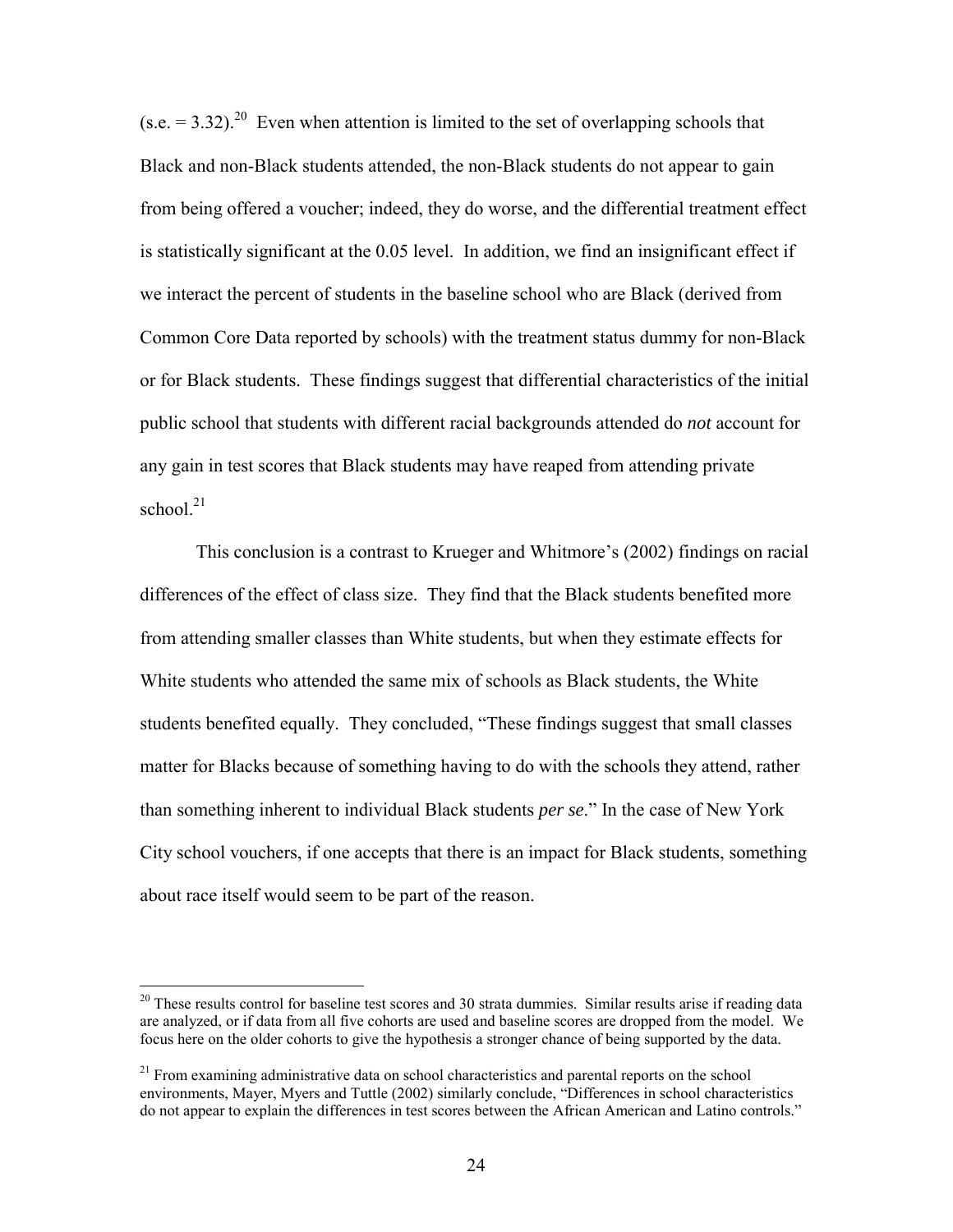#### **4. Hispanic and Non-Hispanic Black Mothers and Fathers**

If race matters, it is important to know how race is defined. Race is a social construct that varies from survey to survey. In Howell and Peterson (2002), African American students are defined as children whose mother or female guardian is reported as Black/African American (non-Hispanic) in the parental survey. Specifically, the Mathematica baseline survey asked respondents to "MARK ONLY ONE" of the following racial/ethnic categories for each parent or guardian: "Black/African American (non-Hispanic); White (non-Hispanic); Puerto Rican; Dominican; Other Hispanic"; American Indian; Chinese; etc. At the end of the list, respondents were given an opportunity to mark "Other" and write in a response. Mathematica then coded a child's race as Black if the mother or female guardian marked "Black/African American (non-Hispanic)". Consequently, a child's race and Hispanic ethnic origin are by definition mutually exclusively in these data. This deviates from the Office of Management and Budget's guidelines (Statistical Policy Directive No. 15), which recommend separate questions for race and ethnicity self-identification questions.<sup>22</sup>

We find from the 1990 Census that in the New York metropolitan area 15 percent of low-income ( $\leq$  \$20,000) children age 5-14 whose race is reported as "Black, African American or Negro" are also reported as Hispanic.<sup>23</sup> And 28 percent of those who indicate their ethnicity as Dominican indicate their race as Black/African American. A total of 541 students whose race/ethnicity was classified as Dominican participated in the

<span id="page-26-0"></span> $^{22}$  In other surveys, such as the National Job Corps Study, Mathematica has used the OMB format of asking separate race and ethnicity questions.

<span id="page-26-1"></span> $^{23}$  This is based on a sample of children living in the New York-Northeastern New Jersey Consolidated Metropolitan Area.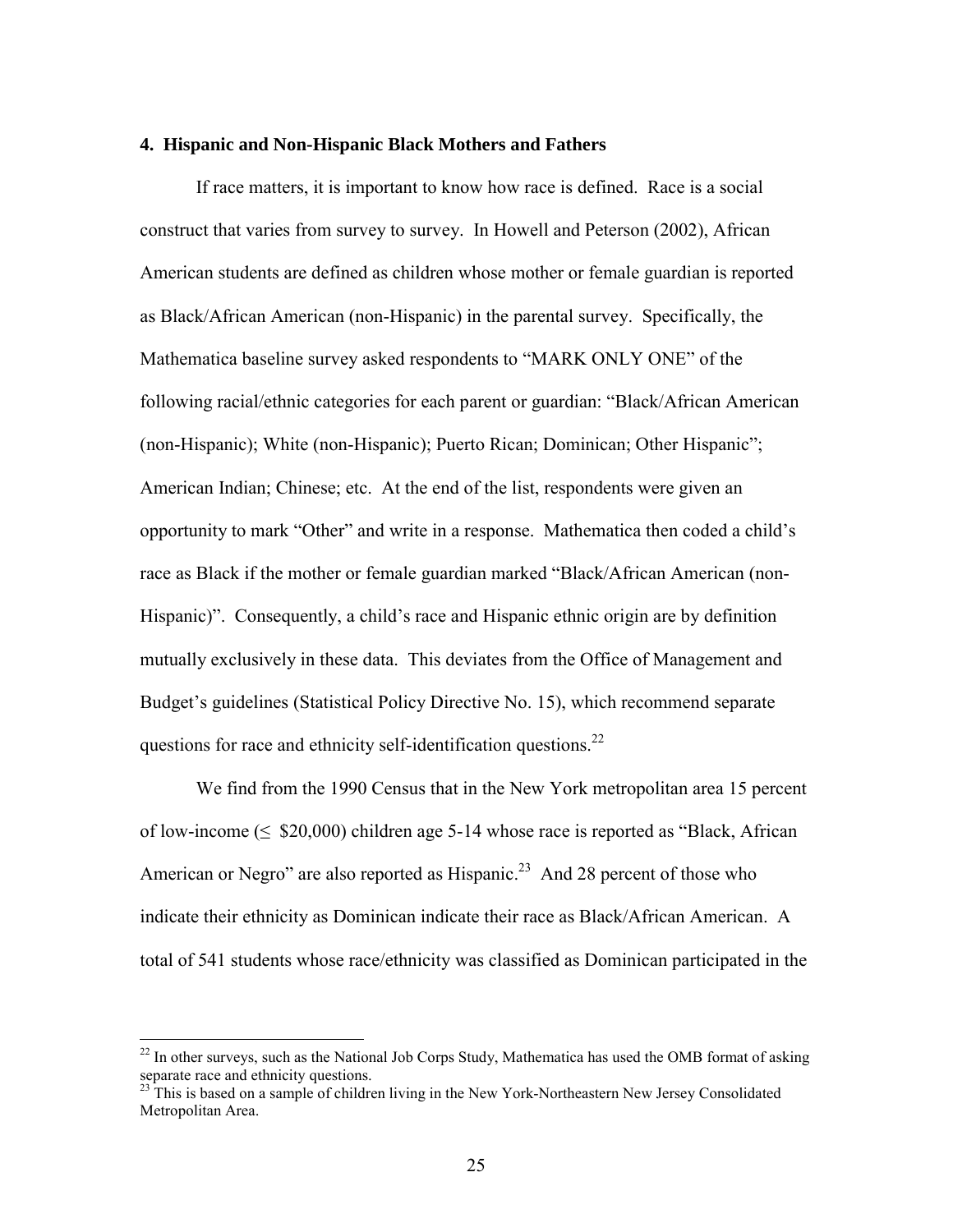voucher experiment, almost half as many as the number of non-Hispanic Blacks who participated. Many of those who were categorized as Dominican probably would have identified themselves as Black if the Census question on race had been used in the study. Because the treatment effect of vouchers was negative for students whose race was classified as Dominican Republic, including Black Dominicans in the sample of Black students would likely lead to smaller estimated treatment effects.

Another problem is that the practice of assigning a child the race/ethnicity of his or her mother irrespective of his or her father's race is asymmetric and restrictive.<sup>24</sup> Some countries, such as China, legally assign a child's race based on the father's race, while others use the mother's race, and still others allow families to choose. In part, race may matter because society treats individuals with different skin tones differently (see, e.g., Darity, Hamilton and Dietrich, 2001, Keith and Herring, 1991 and Scarr, et al., 1977). If this is the case, then one could argue that treating mothers and fathers symmetrically is more sensible than assigning race according to the mother's race, regardless of father's race. Moreover, race was reported as Black for 85 percent of the children with a Black father and a Hispanic mother present in the New York metropolitan region, according to our tabulation of the 1990 Census. Because most of the children with a Black father who were not classified as Black in the Mathematica sample had a Hispanic (possibly Black) mother, it is quite likely that these students would have been classified as Black had they or their parents been given the opportunity to report the race of the child on the questionnaire.

<span id="page-27-0"></span><sup>&</sup>lt;sup>24</sup> As an example of the types of problems created by this procedure, note that 8 students in the data set had a Black (non-Hispanic) father and were missing information on their mother's race/ethnicity; these students were classified as non-Black. In three of these cases, there is no indication the mother lived at home.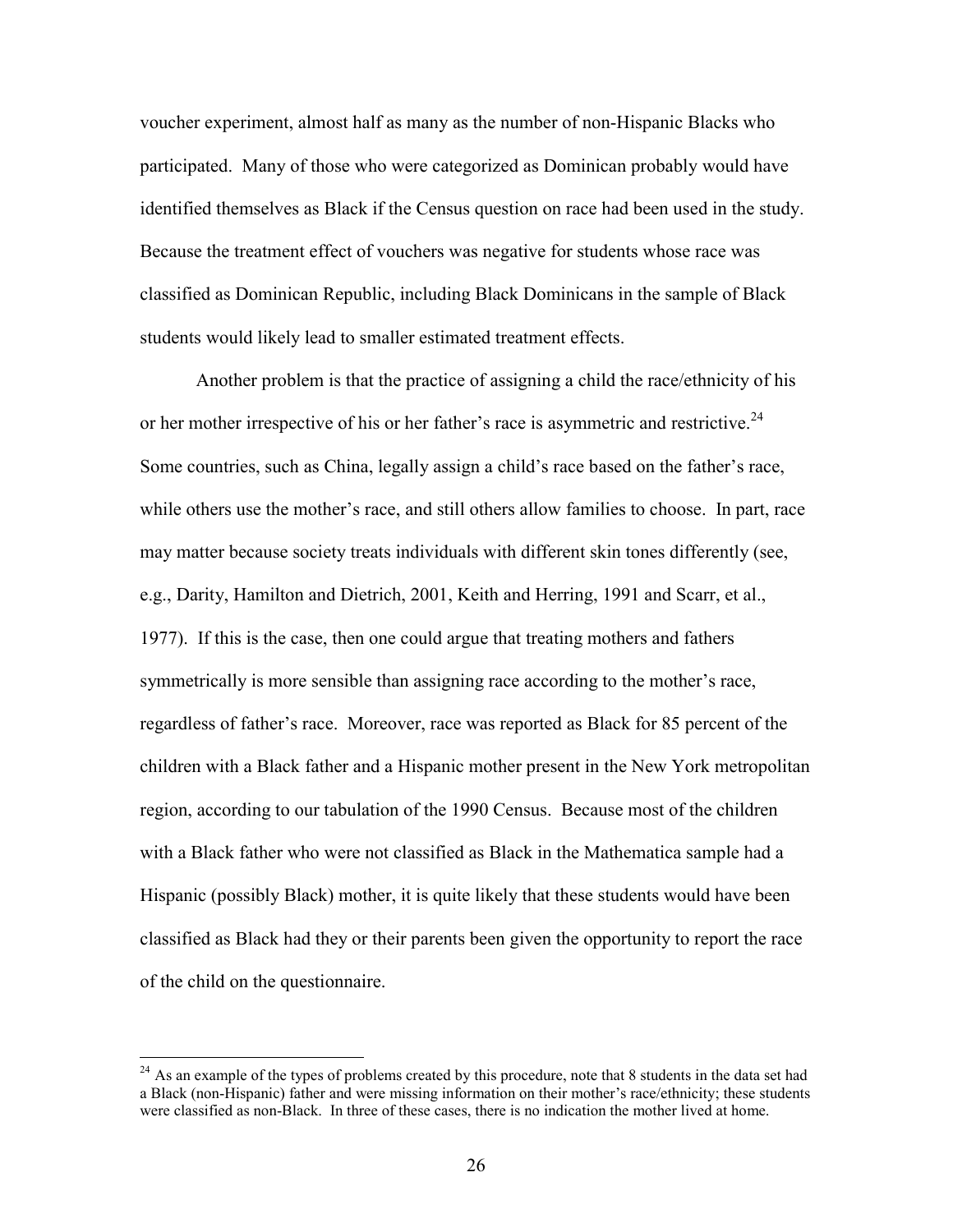Yet another concern is that the data were coded in such a way that parents who checked "Other" and then wrote in a response in the blank were typically classified as non-Black *and* non-Hispanic, regardless of what they wrote in. This is problematic because in many cases the child's mother wrote "Black/Hispanic" or "Black/Puerto" Rican," and a few even wrote in just "African American" or "Black." Clearly, children in these households would be classified as Black/African American in most surveys.

In Table 5 we present results for the group of students for whom *either* parent's race/ethnicity is identified as Black/African American (non-Hispanic). We also include in the sample students whose parents responded "Other" for race/ethnicity and then indicated that their race was Black in their write-in response.<sup>25</sup> These changes increase the sample by about 10 percent. This is a broader definition of Black students' race than the one employed previously, although it still treats race and Hispanic origin as mutually exclusive unless such a response was written in, contrary to the OMB guidelines.

Notably, the results for the broader sample of Black students are weaker than those in the original sample. In the full sample, including students with missing baseline scores, the effect of offering a voucher on the third-year composite score is quite small  $(1.44 \text{ NPR's})$  and statistically insignificant at conventional levels (t-ratio=1.01). To put this in context, note that the standard deviation of percentile ranks in the national population is 28.9 (because percentiles are uniform), so the estimated effect size is only 0.05 standard deviations. If we use only students in grades 1-4 and the larger group of Black students, the fourth model in Table 5 yields a coefficient of 2.67 points and a

<span id="page-28-0"></span> $^{25}$  Of the 78 students who are added in Table 5 model 3, 43 were added because their father was reported as Black and 35 because a written response for the mother's race/ethnicity indicated that her race was Black, usually by writing Black/Hispanic or Black combined with a specific Latin country. Mathematica used the written-in responses in an inconsistent way, sometimes using them to assign race and sometimes not.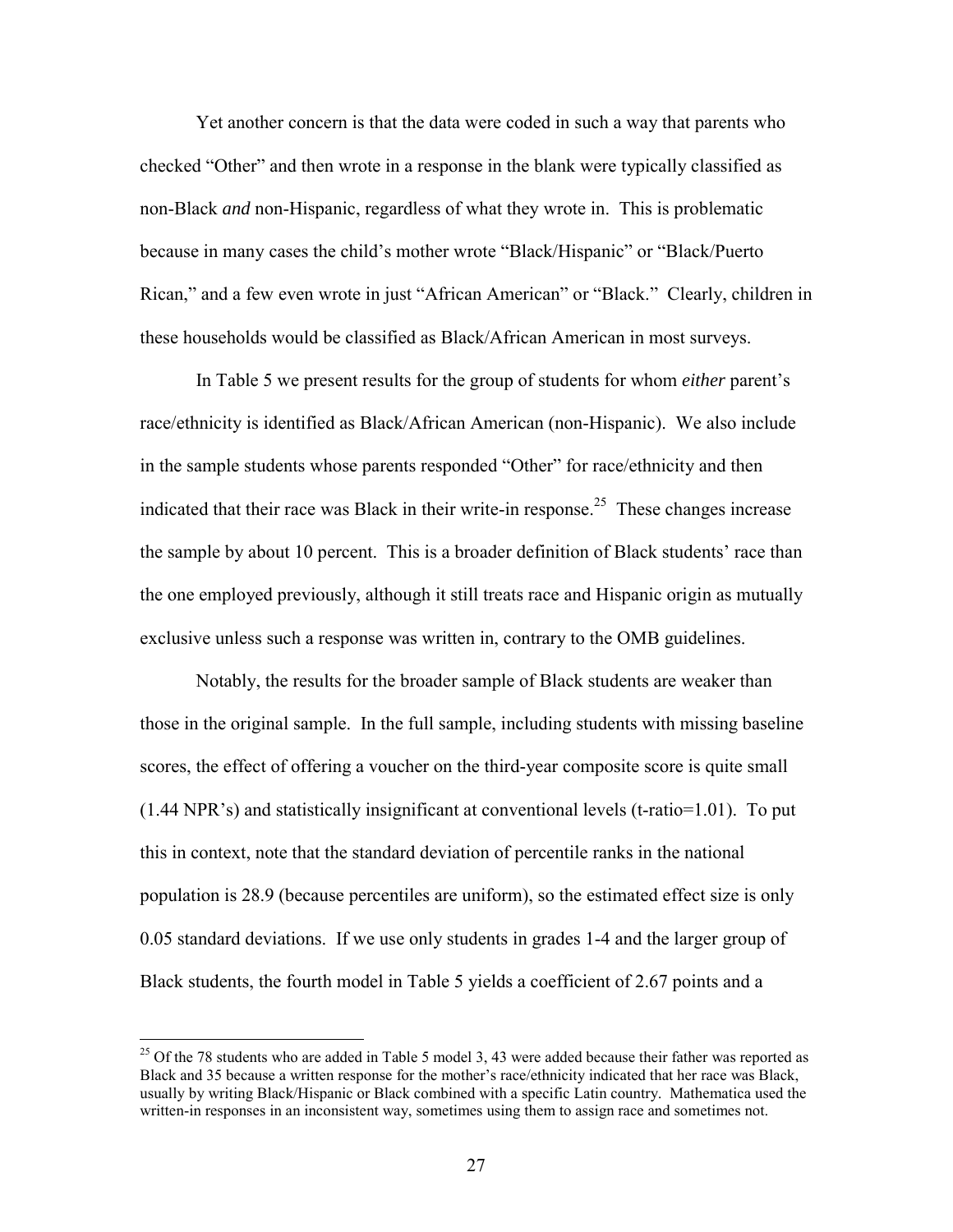t-ratio of 1.78, which suggests that the previous results for grades 1-4 are fragile if a more conventional definition of race is used.

Moreover, if we interact treatment status with three dummies indicating combinations of parents' race (mother Black, father Black, both parents Black), we do not reject that the treatment effect is the same for all three groups. The coefficients, with standard errors in parentheses, for the voucher-race interactions in the last model of Table 5 in year three, for example, are: 1.37 (1.73) for both parents Black; 0.34 (5.91) for father Black, mother non-Black or Hispanic; and 1.53 (2.36) for mother Black, father non-Black or Hispanic. The p-value for an F-test of the null hypothesis that the three effects are equal is 0.98, about as far from rejecting the null of constant treatment effects as possible.

These results cast further doubt on the extent to which one can generalize previous findings from the voucher experiment to the population of low-income Black students. We would stress that the qualitatively different results in Table 5 stem primarily from two plausible changes in the sample from previous studies: students with missing baseline scores are included and parental race is treated symmetrically for assigning children's race. We regard the results in Table 5 as the most relevant estimates *of the impact of offering private school vouchers on achievement for the broadest sample of Black elementary school children.* This sample comes closer to meeting the OMB guidelines, although some Black/Hispanic children are undoubtedly excluded. The finding that the results are so sensitive to these defensible changes in the sample leads us to conclude that the provision of vouchers in New York City probably had no more than a trivial effect on the average test performance of participating Black students. Furthermore, if parents were not asked to give a mutually exclusive response to their race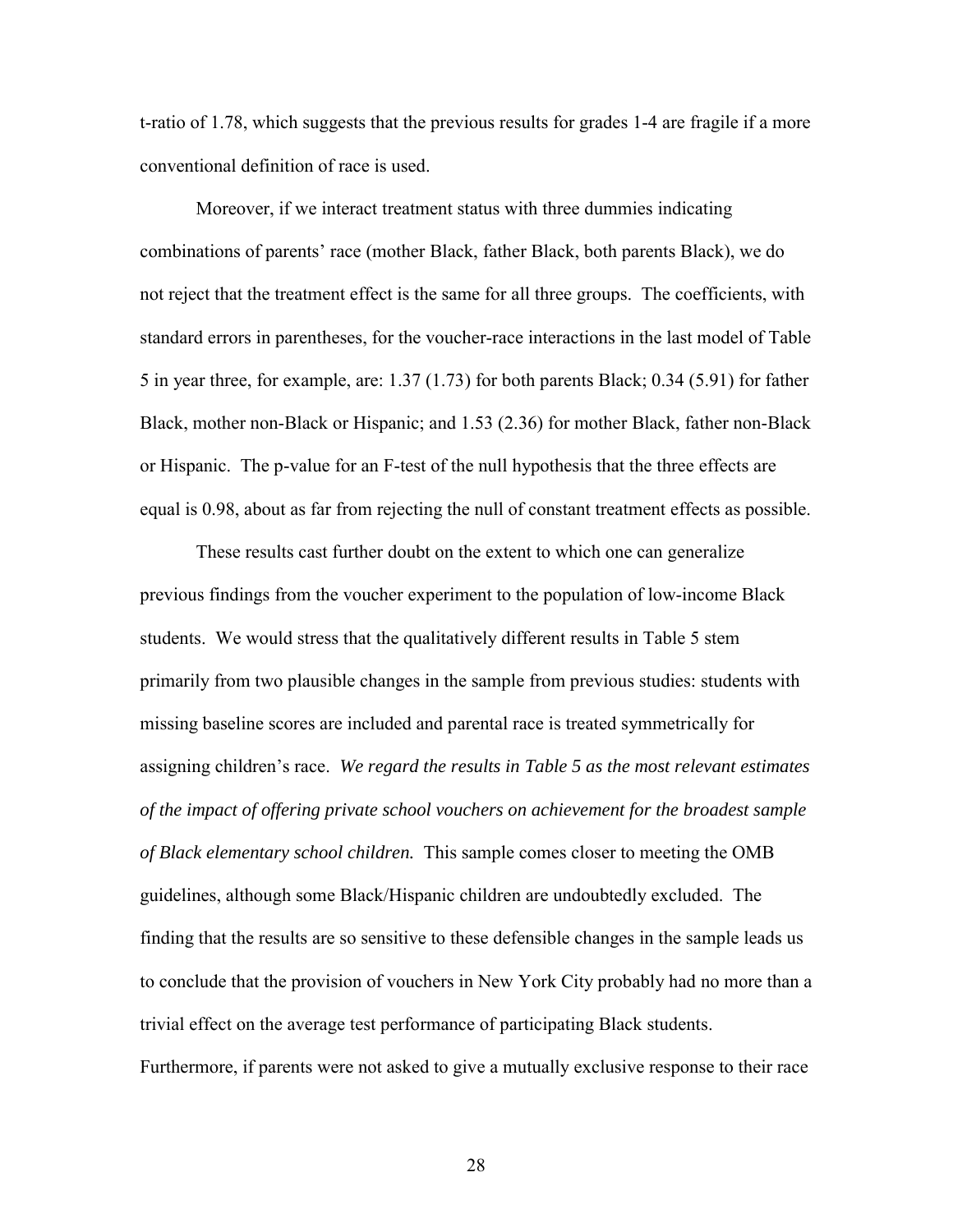*and* ethnicity in a single question, contrary to the OMB guidelines  $-$  or if data on the students' race were directly collected – the effect of vouchers for Black students of *any* ethnicity would likely be even smaller.

# **5. Effect of Time in Private School – Instrumental Variables Estimates**

Although the ITT estimates of the effect of offering a student a voucher are of much interest, another question concerns the effect of *attending* private school on student achievement. Howell and Peterson (2002) and Mayer, Peterson and Myers, et al. (2002) report Instrumental Variables (IV) estimates to assess the impact of attending private school on student achievement.<sup>26</sup> Specifically, they create a dummy variable that equals one if the student attended private school for three consecutive years, and zero otherwise. They then use the voucher offer dummy as an instrument for private school attendance. Because the voucher was randomly offered, if the variables are correctly measured this approach yields a consistent estimate of the population parameter. (If there are heterogeneous treatment effects across students, additional assumptions are necessary to interpret the parameter as the causal effect on compliers; see Angrist, Imbens and Rubin, 1996.) As Rouse (1997) and Mayer, Peterson and Myers, et al. point out, if switching to private school for one or two years raises (lowers) achievement, this approach will overstate (understate) the impact of attending private school for three years versus not at all. Mayer, Peterson and Myers, et al. also present estimates where the endogenous regressor is a dummy indicating whether the student ever attended private school.

Intuitively, all the IV estimates involve scaling the ITT estimate emphasized

<span id="page-30-0"></span><sup>&</sup>lt;sup>26</sup> The technique of Instrumental Variables was first used by the economist P.G. Wright in 1928; see Stock and Trebbi (2003).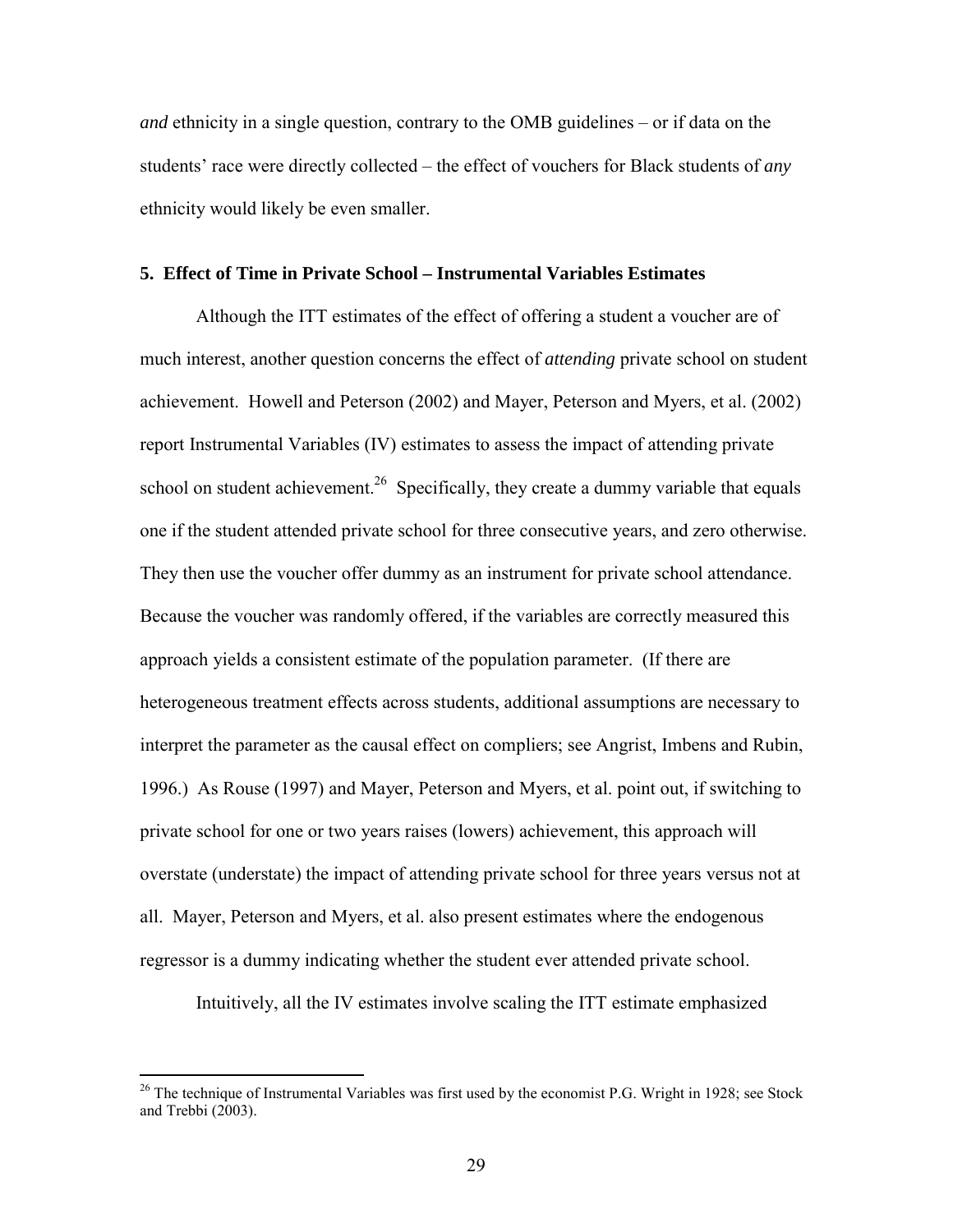previously by the difference in some quantity between those offered and not offered a voucher. To see this, note that if there are no covariates the IV estimate of the effect of attending private school for three years,  $\theta$ , has probability limit:

(4) 
$$
\text{plim } \theta = \{E[Y | Z = 1] - E[Y | Z = 0]\} / \{E[P3 | Z = 1] - E[P3 | Z = 0]\},
$$

where Y is test scores,  $Z$  is a dummy that equals one if a voucher was offered and zero if not, and P3 is a dummy variable that equals one if the student was enrolled in private school for all three years of the experiment and zero otherwise. The numerator is the ITT estimate. In a model in which attending private school for at least one year is the endogenous regressor, the numerator is the same but the denominator is the treatmentcontrol difference in the probability of attending private school at least one year.

An alternative approach is to treat the number of years in private school as the relevant variable of interest. Assuming years in private school have a linear effect on achievement, the equations of interest are:

$$
(5) \quad Q_{if} = \alpha_0 + \alpha_1 Z_f + \mathbf{X}_{if}^{\prime} \alpha_2 + \gamma^j_{if} + \mu_{if}
$$

(6) 
$$
Y_{if} = \beta_0 + \beta_1 Q_{if} + \mathbf{X}_{if}^{\prime} \beta_2 + \delta^j_{if} + \epsilon_{if},
$$

where  $Q_{if}$  is the number of years the student has spent in a private school up to that point of the experiment,  $Z_f$  is a dummy indicating whether the student was offered a voucher,  $\mathbf{X}_{\text{if}}$  is a vector of baseline covariates,  $Y_{\text{if}}$  is the test score in the relevant follow-up year,  $\gamma$ <sup>j</sup><sub>if</sub> and  $\delta$ <sup>j</sup><sub>if</sub> are randomization strata fixed effects, and  $\mu$ <sub>if</sub> and  $\varepsilon$ <sub>if</sub> are equation errors. Interest is in the parameter  $\beta_1$ , which measures the marginal impact on performance of attending private school an additional year. An advantage of the linear model is that the coefficient  $\beta_1$  can be compared in different years. Furthermore, for comparison to  $\theta$ , an estimate of the effect of attending private school for all three years is  $3\beta_1$ .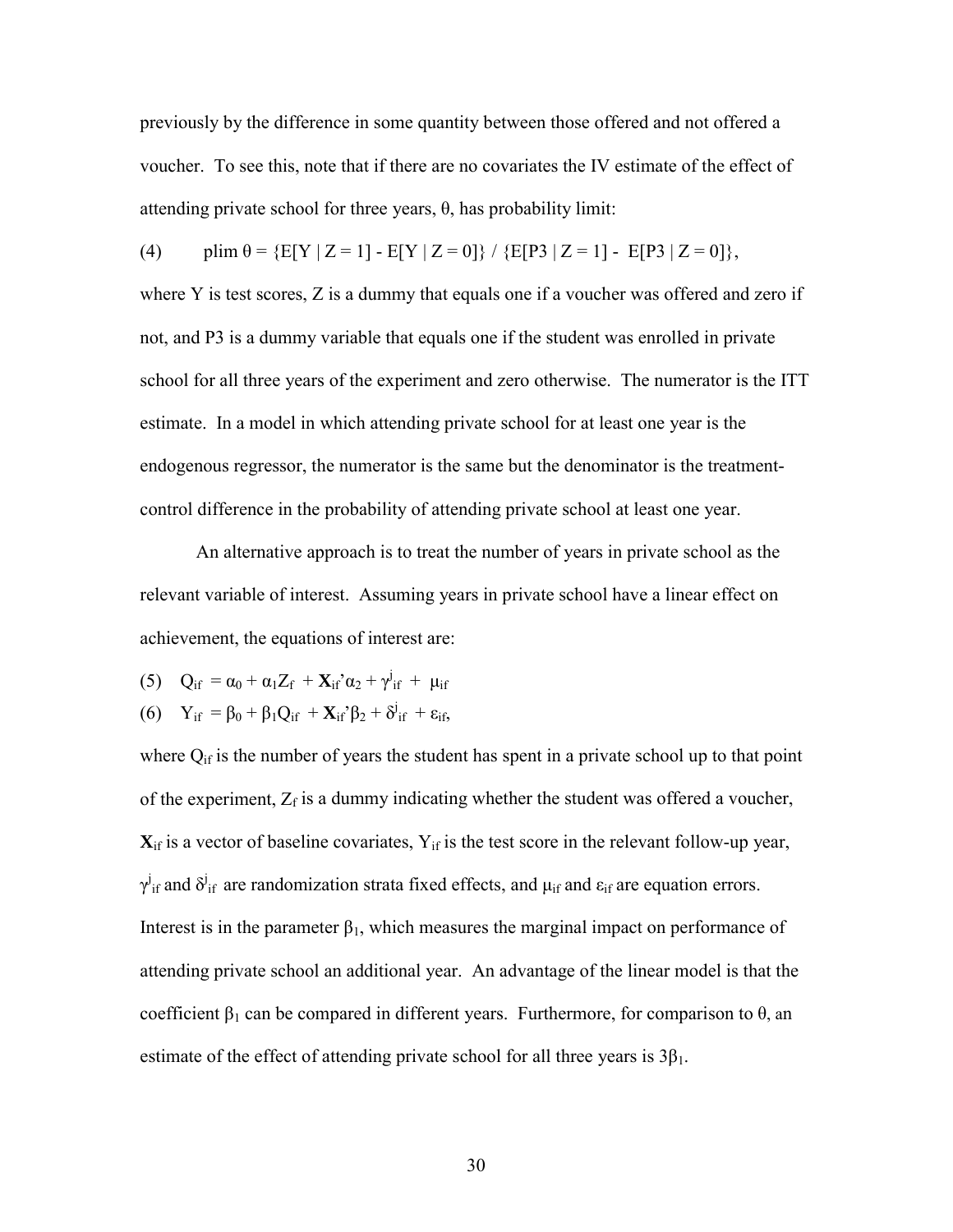Two-Stage Least Squares estimates of  $\beta_1$  using various samples are presented in Table 6. Similar to our earlier findings, the results indicate that spending more time in private school has a positive and statistically significant effect on achievement for children of Black (non-Hispanic) mothers when the analysis is confined to those with baseline test scores, but an insignificant effect in the larger samples. In the third followup, the implied effect of attending a private school for three years is 6.4 points ( $t = 2.58$ ) in the sample with baseline test scores, and 3.3 points  $(t = 1.41)$  in the sample that is not restricted to those with baseline scores. These effects are, respectively, 31 and 65 percent smaller than the estimated impact of spending three years in a private school emphasized by Howell and Peterson (2002; Table 6-3). $^{27}$  $^{27}$  $^{27}$ 

The third set of columns in Table 6 use the race/ethnicity of the father as well as the mother to delineate the samples. That is, as in Table 5, the sample of Black (non-Hispanic) students includes children for whom *either* parent is reported as Black (non-Hispanic). The sample of Latino students likewise includes students for whom either parent is reported as Puerto Rican, Dominican, or other Hispanic. (These samples are not mutually exclusive, as is normally the case with race and ethnicity.) For students with a Black parent, the estimated effect of attending a private school for three years is 2.2 points  $(t=1.01)$ , 76 percent smaller than Howell and Peterson's estimate for students with a Black (non-Hispanic) mother.

One final consideration involves measurement error in private school attendance. For the controls, information on whether students attended private or public school was primarily inferred from the parents' report of the name of the school, and public/private

<span id="page-32-0"></span> $27$  These estimates use the revised weights and original strata controls. If we use the same model, weights and strata controls as Howell and Peterson (2002), we can replicate their results.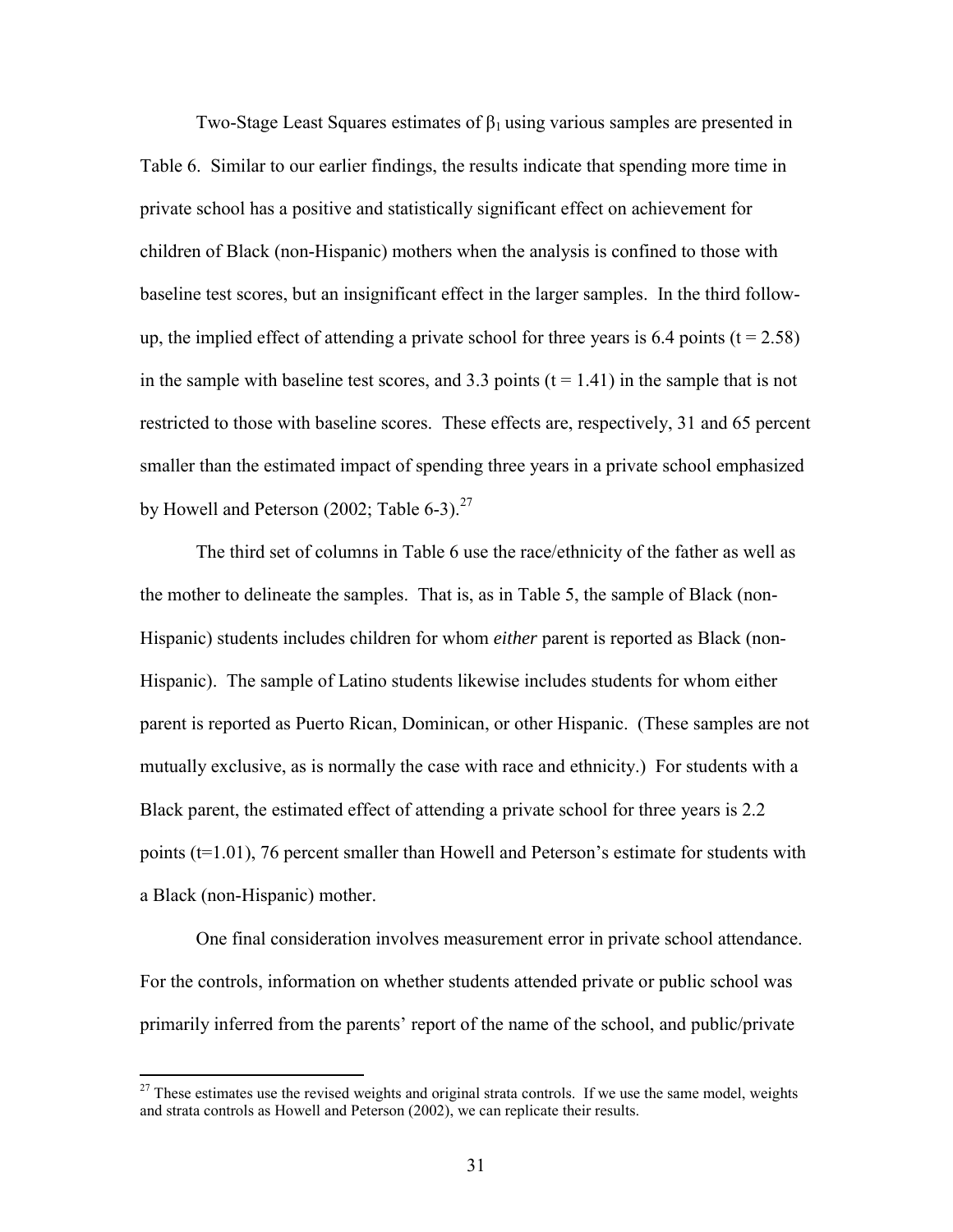school attendance is missing in at least one year for 42 percent of control group members.<sup>28</sup> Administrative records were used to determine private school enrollment for those offered a voucher, so this variable is never missing for the treatment group. To avoid dropping observations, Howell and Peterson and Mathematica imputed a value for public or private school enrollment if this information was missing. We followed their procedures. However, there is clearly measurement error in private school attendance for many students. The imputed values are unlikely to be correct in every case. Even for the treatment group, several parents indicated that their child attended a parochial school, yet they were classified as attending public school that year, or vice versa.

Random measurement error would not affect the consistency of IV estimates if the endogenous variable were continuous. In the case of a binary endogenous variable (e.g., if the variable being instrumented for is a dummy indicating private school attendance for three years), however, Kane, Rouse and Staiger (1999) show that IV estimates are asymptotically biased, in an upwards direction under conditions that are likely to hold. This results because measurement error is necessarily correlated with the true value of the endogenous variable in the case of a dummy variable, and therefore correlated with the instrument. Because misreporting and imputation create measurement error in their private school enrollment variable, Howell and Peterson's IV estimates are likely to overstate any effect of switching to private school on achievement. This is another reason to favor the ITT estimates.

<span id="page-33-0"></span> $^{28}$  For control group members with available third year follow-up test data and baseline test scores, 18.5 percent are missing information on whether they attended a private or public school in at least one year.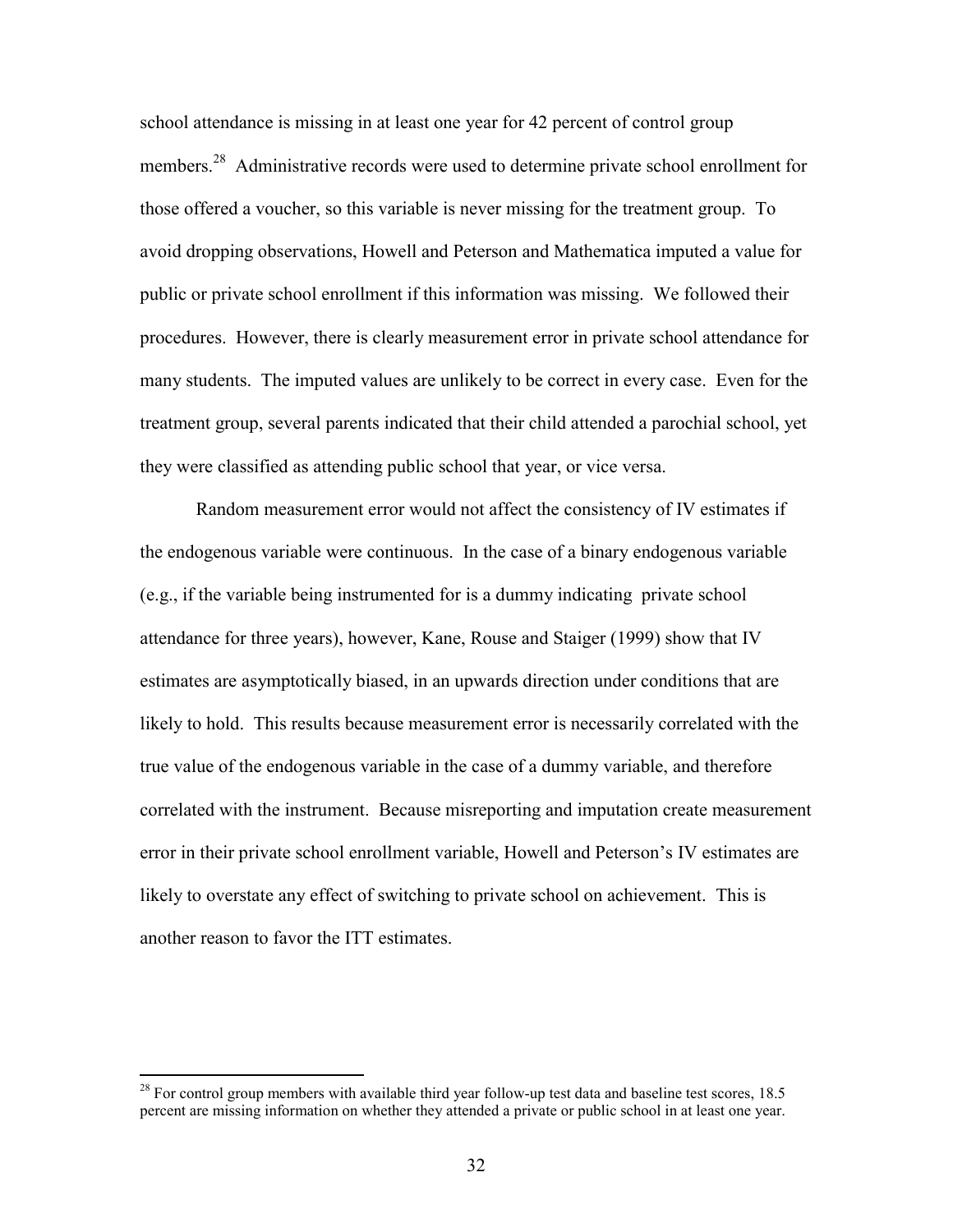### **6. Conclusion**

 $\overline{a}$ 

Our reanalysis of the New York City school voucher experiment suggests that the positive effect of vouchers on the achievement of African American students emphasized by previous researchers is less robust than commonly acknowledged. Most importantly, if the cohort of students who were enrolled in Kindergarten when the experiment began is included in the sample, the effect of vouchers is greatly attenuated. As the results in Table 5 indicate, treating mother and father's race symmetrically further attenuates the effect of school vouchers for African American children. The evidence is stronger that the availability of private school vouchers raised achievement on math than on reading exams after three years, but both effects are relatively small if the sample includes students with missing baseline test scores and students who have at least one Black parent.

Below is a list of several issues about experimental program evaluation that we believe our analysis raises:

! Researchers are often unsure as to whether they should or should not control for baseline characteristics when a treatment is randomly assigned. We would advise that key results be presented *both* ways, with and without baseline characteristics (and with and without varying samples).<sup>29</sup> In expectation, the treatment effect should not change; if it does, more work is needed to understand why.

! Controlling for baseline characteristics can be justified if their inclusion increases the precision of the key estimates. As a practical matter, however, controlling for baseline

<span id="page-34-0"></span> $29$  This is often done in the academic economics literature. For example, Angrist, Bettinger, and Bloom, et al. (2002) present results with and without baseline controls in their analysis of a natural experiment involving vouchers in Colombia. Researchers are on stronger grounds for presenting results that do not condition on baseline covariates when they have an actual randomized experiment.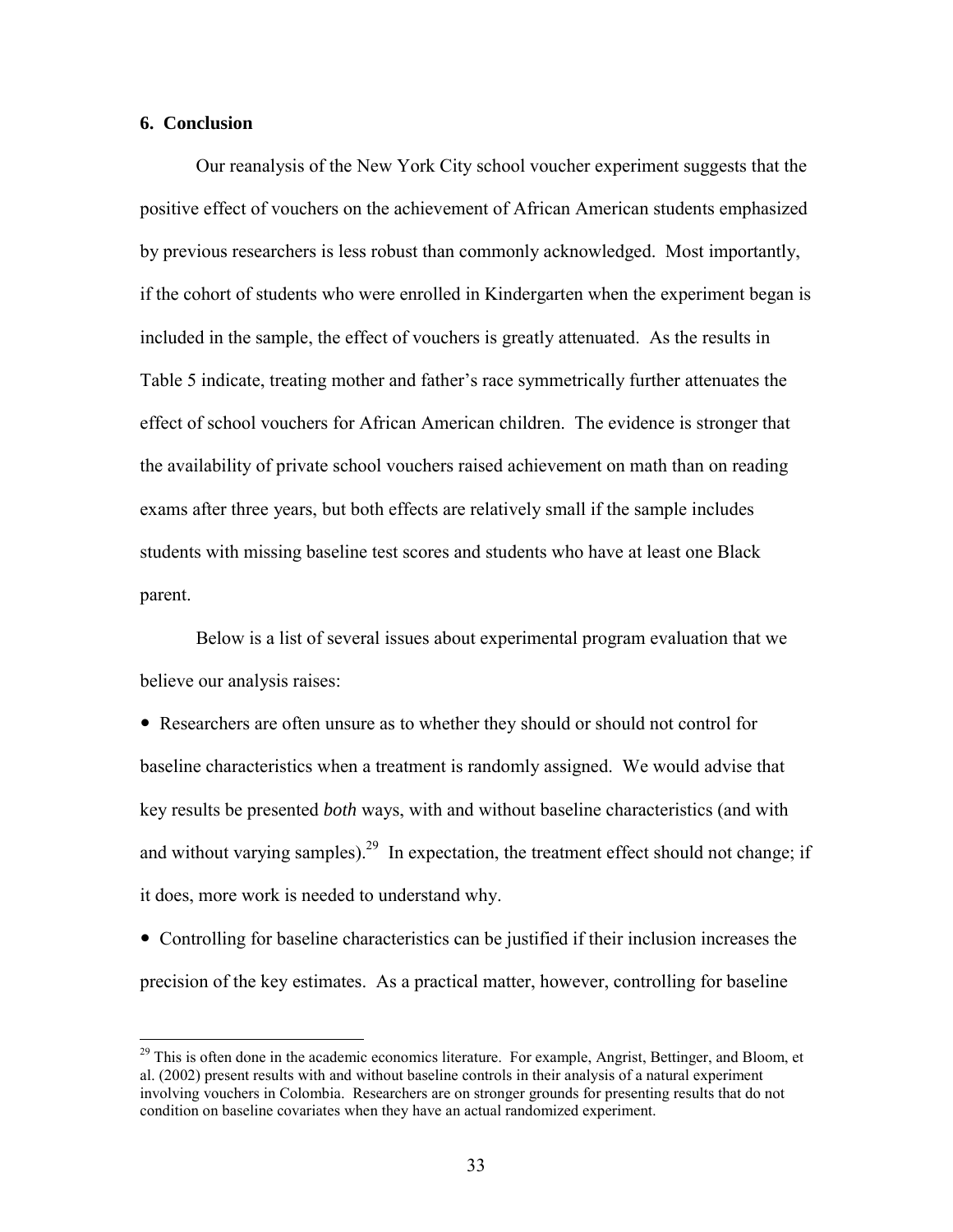characteristics tends to reduce the sample size, which could well offset the decline in residual variance and create a non-representative sample.

! Simplicity and transparency are valuable in their own right and can help prevent mistakes. These benefits may be well worth the loss of some precision. A complicated design increases the likelihood of error down the road – for example, in the derivation of weights or in the delineation of strata within which the treatment is randomly assigned. An under appreciated virtue of presenting results *without* baseline covariates is that the results are transparent and simple, and therefore less prone to human error.

! Having a broader sample expands the population to which the results can be generalized. One wonders why the foundations that funded the voucher experiment paid the additional costs to grant scholarships and administer follow-up tests to Kindergarteners and other students with missing baseline tests if they were not to be used in the analysis.<sup>30</sup> Because these students make up more than 40 percent of the sample used in previous analyses, there was also a loss in efficiency from excluding them from the sample. (It is unclear whether follow-up tests were administered to students with missing baseline test scores in the Dayton and Washington experiments.) In addition, because decisions by parents about whether to send their children to private school in a publicly funded voucher program are particularly likely to be made around the time of school entry, one could argue that the experience of the Kindergarten cohort is the most relevant of the five cohorts for extrapolating the results to a broader, permanent voucher program.

<span id="page-35-0"></span> $30$  Certainly the participating students would wonder why they were inconvenienced on three weekends to take exams that were not used in the analysis published by the research team.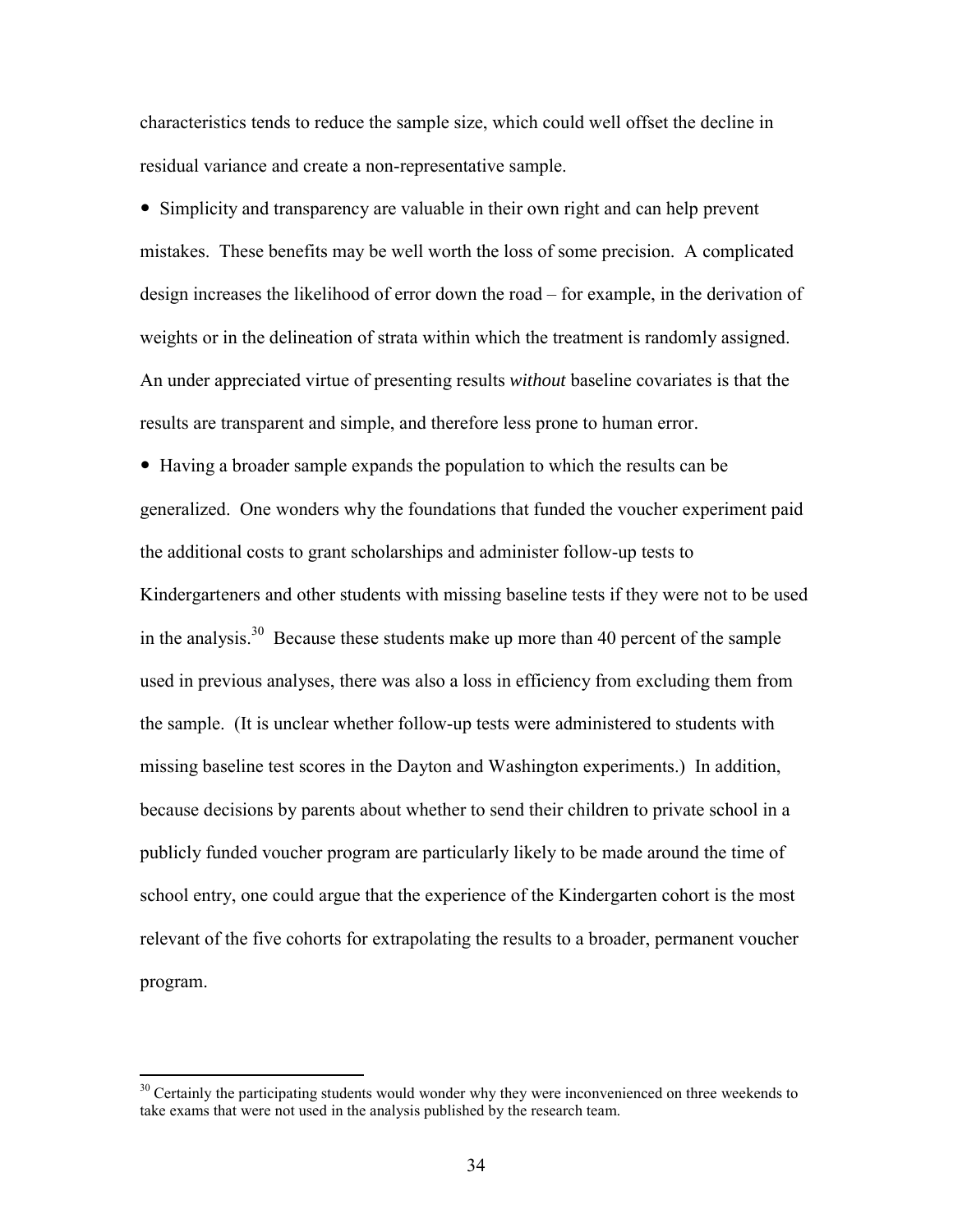! Researchers often make data available to other scholars, but limit the data to the sample and variables used in their previous analysis. Mathematica deserves much credit for quickly making data available (for a small fee) to outside researchers who agreed to adhere to certain confidentiality requirements, and for providing all their data, not just the subset used to generate results presented in previously published reports.

• The definition of race can be more than an incidental detail. Researchers should think carefully about the assignment of a child's race, especially if the child or parent is not asked to directly report the child's race. Because race is inherently a subjective concept, there may be benefits from exploring the sensitivity of the findings to alternative definitions of race. Government statistics typically define race and ethnicity separately. Using a consistent and clear definition of race is necessary if results are to be compared across studies and data sets. For example, NAEP data from NCES define race to include students of any ethnicity, so the Black-White gap from NAEP is not a comparable benchmark for statistics pertaining to students with a Black (non-Hispanic) mother from the voucher experiments.

Computing separate results by race was not an original goal of the New York City voucher experiment. Indeed, in the first-year follow-up report, results were not reported separately by race. Only after the results indicated no impact for the full sample were the data disaggregated by race. Had race been a priority of the study from the beginning, we suspect the survey designers would have asked directly about students' race and their Hispanic ethnicity.

! Although we do not think that a fully specified and empirically verified theoretical model is necessary to interpret experimental results (let alone achievable), a plausible and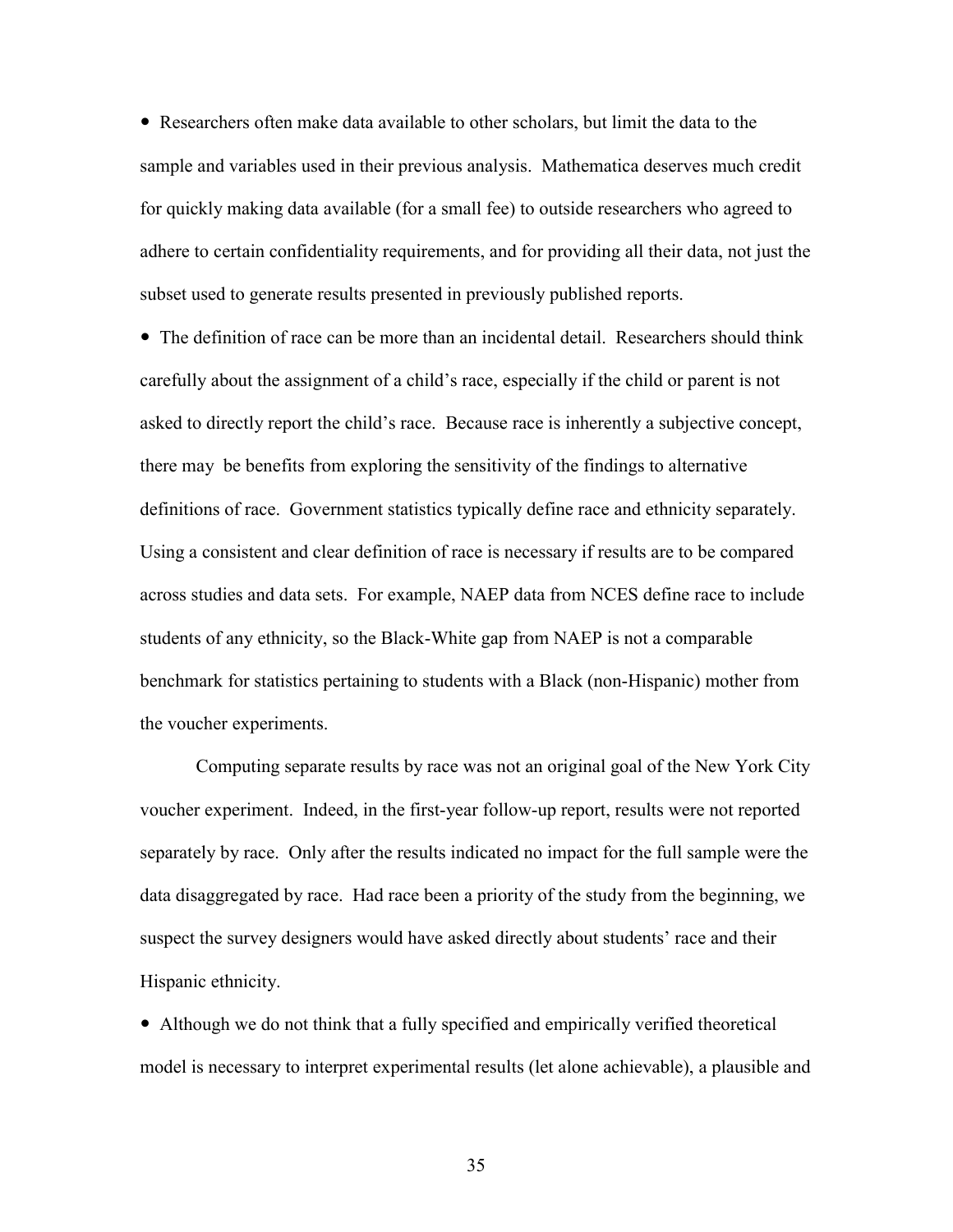testable theoretical explanation can help avoid mistakes in interpretation and policy. For example, the lack of a convincing theory for why African American students would benefit from vouchers while Hispanic students from the same schools would not is a cause for concern in interpreting the New York City experiment. In its simplest form, Howell and Peterson's model of constrained residential choice would predict that poor Hispanic students attending the same initial public schools as African American students would experience a rise in test scores from vouchers, at variance with the data. Combined with our finding that the effect of vouchers for African American students is more fragile than previous analyses of the data have suggested, we would counsel caution in concluding that vouchers raised achievement for African American students in New York City. The safest conclusion is probably that the provision of vouchers did not lower the scores of African American students.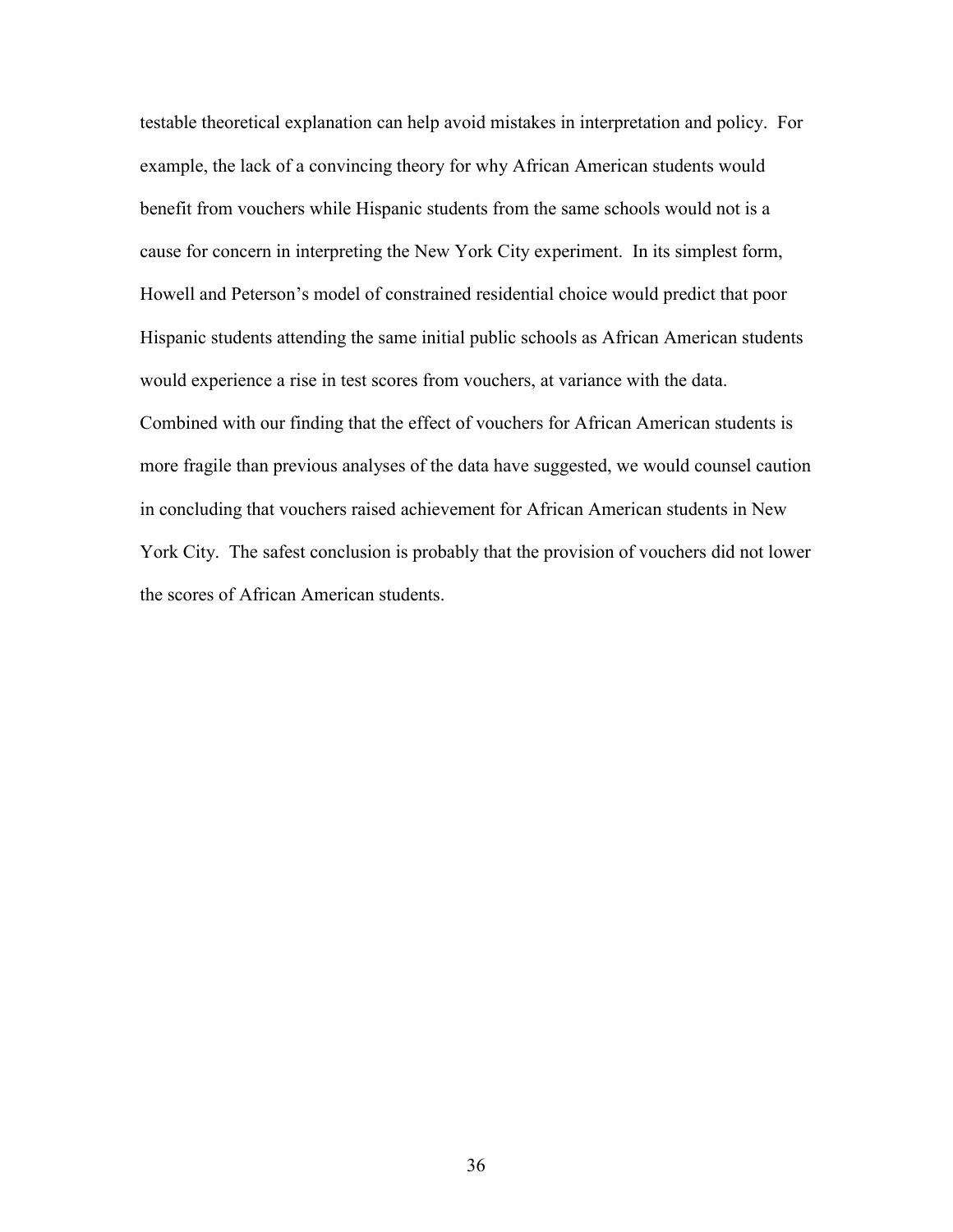# **References**

Angrist, Joshua D., Eric Bettinger, Erik Bloom, Elizabeth King, and Michael Kremer, ìVouchers for Private Schooling in Colombia: Evidence from a Randomized Natural Experiment," *American Economic Review*, Vol. 92, No. 5, December 2002, pp. 1535-58.

Angrist, Joshua D., Guido Imbens, and Donald B. Rubin, "Identification of Causal Effects Using Instrumental Variables," Journal of the American Statistical Association, vol. 91, 1996, pp. 444-455.

Cochran, William G. and Gertrude M. Cox, *Experimental Designs*, New York: John Wiley and Sons, 2<sup>nd</sup> edition, 1957.

Darity, William, Darrick Hamilton and Jason Dietrich, "Passing on Blackness: Latinos, Race and Earnings in the USA," Mimeo., University of North Carolina, September 2001.

Fisher, Ronald A., *The Design of Experiments*, New York, Hafner, 6th ed., 1951.

Hill, Jennifer L., Donald B. Rubin, and Neal Thomas, "The Design of the New York School Choice Scholarship Program Evaluation," in *Donald Campbell's Legacy*, edited by Leonard Bickman, Sage Publications, 2000.

Howell, William G. and Paul E. Peterson, *The Education Gap: Vouchers and Urban Schools*, Washington, DC: Brookings Institute Press, 2002 (Advance Reading Copy).

Kane, Thomas, Cecilia E. Rouse, and Douglas Staiger, "Estimating Returns to Schooling" When Schooling is Misreported," Industrial Relation Section Working Paper No. 419, Princeton University, June 1999. (Available from www.irs.princeton.edu.)

Keith, Verna M., and Cedric Herring, "Skin Tone and Stratification in the Black Community,î *American Journal of Sociology*, Vol. 97, No. 3. (Nov., 1991), pp. 760-778.

Krueger, Alan, "Experimental Estimates of Education Production Functions," *Quarterly Journal of Economics*, vol. 114, no. 2, May, 1999, pp. 497-532.

Krueger, Alan and Diane Whitmore, "Would Smaller Classes Help Close the Black-White Achievement Gap?" In *Bridging the Achievement Gap*, edited by John Chubb and Tom Loveless, Washington, DC: Brookings Institute Press, 2002.

Mathematica Policy Research, Inc., Press Release, "Voucher Claims of Success Are Premature in New York City," Washington, D.C., September 2000.

Mayer, Daniel P., David E. Myers, and Christina Clark Tuttle, "Appendix E: African American and Latino Test-Score Differences," in "School Choice in New York City After Three Years: An Evaluation of the School Choice Scholarships Program," edited by Daniel P. Mayer, et al.,Washington, DC: Mathematica Policy Research, Inc., 2002.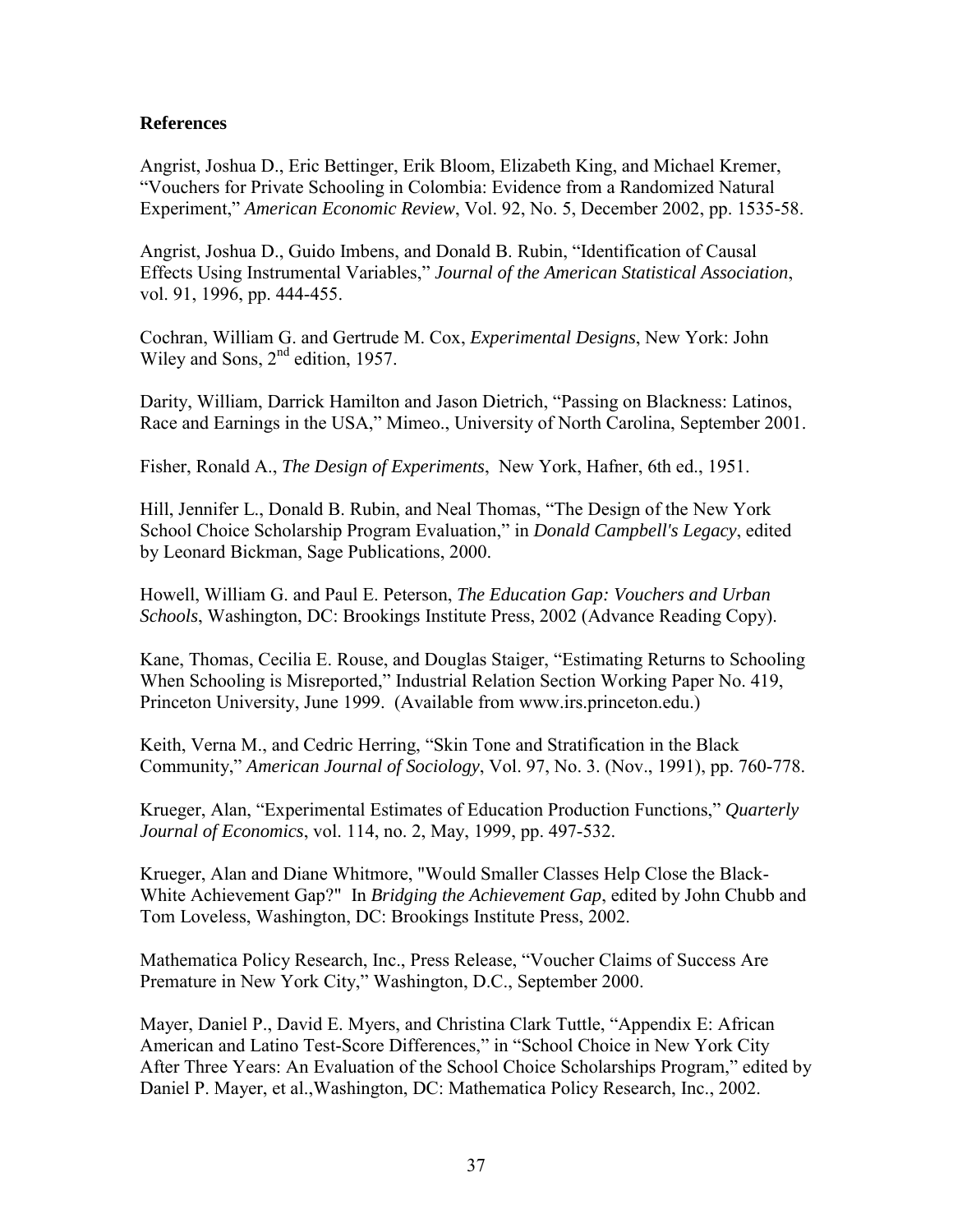Mayer, Daniel P., Paul E. Peterson, David E. Myers, Christina Clark Tuttle, and William G. Howell, "School Choice in New York City After Three Years: An Evaluation of the School Choice Scholarships Program," Washington, DC: Mathematica Policy Research, Inc., 2002.

Myers, David and Daniel P. Mayer, "Comments on 'Another Look at the New York City Voucher Experiment'," mimeo., April 1, 2003.

Moulton, Brent R., "An Illustration of a Pitfall in Estimating the Effects of Aggregate Variables on Micro Units," *Review of Economics and Statistics*, vol. 72, no. 2, May 1990, pp. 334-338.

Neal, Derek, "How Vouchers Could Change the Market for Education," forthcoming *Journal of Economic Perspectives*, 2002.

Peterson, Paul E., David Myers and William G. Howell, "An Evaluation of the New York City Scholarships Program: The First Year," Washington, DC: Mathematica Policy Research, Inc., 1998.

Rouse, Cecilia E., "Private School Vouchers and Student Achievement: An Evaluation of the Milwaukee Parental Choice Program," NBER Working Paper Number 5964 (March, 1997).

Scarr, Sandra, Andrew J. Pakstis, Solomon Katz and William Barker, "Absence of a relationship between degree of white ancestry and intellectual skills within a black population,î *Human Genetics* 39, 1977, pp. 69-86.

Stock, James and Francesco Trebbi, "Who Invented IV Regression?" February 2003, forthcoming, *Journal of Economic Perspectives*.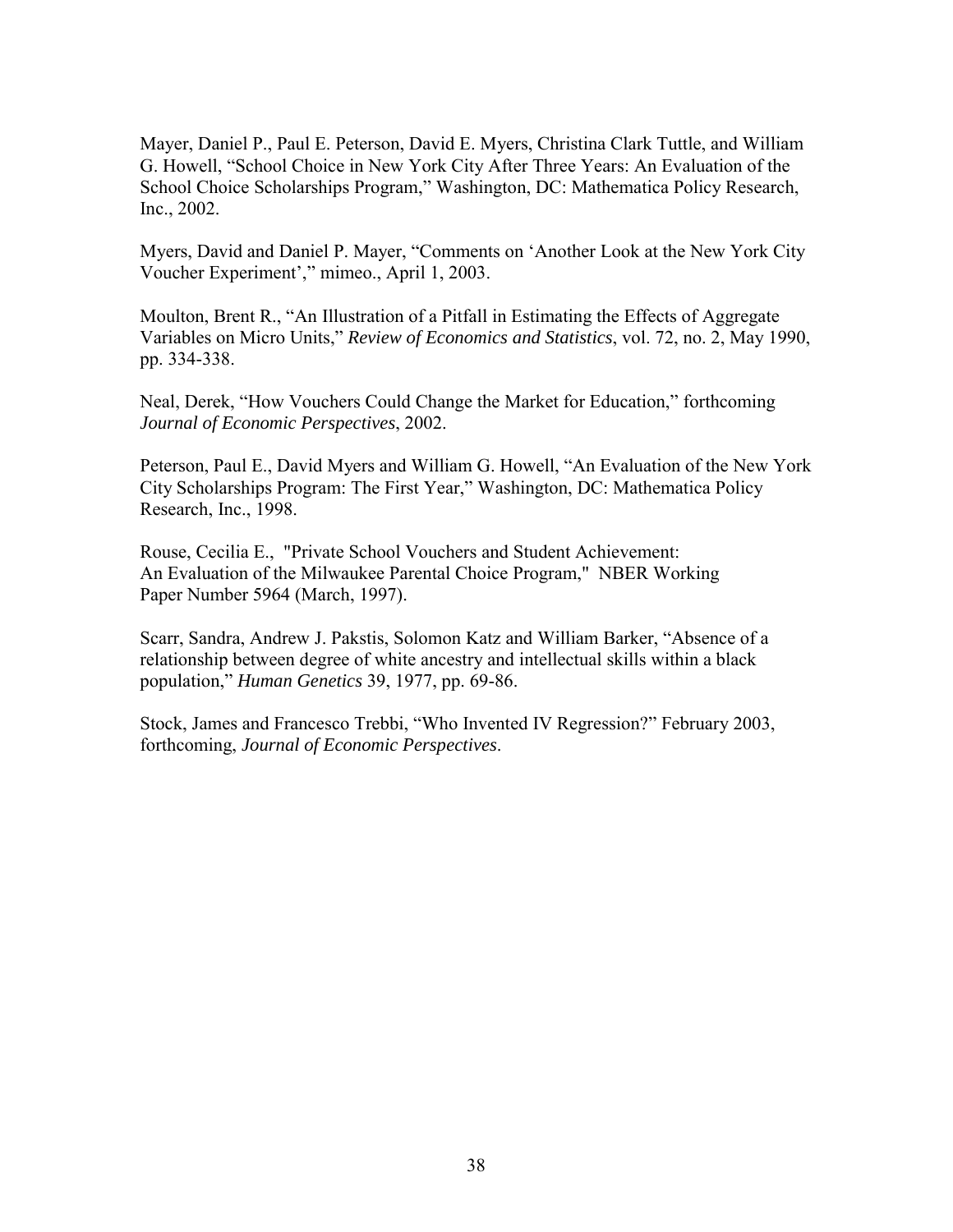|                             | Mean      | Mean      | Raw T-C                                        |           | Sample                                           |           |           |
|-----------------------------|-----------|-----------|------------------------------------------------|-----------|--------------------------------------------------|-----------|-----------|
| Group                       | treatment | control   | Difference                                     | t-ratio   | Conditional on Lottery Strata:<br>T-C Difference | t-ratio   | size      |
| MOTHER'S YEARS OF EDUCATION |           |           |                                                |           |                                                  |           |           |
| Overall                     | 12.85     | 12.78     | 0.08                                           | 0.72      | 0.08                                             | 0.76      | 2,476     |
| Black-all                   | 13.03     | 12.96     | 0.07                                           | 0.50      | 0.11                                             | 0.74      | 1,081     |
| Black-ch0                   | 12.83     | 12.91     | $-0.09$                                        | $-0.31$   | $-0.10$                                          | $-0.35$   | 233       |
| Black-ch1                   | 13.10     | 13.22     | $-0.12$                                        | $-0.45$   | $-0.03$                                          | $-0.12$   | 215       |
| Black-ch2                   | 13.22     | 13.07     | 0.15                                           | 0.52      | 0.19                                             | 0.62      | 247       |
| Black-ch3                   | 12.83     | 12.87     | $-0.03$                                        | $-0.12$   | 0.01                                             | 0.02      | 216       |
| Black-ch4                   | 13.20     | 12.58     | 0.62                                           | 1.92      | 0.52                                             | 1.45      | 169       |
| Latino-all                  | 12.48     | 12.40     | 0.08                                           | 0.53      | 0.09                                             | 0.58      | 1,186     |
| MOTHER GRADUATED COLLEGE    |           |           |                                                |           |                                                  |           |           |
| Overall                     | 0.11      | 0.10      | 0.02                                           | 0.95      | 0.01                                             | 0.90      | 2,476     |
| Black-all                   | 0.12      | 0.09      | 0.03                                           | 1.28      | 0.04                                             | 1.71      | 1,081     |
| Black-ch0                   | 0.13      | 0.05      | 0.07                                           | 1.82      | 0.06                                             | 1.53      | 233       |
| Black-ch1                   | 0.07      | 0.12      | $-0.05$                                        | $-1.12$   | $-0.01$                                          | $-0.28$   | 215       |
| Black-ch2                   | 0.17      | 0.13      | 0.03                                           | 0.57      | 0.04                                             | 0.67      | 247       |
| Black-ch3                   | 0.07      | 0.08      | $-0.01$                                        | $-0.29$   | 0.00                                             | $-0.11$   | 216       |
| Black-ch4                   | 0.20      | 0.04      | 0.16                                           | 2.93      | 0.13                                             | 2.25      | 169       |
| Latino-all                  | 0.06      | 0.07      | 0.00                                           | $-0.18$   | 0.00                                             | $-0.11$   | 1,186     |
| <b>ANNUAL INCOME</b>        |           |           |                                                |           |                                                  |           |           |
| Overall                     | \$10,247  | \$9,984   | \$263                                          | 0.69      | \$248                                            | 0.66      | 2,433     |
| Black-all                   | 10,582    | 10,310    | 272                                            | 0.45      | 153                                              | 0.25      | 1,068     |
| Black-ch0                   | 11,847    | 10,326    | 1,521                                          | 1.21      | 1,193                                            | 0.87      | 228       |
| Black-ch1                   | 8,688     | 10,396    | $-1,709$                                       | $-1.51$   | $-1,395$                                         | $-1.10$   | 213       |
| Black-ch2                   | 10,688    | 10,075    | 613                                            | 0.61      | 450                                              | 0.41      | 246       |
| Black-ch3                   | 9,747     | 10,778    | $-1,031$                                       | $-0.99$   | $-1,053$                                         | $-0.95$   | 211       |
| Black-ch4                   | 12,466    | 9,915     | 2,551                                          | 2.19      | 2,589                                            | 1.84      | 169       |
| Latino-all                  | 9,871     | 9,459     | 412                                            | 0.78      | 275                                              | 0.54      | 1,161     |
|                             |           |           |                                                |           |                                                  |           |           |
| <b>BASELINE TEST SCORES</b> |           |           |                                                |           |                                                  |           |           |
|                             |           |           | COMPOSITE MATH AND READING SCORE (AVERAGE NPR) |           |                                                  |           |           |
| Overall                     | 20.02     | 20.83     | $-0.82$                                        | $-0.79$   | $-0.65$                                          | $-0.61$   | 1,851     |
| Black-all                   | 20.05     | 20.41     | $-0.36$                                        | $-0.25$   | $-0.34$                                          | $-0.23$   | 806       |
| Black-ch0                   | <b>NA</b> | <b>NA</b> | <b>NA</b>                                      | <b>NA</b> | <b>NA</b>                                        | <b>NA</b> | <b>NA</b> |
| Black-ch1                   | 17.31     | 21.70     | $-4.39$                                        | $-1.53$   | $-4.46$                                          | $-1.38$   | 203       |
| Black-ch2                   | 23.35     | 22.45     | 0.90                                           | 0.34      | $-0.30$                                          | $-0.10$   | 230       |
| Black-ch3                   | 16.17     | 18.03     | $-1.86$                                        | $-0.75$   | $-1.91$                                          | $-0.74$   | 214       |
| Black-ch4                   | 24.81     | 18.40     | 6.41                                           | 2.11      | 5.73                                             | 1.78      | 159       |
| Latino-all                  | 18.09     | 19.97     | $-1.87$                                        | $-1.31$   | $-1.78$                                          | $-1.15$   | 876       |
| <b>READING (NPR)</b>        |           |           |                                                |           |                                                  |           |           |
| Overall                     | 22.90     | 24.55     | $-1.65$                                        | $-1.35$   | $-1.45$                                          | $-1.16$   | 1,851     |
| Black-all                   | 24.33     | 25.37     | $-1.04$                                        | $-0.58$   | $-0.90$                                          | $-0.48$   | 806       |
| Black-ch0                   | <b>NA</b> | <b>NA</b> | <b>NA</b>                                      | <b>NA</b> | <b>NA</b>                                        | <b>NA</b> | <b>NA</b> |
| Black-ch1                   | 24.46     | 31.09     | $-6.63$                                        | $-1.64$   | $-7.45$                                          | $-1.57$   | 203       |
| Black-ch2                   | 26.40     | 25.94     | 0.46                                           | 0.13      | 0.72                                             | 0.19      | 230       |
| Black-ch3                   | 19.75     | 21.69     | $-1.94$                                        | $-0.71$   | $-2.80$                                          | $-1.00$   | 214       |
| Black-ch4                   | 27.75     | 20.75     | 7.00                                           | 2.12      | 7.59                                             | 2.09      | 159       |
| Latino-all                  | 19.82     | 23.26     | $-3.44$                                        | $-1.98$   | $-3.18$                                          | $-1.70$   | 876       |

# **Table 1: Treatment-Control Differences at Baseline by Assignment Status, Selected Variables**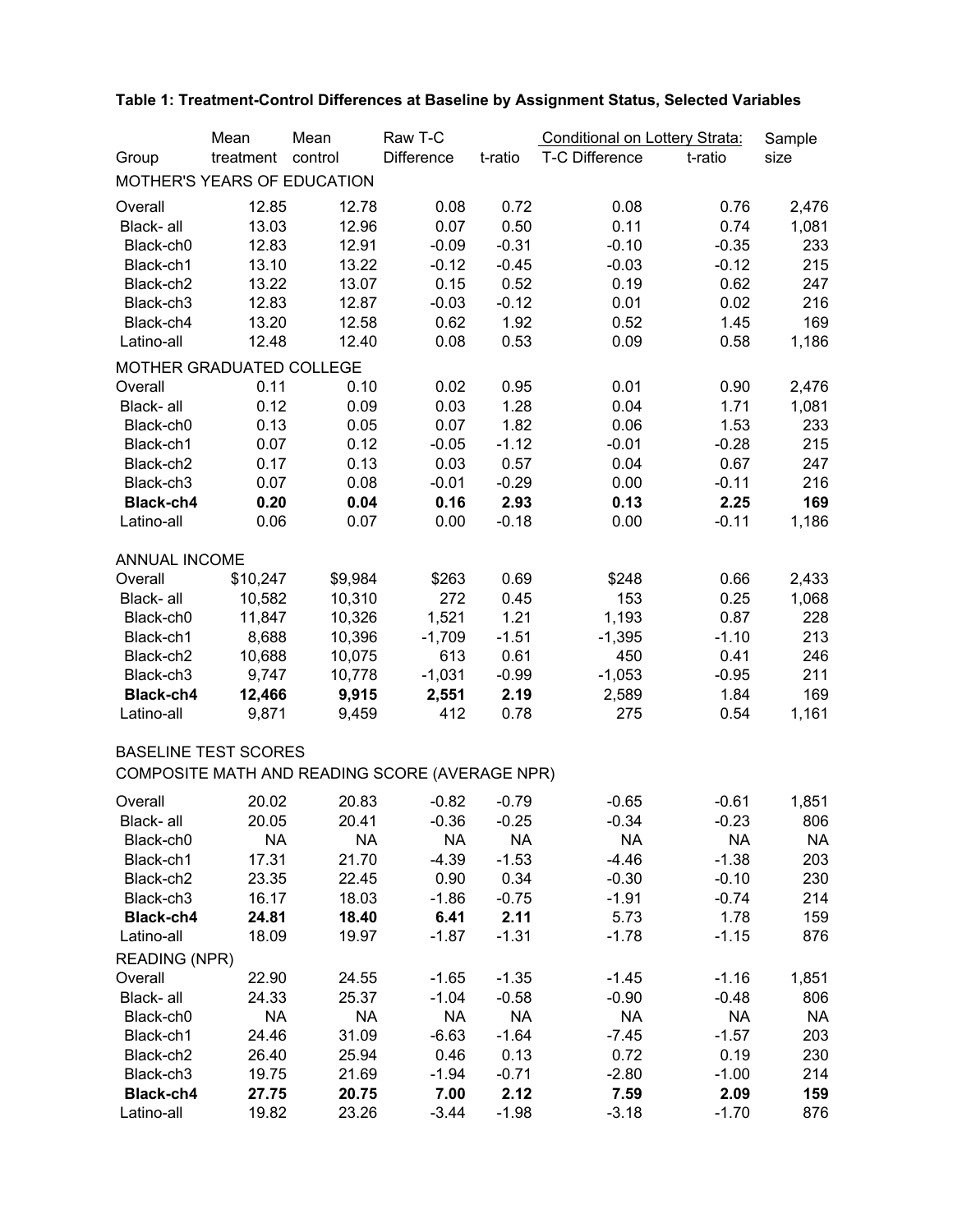| MATH (NPR)                  |           |           |           |           |           |           |           |
|-----------------------------|-----------|-----------|-----------|-----------|-----------|-----------|-----------|
| Overall                     | 17.13     | 17.11     | 0.02      | 0.01      | 0.16      | 0.14      | 1,851     |
| Black-all                   | 15.76     | 15.45     | 0.32      | 0.22      | 0.22      | 0.15      | 806       |
| Black-ch0                   | <b>NA</b> | <b>NA</b> | <b>NA</b> | <b>NA</b> | <b>NA</b> | <b>NA</b> | <b>NA</b> |
| Black-ch1                   | 10.16     | 12.31     | $-2.15$   | $-0.95$   | $-1.47$   | $-0.62$   | 203       |
| Black-ch2                   | 20.29     | 18.96     | 1.33      | 0.51      | $-1.31$   | $-0.47$   | 230       |
| Black-ch3                   | 12.59     | 14.37     | $-1.78$   | $-0.67$   | $-1.02$   | $-0.37$   | 214       |
| Black-ch4                   | 21.88     | 16.06     | 5.81      | 1.60      | 3.87      | 1.10      | 159       |
| Latino-all                  | 16.37     | 16.67     | $-0.30$   | $-0.20$   | $-0.39$   | $-0.25$   | 876       |
| MOTHER EMPLOYED FULL TIME   |           |           |           |           |           |           |           |
| Overall                     | 0.22      | 0.22      | 0.00      | 0.14      | 0.00      | 0.10      | 2,479     |
| Black-all                   | 0.28      | 0.26      | 0.02      | 0.66      | 0.01      | 0.33      | 1,083     |
| Black-ch0                   | 0.36      | 0.27      | 0.09      | 1.26      | 0.04      | 0.53      | 233       |
| Black-ch1                   | 0.19      | 0.29      | $-0.11$   | $-1.61$   | $-0.08$   | $-1.12$   | 216       |
| Black-ch2                   | 0.27      | 0.20      | 0.06      | 1.09      | 0.07      | 1.19      | 248       |
| Black-ch3                   | 0.25      | 0.31      | $-0.06$   | $-0.94$   | $-0.10$   | $-1.28$   | 216       |
| Black-ch4                   | 0.36      | 0.19      | 0.17      | 2.40      | 0.17      | 2.02      | 169       |
| Latino-all                  | 0.19      | 0.19      | 0.00      | $-0.02$   | 0.00      | $-0.01$   | 1,187     |
| STUDENT SEX (MALE)          |           |           |           |           |           |           |           |
| Overall                     | 0.50      | 0.48      | 0.01      | 0.67      | 0.01      | 0.64      | 2,617     |
| Black-all                   | 0.47      | 0.53      | $-0.06$   | $-1.73$   | $-0.06$   | $-1.72$   | 1,134     |
| Black-ch0                   | 0.42      | 0.60      | $-0.18$   | $-2.56$   | $-0.22$   | $-3.27$   | 241       |
| Black-ch1                   | 0.50      | 0.59      | $-0.09$   | $-1.17$   | $-0.14$   | $-1.60$   | 225       |
| Black-ch2                   | 0.51      | 0.54      | $-0.03$   | $-0.41$   | $-0.08$   | $-1.22$   | 256       |
| Black-ch <sub>3</sub>       | 0.46      | 0.43      | 0.02      | 0.35      | 0.00      | $-0.06$   | 232       |
| Black-ch4                   | 0.48      | 0.46      | 0.02      | 0.25      | 0.05      | 0.51      | 180       |
| Latino-all                  | 0.49      | 0.44      | 0.05      | 1.50      | 0.04      | 1.37      | 1,253     |
| MOTHER'S PLACE OF BIRTH USA |           |           |           |           |           |           |           |
| Overall                     | 0.53      | 0.55      | $-0.03$   | $-0.98$   | $-0.03$   | $-0.98$   | 2,593     |
| <b>Black-all</b>            | 0.75      | 0.82      | $-0.06$   | $-1.95$   | $-0.08$   | $-2.47$   | 1,132     |
| Black-ch0                   | 0.74      | 0.77      | $-0.03$   | $-0.47$   | 0.00      | $-0.01$   | 240       |
| Black-ch1                   | 0.76      | 0.86      | $-0.11$   | $-1.66$   | $-0.15$   | $-2.31$   | 225       |
| Black-ch2                   | 0.77      | 0.78      | $-0.01$   | $-0.17$   | $-0.05$   | $-0.86$   | 261       |
| Black-ch3                   | 0.82      | 0.82      | 0.00      | $-0.06$   | $-0.05$   | $-0.86$   | 227       |
| Black-ch4                   | 0.64      | 0.87      | $-0.23$   | $-3.49$   | $-0.22$   | $-3.04$   | 178       |
| Latino-all                  | 0.32      | 0.36      | $-0.04$   | $-1.17$   | $-0.05$   | $-1.29$   | 1,245     |
| <b>FOOD STAMP RECIPIENT</b> |           |           |           |           |           |           |           |
| Overall                     | 0.66      | 0.68      | $-0.03$   | $-1.09$   | $-0.02$   | $-0.98$   | 2,474     |
| Black-all                   | 0.63      | 0.69      | $-0.06$   | $-1.59$   | $-0.04$   | $-1.10$   | 1,074     |
| Black-ch0                   | 0.61      | 0.70      | $-0.08$   | $-1.22$   | $-0.08$   | $-1.08$   | 227       |
| Black-ch1                   | 0.71      | 0.68      | 0.03      | 0.38      | 0.07      | 0.80      | 216       |
| Black-ch2                   | 0.59      | 0.69      | $-0.10$   | $-1.52$   | $-0.13$   | $-1.82$   | 248       |
| Black-ch3                   | 0.69      | 0.67      | 0.01      | 0.21      | 0.00      | 0.03      | 217       |
| <b>Black-ch4</b>            | 0.54      | 0.73      | $-0.18$   | $-2.31$   | $-0.20$   | $-2.28$   | 165       |
| Latino-all                  | 0.67      | 0.70      | $-0.02$   | $-0.60$   | $-0.02$   | $-0.43$   | 1,190     |
| <b>AFDC RECIPIENT</b>       |           |           |           |           |           |           |           |
| Overall                     | 0.57      | 0.60      | $-0.03$   | $-1.13$   | $-0.03$   | $-0.95$   | 2,375     |
| Black-all                   | 0.58      | 0.65      | $-0.06$   | $-1.64$   | $-0.05$   | $-1.32$   | 1,030     |
| Black-ch0                   | 0.57      | 0.63      | $-0.06$   | $-0.83$   | $-0.07$   | $-0.89$   | 218       |
| Black-ch1                   | 0.64      | 0.63      | 0.01      | 0.16      | 0.03      | 0.33      | 204       |
| Black-ch2                   | 0.51      | 0.66      | $-0.15$   | $-2.22$   | $-0.18$   | $-2.42$   | 241       |
| Black-ch3                   | 0.64      | 0.60      | 0.05      | 0.64      | 0.03      | 0.34      | 206       |
| Black-ch4                   | 0.53      | 0.73      | $-0.20$   | $-2.59$   | $-0.24$   | $-2.77$   | 160       |
| Latino-all                  | 0.54      | 0.59      | $-0.05$   | $-1.21$   | $-0.04$   | $-1.08$   | 1,143     |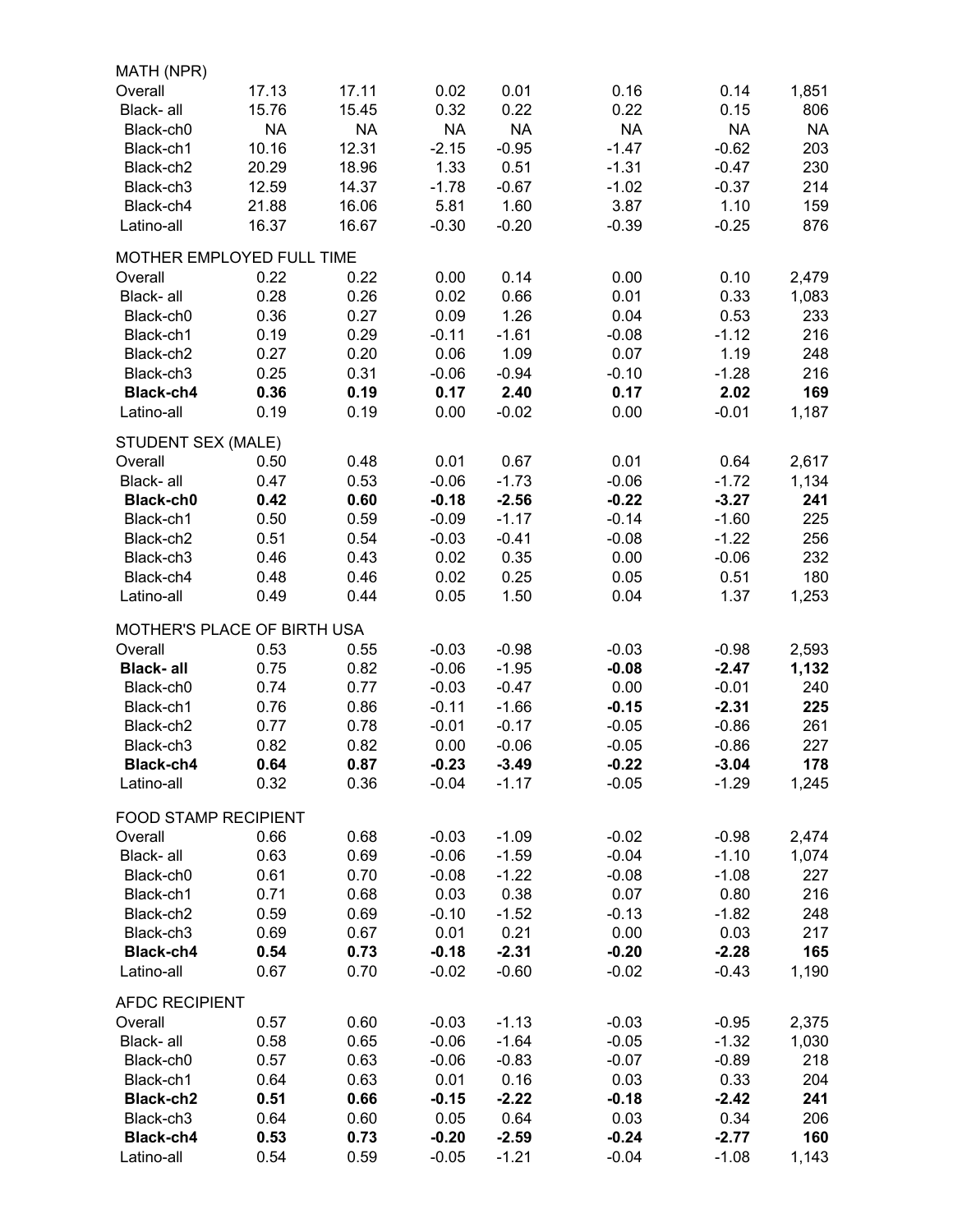| MEDICAID RECIPIENT                                    |       |       |         |         |         |         |       |
|-------------------------------------------------------|-------|-------|---------|---------|---------|---------|-------|
| <b>Overall</b>                                        | 0.62  | 0.68  | $-0.06$ | $-2.37$ | $-0.06$ | $-2.15$ | 2,299 |
| <b>Black-all</b>                                      | 0.59  | 0.68  | $-0.09$ | $-2.25$ | $-0.07$ | $-1.84$ | 1,003 |
| Black-ch0                                             | 0.61  | 0.69  | $-0.08$ | $-1.10$ | $-0.07$ | $-0.91$ | 217   |
| Black-ch1                                             | 0.57  | 0.60  | $-0.03$ | $-0.41$ | $-0.01$ | $-0.15$ | 195   |
| Black-ch2                                             | 0.58  | 0.71  | $-0.13$ | $-1.93$ | $-0.15$ | $-1.97$ | 239   |
| Black-ch3                                             | 0.67  | 0.69  | $-0.02$ | $-0.22$ | $-0.02$ | $-0.31$ | 203   |
| Black-ch4                                             | 0.52  | 0.73  | $-0.22$ | $-2.70$ | $-0.22$ | $-2.39$ | 148   |
| Latino-all                                            | 0.63  | 0.70  | $-0.07$ | $-1.83$ | $-0.06$ | $-1.55$ | 1,098 |
| EVER ATTENDED GIFTED STUDENT CLASSES                  |       |       |         |         |         |         |       |
| Overall                                               | 0.12  | 0.12  | 0.00    | $-0.13$ | 0.00    | $-0.07$ | 2,547 |
| Black-all                                             | 0.15  | 0.13  | 0.02    | 0.65    | 0.01    | 0.51    | 1,115 |
| Black-ch0                                             | 0.08  | 0.09  | $-0.02$ | $-0.40$ | 0.00    | $-0.10$ | 239   |
| Black-ch1                                             | 0.12  | 0.11  | 0.01    | 0.21    | $-0.01$ | $-0.19$ | 222   |
| Black-ch2                                             | 0.21  | 0.17  | 0.04    | 0.63    | 0.00    | 0.05    | 254   |
| Black-ch3                                             | 0.14  | 0.11  | 0.03    | 0.59    | 0.06    | 1.37    | 227   |
| Black-ch4                                             | 0.21  | 0.19  | 0.01    | 0.21    | 0.01    | 0.17    | 173   |
| Latino-all                                            | 0.09  | 0.09  | $-0.01$ | $-0.32$ | $-0.01$ | $-0.28$ | 1,208 |
| EVER RECEIVED SPECIAL EDUCATION SERVICES              |       |       |         |         |         |         |       |
| Overall                                               | 0.11  | 0.10  | 0.01    | 0.73    | 0.01    | 0.74    | 2,574 |
| Black-all                                             | 0.11  | 0.10  | 0.01    | 0.66    | 0.02    | 0.78    | 1,111 |
| Black-ch0                                             | 0.08  | 0.09  | $-0.02$ | $-0.38$ | $-0.02$ | $-0.33$ | 238   |
| Black-ch1                                             | 0.07  | 0.11  | $-0.03$ | $-0.60$ | $-0.03$ | $-0.53$ | 222   |
| Black-ch2                                             | 0.13  | 0.10  | 0.03    | 0.70    | $-0.01$ | $-0.14$ | 252   |
| Black-ch3                                             | 0.16  | 0.06  | 0.09    | 2.13    | 0.08    | 1.92    | 226   |
| Black-ch4                                             | 0.14  | 0.15  | $-0.01$ | $-0.25$ | 0.03    | 0.44    | 173   |
| Latino-all                                            | 0.11  | 0.12  | $-0.01$ | $-0.49$ | $-0.01$ | $-0.51$ | 1,239 |
| ADDENDUM: THIRD YEAR FOLLOW-UP TEST RESULTS           |       |       |         |         |         |         |       |
| <b>COMPOSITE MATH AND READING SCORE (AVERAGE NPR)</b> |       |       |         |         |         |         |       |
| Overall                                               | 26.94 | 27.09 | $-0.15$ | $-0.12$ | $-0.25$ | $-0.21$ | 1,801 |
| Black-all                                             | 25.64 | 23.78 | 1.86    | 1.11    | 2.78    | 1.64    | 733   |
| Black-ch0                                             | 22.19 | 27.04 | $-4.85$ | $-1.26$ | $-5.80$ | $-1.50$ | 156   |
| Black-ch1                                             | 26.69 | 23.73 | 2.96    | 0.73    | 1.38    | 0.30    | 139   |
| Black-ch2                                             | 23.02 | 21.47 | 1.55    | 0.52    | 2.59    | 0.77    | 177   |
| Black-ch <sub>3</sub>                                 | 28.26 | 26.40 | 1.86    | 0.53    | 2.11    | 0.55    | 139   |
| Black-ch4                                             | 28.54 | 20.31 | 8.23    | 2.21    | 10.28   | 2.55    | 122   |
| Latino-all                                            | 26.37 | 28.12 | $-1.75$ | $-1.08$ | $-1.52$ | $-0.90$ | 932   |
| EVER ATTENDED PRIVATE SCHOOLS IN THREE YEARS          |       |       |         |         |         |         |       |
| <b>Overall</b>                                        | 0.77  | 0.11  | 0.66    | 35.73   | 0.66    | 35.98   | 2,117 |
| <b>Black-all</b>                                      | 0.81  | 0.10  | 0.71    | 28.15   | 0.70    | 27.23   | 903   |
| Black-ch0                                             | 0.81  | 0.18  | 0.63    | 11.23   | 0.57    | 9.63    | 192   |
| Black-ch1                                             | 0.82  | 0.04  | 0.78    | 16.01   | 0.78    | 15.21   | 176   |
| Black-ch2                                             | 0.82  | 0.07  | 0.75    | 17.69   | 0.75    | 16.01   | 206   |
| Black-ch3                                             | 0.76  | 0.11  | 0.65    | 12.25   | 0.65    | 12.63   | 182   |
| Black-ch4                                             | 0.82  | 0.06  | 0.76    | 15.77   | 0.77    | 15.44   | 146   |
| Latino-all                                            | 0.77  | 0.11  | 0.66    | 25.23   | 0.66    | 25.53   | 1,021 |
|                                                       |       |       |         |         |         |         |       |

MEDICAID RECIPIENT

Notes: ch-0 refers to Kindergartners at baseline, ch-1 to first graders at baseline, and so on. Observations with missing values for a particular variable are dropped from the sample in the relevant row. Bootstrap standard errors used to compute the t-ratios account for dependent observations within families. Lottery strata are the 30 groups students were placed in at the time of random assignment. Observations are weighted using revised baseline weights.

A bold font indicates that the absolute t-ratio for the within-strata treatment-control difference exceeds 1.96.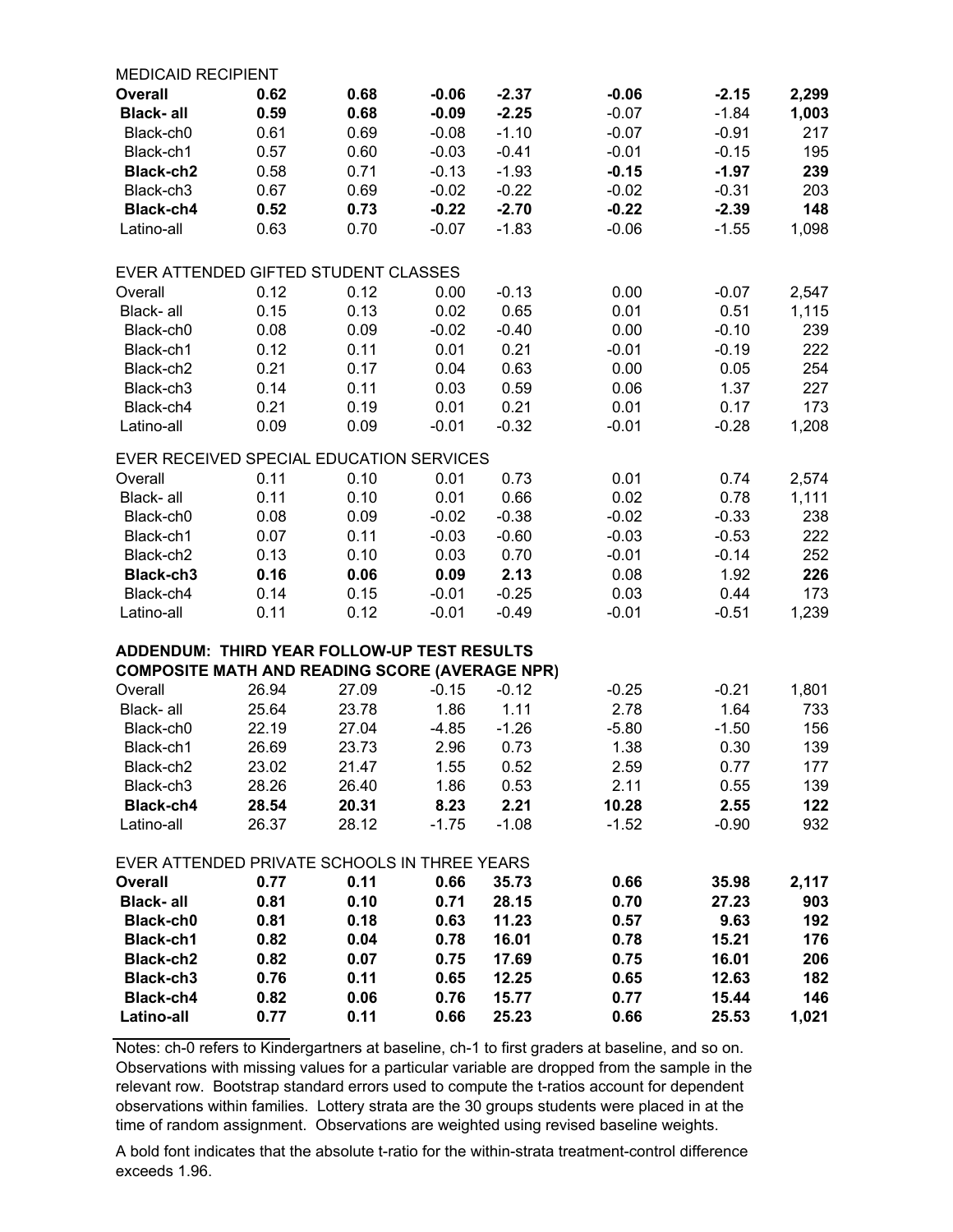## **Table 2: Efficiency Comparison of Two Methods of Random Assignment Estimated Treatment Effect and Standard Error By Method of Random Assignment**

#### **A. All Students**

| Year   | Model                               | <b>Propensity Score Match Subsample</b><br>Coeff. Std. Error |      | Nobs. |         |      | <b>Stratified Blocks Subsample</b><br>Coeff. Std. Error<br>Nobs. |       | Sample-Size-<br><b>Adjusted Relative</b><br>Std. Error |
|--------|-------------------------------------|--------------------------------------------------------------|------|-------|---------|------|------------------------------------------------------------------|-------|--------------------------------------------------------|
| Year 1 | Control for baseline                | $-0.12$                                                      | 1.51 | 721   | 2.50    | 1.52 | 734                                                              | 1.007 | 1.016                                                  |
|        | Omit baseline                       | 0.19                                                         | 1.63 | 1048  | $-0.87$ | 1.70 | 1032                                                             | 1.043 | 1.035                                                  |
| Year 2 | Control for baseline                | 0.89                                                         | 1.52 | 603   | 0.30    | 1.84 | 596                                                              | 1.207 | 1.200                                                  |
|        | Omit baseline                       | 0.76                                                         | 1.61 | 908   | $-1.05$ | 1.81 | 846                                                              | 1.123 | 1.084                                                  |
| Year 3 | Control for baseline                | 1.04                                                         | 1.58 | 613   | 0.78    | 1.79 | 637                                                              | 1.133 | 1.155                                                  |
|        | Omit baseline                       | $-0.18$                                                      | 1.57 | 900   | $-0.31$ | 1.79 | 901                                                              | 1.140 | 1.141                                                  |
|        | <b>B. African American Students</b> |                                                              |      |       |         |      |                                                                  |       |                                                        |
| Year 1 | Control for baseline                | $-0.10$                                                      | 1.79 | 302   | 9.29    | 1.80 | 321                                                              | 1.006 | 1.037                                                  |
|        | Omit baseline                       | 2.42                                                         | 2.00 | 436   | 4.40    | 2.23 | 447                                                              | 1.115 | 1.129                                                  |
| Year 2 | Control for baseline                | 2.81                                                         | 2.10 | 244   | 3.80    | 2.87 | 253                                                              | 1.369 | 1.394                                                  |
|        | Omit baseline                       | 4.33                                                         | 2.25 | 360   | 0.63    | 2.53 | 362                                                              | 1.129 | 1.132                                                  |
| Year 3 | Control for baseline                | 3.78                                                         | 2.56 | 247   | 6.45    | 2.17 | 272                                                              | 0.848 | 0.890                                                  |
|        | Omit baseline                       | 2.23                                                         | 2.47 | 347   | 3.32    | 2.36 | 386                                                              | 0.955 | 1.008                                                  |

Notes: Treatment effect coefficient is from a regression of test scores on a dummy indicating assignment to receive a voucher (1=yes), original 30 lottery randomization strata dummies, and in some models baseline test scores. Bootstrap standard errors account for within-family correlation in residuals. Year 1, 2, or 3 refers to follow-up year. Revised follow-up weights are used to weight observations.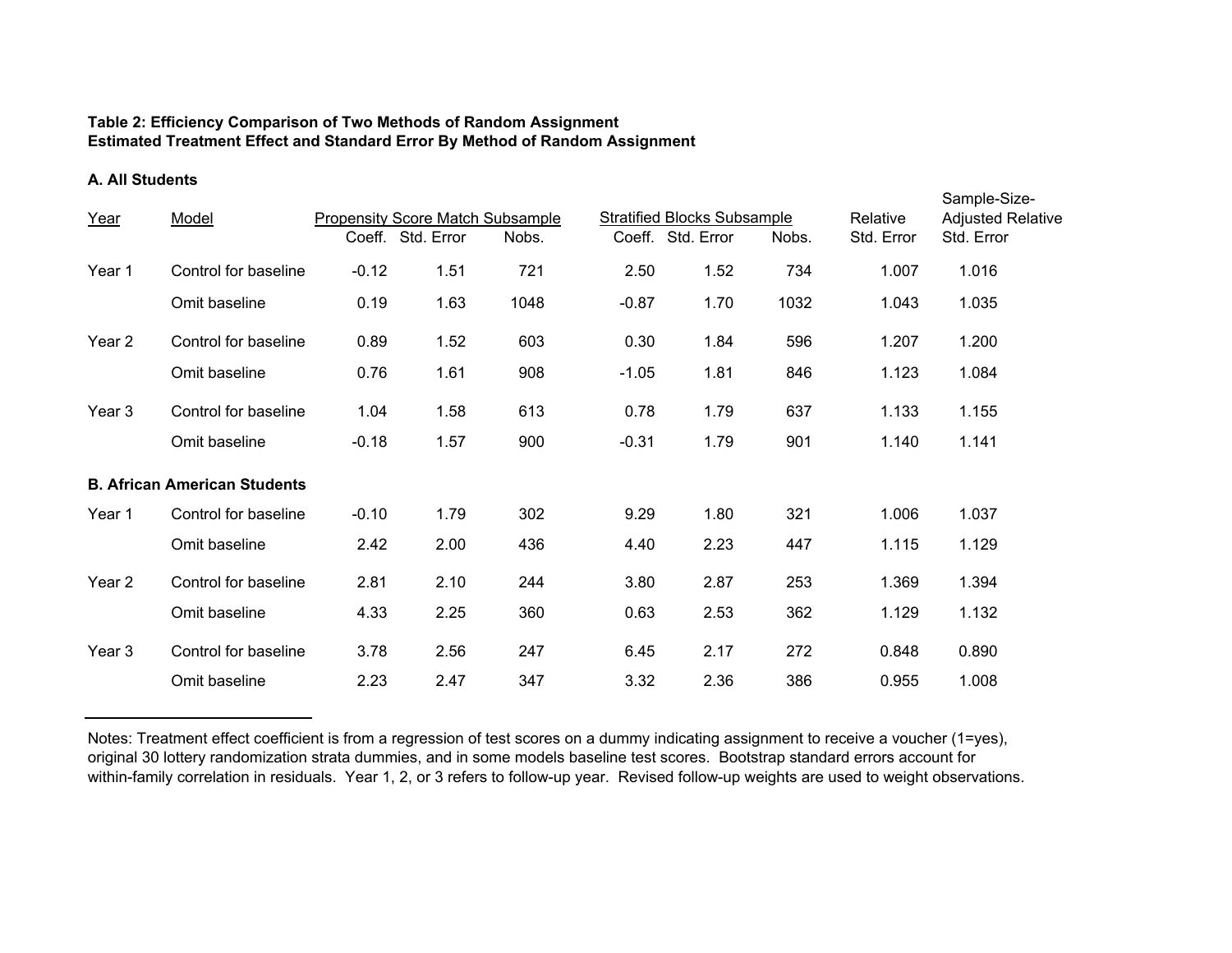#### **Table 3a: Estimated treatment effects, with and without controlling for baseline scores**

 **Controls for 30 randomization strata as defined by Mayer, Peterson and Myers, et al. (2000) and uses their follow-up weights**

| <b>Test</b>                  | <b>SubSample with Baseline Scores;</b><br><b>SubSample with Baseline Scores;</b><br>Group |             |             |      |         |             | <b>Full Sample;</b> |      |                              |             |             |      |         |  |  |  |  |
|------------------------------|-------------------------------------------------------------------------------------------|-------------|-------------|------|---------|-------------|---------------------|------|------------------------------|-------------|-------------|------|---------|--|--|--|--|
|                              | <b>Omits Baseline Scores</b><br><b>Controls For Baseline Scores</b>                       |             |             |      |         |             |                     |      | <b>Omits Baseline Scores</b> |             |             |      |         |  |  |  |  |
| <b>First Follow-up Test:</b> |                                                                                           | <b>NOBS</b> | Coefficient | S.E. | t-ratio | <b>NOBS</b> | Coefficient         | S.E. | t-ratio                      | <b>NOBS</b> | Coefficient | S.E. | t-ratio |  |  |  |  |
| Composite Overall            |                                                                                           | 1,455       | 1.20        | 0.97 | 1.24    | 1,455       | 0.23                | 1.30 | 0.18                         | 2,080       | $-0.40$     | 1.06 | $-0.38$ |  |  |  |  |
|                              | <b>Black</b>                                                                              | 623         | 4.43        | 1.27 | 3.48    | 623         | 3.87                | 1.73 | 2.24                         | 883         | 2.64        | 1.42 | 1.86    |  |  |  |  |
|                              | Latino                                                                                    | 709         | $-0.66$     | 1.38 | $-0.48$ | 709         | $-2.59$             |      | $1.77 - 1.46$                | 1,021       | $-2.05$     | 1.56 | $-1.31$ |  |  |  |  |
| Reading                      | Overall                                                                                   | 1,455       | 1.01        | 1.05 | 0.96    | 1,455       | $-0.18$             |      | $1.38 - 0.13$                | 2,080       | $-1.17$     | 1.18 | $-0.99$ |  |  |  |  |
|                              | <b>Black</b>                                                                              | 623         | 3.47        | 1.57 | 2.21    | 623         | 2.74                | 1.98 | 1.38                         | 883         | 1.46        | 1.72 | 0.85    |  |  |  |  |
|                              | Latino                                                                                    | 709         | $-0.70$     | 1.45 | $-0.48$ | 709         | $-3.02$             |      | $1.88 - 1.60$                | 1,021       | $-2.60$     | 1.72 | $-1.51$ |  |  |  |  |
| Math                         | Overall                                                                                   | 1,455       | 1.39        | 1.17 | 1.19    | 1,455       | 0.65                | 1.45 | 0.45                         | 2,080       | 0.37        | 1.16 | 0.31    |  |  |  |  |
|                              | <b>Black</b>                                                                              | 623         | 5.39        | 1.52 | 3.56    | 623         | 5.01                | 1.92 | 2.60                         | 883         | 3.82        | 1.54 | 2.48    |  |  |  |  |
|                              | Latino                                                                                    | 709         | $-0.63$     | 1.70 | $-0.37$ | 709         | $-2.17$             |      | $2.00 - 1.08$                | 1,021       | $-1.50$     | 1.67 | $-0.90$ |  |  |  |  |
|                              | <b>Second Follow-up Test:</b>                                                             |             |             |      |         |             |                     |      |                              |             |             |      |         |  |  |  |  |
| Composite Overall            |                                                                                           | 1,199       | 0.46        | 1.13 | 0.41    | 1,199       | 0.14                | 1.44 | 0.10                         | 1,754       | 0.05        | 1.22 | 0.04    |  |  |  |  |
|                              | <b>Black</b>                                                                              | 497         | 3.27        | 1.68 | 1.95    | 497         | 3.51                | 1.94 | 1.81                         | 722         | 2.58        | 1.70 | 1.52    |  |  |  |  |
|                              | Latino                                                                                    | 612         | $-0.60$     | 1.50 | $-0.40$ | 612         | $-2.34$             |      | $1.97 - 1.19$                | 902         | $-1.83$     | 1.62 | $-1.13$ |  |  |  |  |
| Reading                      | Overall                                                                                   | 1,199       | 1.35        | 1.11 | 1.22    | 1,199       | 0.83                | 1.45 | 0.57                         | 1,754       | 0.62        | 1.30 | 0.48    |  |  |  |  |
|                              | <b>Black</b>                                                                              | 497         | 3.44        | 1.74 | 1.97    | 497         | 3.50                | 2.06 | 1.70                         | 722         | 2.52        | 1.90 | 1.32    |  |  |  |  |
|                              | Latino                                                                                    | 612         | 0.17        | 1.55 | 0.11    | 612         | $-1.75$             |      | $2.05 - 0.85$                | 902         | $-1.17$     | 1.73 | $-0.68$ |  |  |  |  |
| Math                         | Overall                                                                                   | 1,199       | $-0.43$     | 1.51 | $-0.28$ | 1,199       | $-0.55$             |      | $1.73 - 0.32$                | 1,754       | $-0.52$     | 1.39 | $-0.38$ |  |  |  |  |
|                              | <b>Black</b>                                                                              | 497         | 3.10        | 2.18 | 1.42    | 497         | 3.53                | 2.36 | 1.49                         | 722         | 2.64        | 1.97 | 1.35    |  |  |  |  |
|                              | Latino                                                                                    | 612         | $-1.37$     | 1.92 | $-0.72$ | 612         | $-2.93$             |      | $2.29 - 1.28$                | 902         | $-2.48$     | 1.82 | $-1.36$ |  |  |  |  |
| Third Follow-up Test         |                                                                                           |             |             |      |         |             |                     |      |                              |             |             |      |         |  |  |  |  |
| Composite Overall            |                                                                                           | 1,250       | 0.93        | 1.13 | 0.82    | 1,250       | 0.24                | 1.40 | 0.17                         | 1,801       | $-0.31$     | 1.18 | $-0.26$ |  |  |  |  |
|                              | <b>Black</b>                                                                              | 519         | 5.50        | 1.61 | 3.42    | 519         | 5.30                | 1.91 | 2.77                         | 733         | 2.87        | 1.69 | 1.71    |  |  |  |  |
|                              | Latino                                                                                    | 637         | $-0.95$     | 1.57 | $-0.60$ | 637         | $-1.86$             |      | $2.00 - 0.93$                | 932         | $-1.35$     | 1.66 | $-0.81$ |  |  |  |  |
| Reading                      | Overall                                                                                   | 1,250       | 0.27        | 1.25 | 0.21    | 1,250       | $-0.56$             |      | $1.52 - 0.37$                | 1,801       | $-0.95$     | 1.25 | $-0.77$ |  |  |  |  |
|                              | <b>Black</b>                                                                              | 519         | 3.97        | 1.87 | 2.13    | 519         | 3.56                | 2.18 | 1.63                         | 733         | 1.53        | 1.83 | 0.84    |  |  |  |  |
|                              | Latino                                                                                    | 637         | $-1.85$     | 1.73 | $-1.07$ | 637         | $-2.90$             |      | $2.15 - 1.35$                | 932         | $-1.81$     | 1.78 | $-1.01$ |  |  |  |  |
| Math                         | Overall                                                                                   | 1,250       | 1.59        | 1.28 | 1.24    | 1,250       | 1.05                | 1.52 | 0.69                         | 1,801       | 0.33        | 1.32 | 0.25    |  |  |  |  |
|                              | <b>Black</b>                                                                              | 519         | 7.03        | 1.82 | 3.86    | 519         | 7.04                | 2.06 | 3.41                         | 733         | 4.22        | 1.85 | 2.28    |  |  |  |  |
|                              | Latino                                                                                    | 637         | $-0.05$     | 1.82 | $-0.03$ | 637         | $-0.82$             |      | 2.19 -0.38                   | 932         | $-0.89$     | 1.83 | $-0.48$ |  |  |  |  |

Notes: Dependent variable is test score NPR. Reported coefficient is coefficient on voucher offer dummy. All regressions control for 30 revised randomization strata. Bootstrap standard errors are robust to correlation in residuals among students in the same family. Bold font indicates that the absolute t-ratio exceeds 1.96.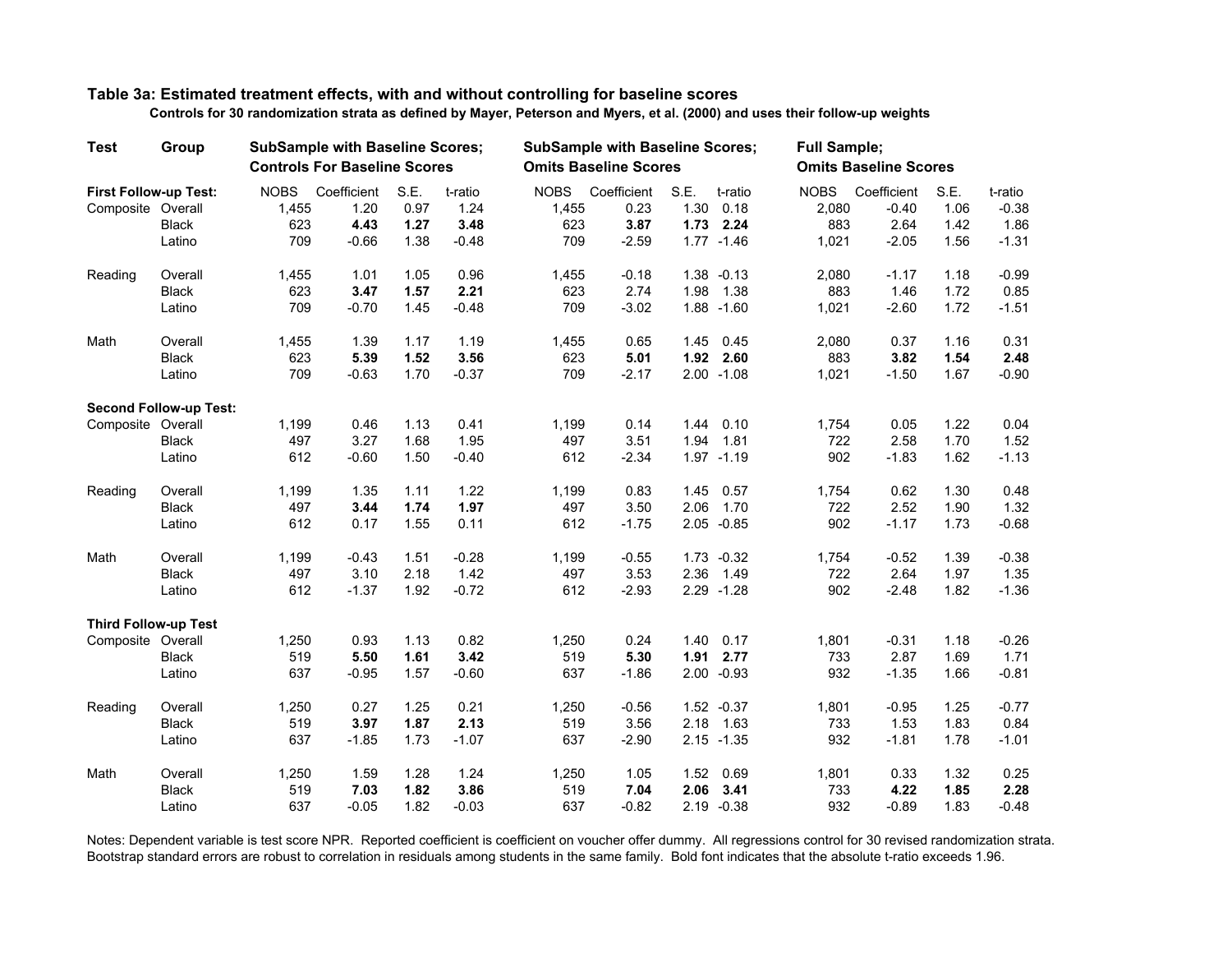#### **Table 3b: Estimated treatment effects, with and without controlling for baseline scores**

 **Controls for** *original* **30 strata used to assign students to random assignment blocks and uses revised weights**

| <b>Test</b>                  | Group                         |                                     | <b>SubSample with Baseline Scores;</b><br><b>SubSample with Baseline Scores;</b> |      |         |             |                              | <b>Full Sample;</b> |               |                              |             |      |         |
|------------------------------|-------------------------------|-------------------------------------|----------------------------------------------------------------------------------|------|---------|-------------|------------------------------|---------------------|---------------|------------------------------|-------------|------|---------|
|                              |                               | <b>Controls For Baseline Scores</b> |                                                                                  |      |         |             | <b>Omits Baseline Scores</b> |                     |               | <b>Omits Baseline Scores</b> |             |      |         |
| <b>First Follow-up Test:</b> |                               | <b>NOBS</b>                         | Coefficient                                                                      | S.E. | t-ratio | <b>NOBS</b> | Coefficient                  | S.E.                | t-ratio       | <b>NOBS</b>                  | Coefficient | S.E. | t-ratio |
| Composite Overall            |                               | 1,455                               | 1.29                                                                             | 1.05 | 1.22    | 1,455       | 0.15                         | 1.45                | 0.11          | 2,080                        | $-0.34$     | 1.18 | $-0.29$ |
|                              | <b>Black</b>                  | 623                                 | 4.70                                                                             | 1.30 | 3.63    | 623         | 4.35                         | 1.76                | 2.47          | 883                          | 3.42        | 1.47 | 2.33    |
|                              | Latino                        | 709                                 | $-0.14$                                                                          | 1.36 | $-0.11$ | 709         | $-1.31$                      | 1.69                | $-0.78$       | 1,021                        | $-1.06$     | 1.49 | $-0.71$ |
| Reading                      | Overall                       | 1,455                               | 1.20                                                                             | 1.08 | 1.11    | 1,455       | 0.02                         | 1.46                | 0.01          | 2,080                        | $-0.84$     | 1.25 | $-0.67$ |
|                              | <b>Black</b>                  | 623                                 | 3.76                                                                             | 1.61 | 2.34    | 623         | 3.35                         | 2.05                | 1.64          | 883                          | 2.30        | 1.82 | 1.26    |
|                              | Latino                        | 709                                 | $-0.14$                                                                          | 1.45 | $-0.10$ | 709         | $-1.64$                      |                     | 1.83 -0.90    | 1,021                        | $-1.50$     | 1.65 | $-0.91$ |
| Math                         | Overall                       | 1,455                               | 1.37                                                                             | 1.32 | 1.03    | 1,455       | 0.29                         | 1.69                | 0.17          | 2,080                        | 0.17        | 1.34 | 0.12    |
|                              | <b>Black</b>                  | 623                                 | 5.65                                                                             | 1.54 | 3.66    | 623         | 5.35                         | 1.94                | 2.75          | 883                          | 4.54        | 1.55 | 2.94    |
|                              | Latino                        | 709                                 | $-0.15$                                                                          | 1.70 | $-0.09$ | 709         | $-0.99$                      |                     | 1.94 - 0.51   | 1,021                        | $-0.62$     | 1.60 | $-0.39$ |
|                              | <b>Second Follow-up Test:</b> |                                     |                                                                                  |      |         |             |                              |                     |               |                              |             |      |         |
| Composite Overall            |                               | 1,199                               | 0.64                                                                             | 1.18 | 0.54    | 1,199       | 0.38                         | 1.43                | 0.26          | 1,754                        | $-0.14$     | 1.22 | $-0.11$ |
|                              | <b>Black</b>                  | 497                                 | 3.33                                                                             | 1.79 | 1.86    | 497         | 3.49                         | 1.96                | 1.78          | 722                          | 2.47        | 1.69 | 1.46    |
|                              | Latino                        | 612                                 | $-0.52$                                                                          | 1.58 | $-0.33$ | 612         | $-1.64$                      |                     | $1.97 - 0.83$ | 902                          | $-2.03$     | 1.61 | $-1.25$ |
| Reading                      | Overall                       | 1,199                               | 1.49                                                                             | 1.15 | 1.29    | 1,199       | 1.11                         | 1.47                | 0.76          | 1,754                        | 0.41        | 1.30 | 0.32    |
|                              | <b>Black</b>                  | 497                                 | 3.72                                                                             | 1.77 | 2.10    | 497         | 3.77                         | 2.02                | 1.86          | 722                          | 2.35        | 1.82 | 1.29    |
|                              | Latino                        | 612                                 | 0.38                                                                             | 1.66 | 0.23    | 612         | $-0.94$                      |                     | $2.09 - 0.45$ | 902                          | $-1.39$     | 1.76 | $-0.79$ |
| Math                         | Overall                       | 1,199                               | $-0.20$                                                                          | 1.57 | $-0.13$ | 1,199       | $-0.36$                      |                     | $1.73 - 0.21$ | 1,754                        | $-0.69$     | 1.40 | $-0.50$ |
|                              | <b>Black</b>                  | 497                                 | 2.94                                                                             | 2.39 | 1.23    | 497         | 3.21                         | 2.49                | 1.29          | 722                          | 2.59        | 2.05 | 1.27    |
|                              | Latino                        | 612                                 | $-1.42$                                                                          | 1.98 | $-0.72$ | 612         | $-2.34$                      |                     | $2.27 - 1.03$ | 902                          | $-2.66$     | 1.79 | $-1.48$ |
| <b>Third Follow-up Test</b>  |                               |                                     |                                                                                  |      |         |             |                              |                     |               |                              |             |      |         |
| Composite Overall            |                               | 1,250                               | 0.95                                                                             | 1.16 | 0.81    | 1,250       | 0.52                         | 1.41                | 0.37          | 1,801                        | $-0.25$     | 1.20 | $-0.21$ |
|                              | <b>Black</b>                  | 519                                 | 5.03                                                                             | 1.67 | 3.02    | 519         | 5.00                         | 1.95                | 2.57          | 733                          | 2.78        | 1.69 | 1.64    |
|                              | Latino                        | 637                                 | $-1.00$                                                                          | 1.61 | $-0.62$ | 637         | $-1.63$                      |                     | 1.98 - 0.82   | 932                          | $-1.52$     | 1.68 | $-0.90$ |
| Reading                      | Overall                       | 1,250                               | 0.40                                                                             | 1.30 | 0.31    | 1,250       | $-0.16$                      | 1.55                | $-0.11$       | 1,801                        | $-0.73$     | 1.26 | $-0.58$ |
|                              | <b>Black</b>                  | 519                                 | 3.65                                                                             | 1.95 | 1.88    | 519         | 3.37                         | 2.24                | 1.50          | 733                          | 1.55        | 1.86 | 0.84    |
|                              | Latino                        | 637                                 | $-1.71$                                                                          | 1.80 | $-0.95$ | 637         | $-2.50$                      |                     | $2.15 - 1.16$ | 932                          | $-1.81$     | 1.81 | $-1.00$ |
| Math                         | Overall                       | 1,250                               | 1.49                                                                             | 1.33 | 1.12    | 1,250       | 1.21                         | 1.54                | 0.78          | 1,801                        | 0.23        | 1.35 | 0.17    |
|                              | <b>Black</b>                  | 519                                 | 6.42                                                                             | 1.87 | 3.42    | 519         | 6.62                         | 2.11                | 3.13          | 733                          | 4.00        | 1.87 | 2.14    |
|                              | Latino                        | 637                                 | $-0.29$                                                                          | 1.84 | $-0.16$ | 637         | $-0.77$                      |                     | $2.18 - 0.38$ | 932                          | $-1.22$     | 1.83 | $-0.67$ |

Notes: Dependent variable is test score NPR. Reported coefficient is coefficient on voucher offer dummy. All regressions control for original 30 randomization strata. Bootstrap standard errors are robust to correlation in residuals among students in the same family. Bold font indicates that the absolute t-ratio exceeds 1.96.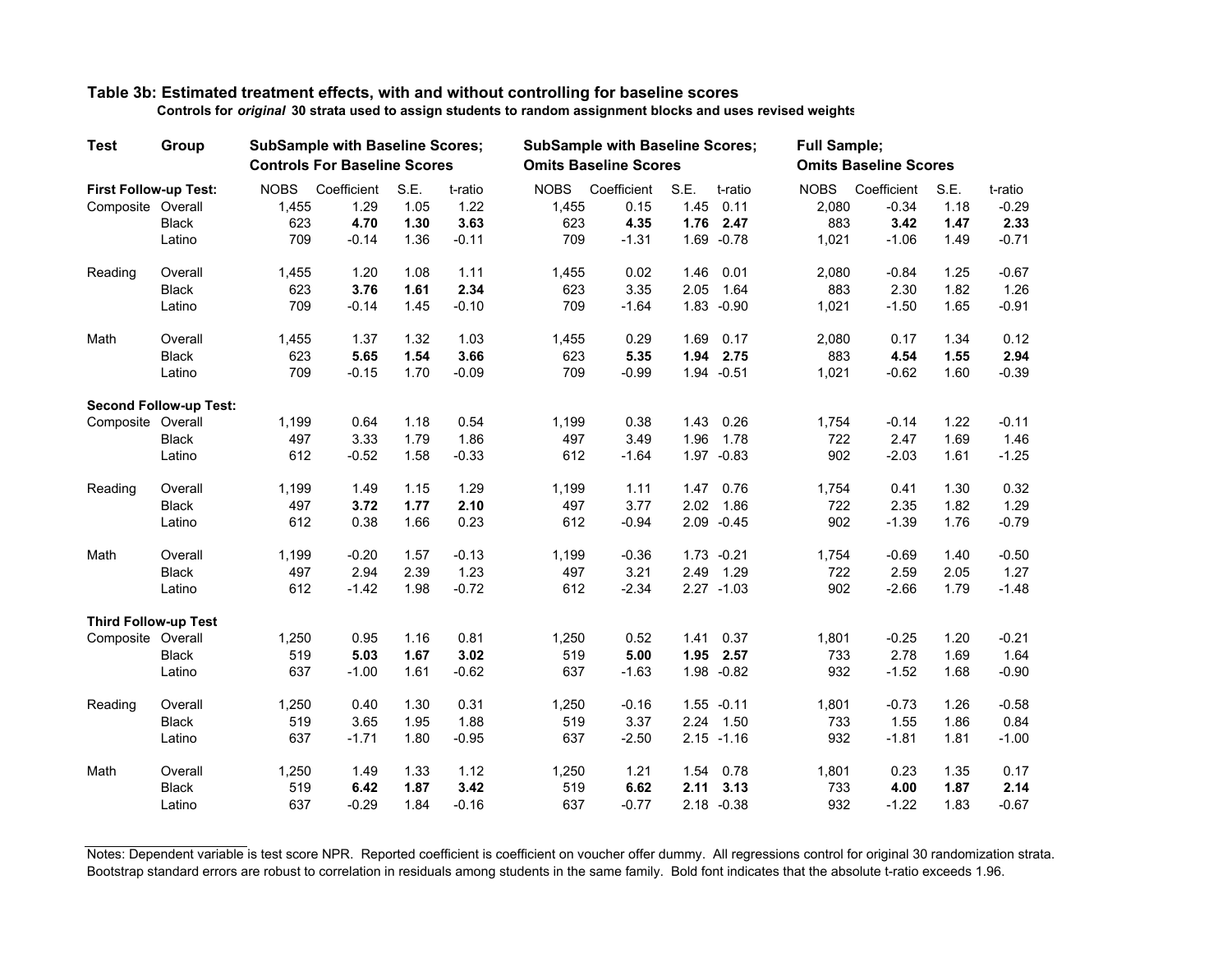| <b>Test</b>                   | Group        |                  | <b>SubSample with Baseline Scores</b>  |      |         | <b>Full Sample</b> |                                                                        |      |         | <b>Full Sample</b>                                                       |      |         | <b>Full Sample</b>                                               |      |         |  |
|-------------------------------|--------------|------------------|----------------------------------------|------|---------|--------------------|------------------------------------------------------------------------|------|---------|--------------------------------------------------------------------------|------|---------|------------------------------------------------------------------|------|---------|--|
|                               |              | other covariates | Controls for baseline scores, cohort & |      |         |                    | Controls for cohort & other covariates<br>(omits baseline test scores) |      |         | Controls for cohort, baseline scores<br>& interaction for missing scores |      |         | Controls for cohort, baseline<br>scores, interaction for missing |      |         |  |
|                               |              |                  |                                        |      |         |                    |                                                                        |      |         |                                                                          |      |         | scores & other covariates                                        |      |         |  |
| First Follow-up Test:         |              | <b>NOBS</b>      | Coefficient                            | S.E. | t-ratio | <b>NOBS</b>        | Coefficient                                                            | S.E. | t-ratio | Coefficient                                                              | S.E. | t-ratio | Coefficient                                                      | S.E. | t-ratio |  |
| Composite Overall             |              | 1,455            | 1.72                                   | 0.99 | 1.75    | 2,080              | 0.15                                                                   | 1.06 | 0.15    | 0.68                                                                     | 0.95 | 0.71    | 0.88                                                             | 0.90 | 0.97    |  |
|                               | <b>Black</b> | 623              | 4.12                                   | 1.35 | 3.06    | 883                | 3.28                                                                   | 1.43 | 2.30    | 3.69                                                                     | 1.25 | 2.96    | 3.47                                                             | 1.26 | 2.76    |  |
|                               | Latino       | 709              | 0.05                                   | 1.34 | 0.04    | 1,021              | $-1.21$                                                                | 1.36 | $-0.89$ | 0.17                                                                     | 1.20 | 0.14    | $-0.02$                                                          | 1.18 | $-0.02$ |  |
| Reading                       | Overall      | 1,455            | 1.25                                   | 1.06 | 1.18    | 2,080              | $-0.60$                                                                | 1.15 | $-0.53$ | 0.16                                                                     | 1.05 | 0.15    | 0.17                                                             | 1.01 | 0.17    |  |
|                               | <b>Black</b> | 623              | 2.67                                   | 1.66 | 1.61    | 883                | 1.75                                                                   | 1.74 | 1.01    | 2.49                                                                     | 1.61 | 1.55    | 2.04                                                             | 1.58 | 1.29    |  |
|                               | Latino       | 709              | $-0.10$                                | 1.39 | $-0.07$ | 1,021              | $-1.47$                                                                | 1.58 | $-0.93$ | 0.06                                                                     | 1.37 | 0.04    | $-0.14$                                                          | 1.37 | $-0.10$ |  |
| Math                          | Overall      | 1,455            | 2.20                                   | 1.25 | 1.76    | 2,080              | 0.91                                                                   | 1.20 | 0.76    | 1.20                                                                     | 1.10 | 1.09    | 1.58                                                             | 1.06 | 1.49    |  |
|                               | <b>Black</b> | 623              | 5.58                                   | 1.57 | 3.55    | 883                | 4.80                                                                   | 1.51 | 3.17    | 4.89                                                                     | 1.33 | 3.66    | 4.90                                                             | 1.37 | 3.59    |  |
|                               | Latino       | 709              | 0.20                                   | 1.74 | 0.12    | 1,021              | $-0.96$                                                                | 1.48 | $-0.65$ | 0.28                                                                     | 1.35 | 0.20    | 0.09                                                             | 1.35 | 0.07    |  |
| <b>Second Follow-up Test:</b> |              |                  |                                        |      |         |                    |                                                                        |      |         |                                                                          |      |         |                                                                  |      |         |  |
| Composite Overall             |              | 1,199            | 0.53                                   | 1.14 | 0.46    | 1,754              | $-0.70$                                                                | 1.16 | $-0.60$ | 0.07                                                                     | 1.05 | 0.07    | $-0.41$                                                          | 1.00 | $-0.41$ |  |
|                               | <b>Black</b> | 497              | 3.42                                   | 1.69 | 2.02    | 722                | 2.39                                                                   | 1.68 | 1.42    | 2.42                                                                     | 1.59 | 1.52    | 2.19                                                             | 1.50 | 1.46    |  |
|                               | Latino       | 612              | $-1.31$                                | 1.57 | $-0.83$ | 902                | $-2.83$                                                                | 1.49 | $-1.90$ | $-1.35$                                                                  | 1.33 | $-1.02$ | $-1.86$                                                          | 1.29 | $-1.44$ |  |
| Reading                       | Overall      | 1,199            | 1.57                                   | 1.16 | 1.35    | 1,754              | 0.07                                                                   | 1.24 | 0.06    | 0.70                                                                     | 1.11 | 0.63    | 0.40                                                             | 1.08 | 0.37    |  |
|                               | <b>Black</b> | 497              | 3.94                                   | 1.88 | 2.09    | 722                | 2.32                                                                   | 1.84 | 1.26    | 2.54                                                                     | 1.65 | 1.54    | 2.23                                                             | 1.68 | 1.32    |  |
|                               | Latino       | 612              | $-0.07$                                | 1.72 | $-0.04$ | 902                | $-1.83$                                                                | 1.70 | $-1.08$ | $-0.57$                                                                  | 1.49 | $-0.38$ | $-0.77$                                                          | 1.48 | $-0.52$ |  |
| Math                          | Overall      | 1,199            | $-0.51$                                | 1.50 | $-0.34$ | 1,754              | $-1.47$                                                                | 1.34 | $-1.09$ | $-0.56$                                                                  | 1.27 | $-0.44$ | $-1.21$                                                          | 1.22 | $-1.00$ |  |
|                               | <b>Black</b> | 497              | 2.90                                   | 2.10 | 1.38    | 722                | 2.45                                                                   | 1.97 | 1.25    | 2.30                                                                     | 1.99 | 1.15    | 2.15                                                             | 1.81 | 1.19    |  |
|                               | Latino       | 612              | $-2.56$                                | 1.99 | $-1.29$ | 902                | $-3.82$                                                                | 1.64 | $-2.33$ | $-2.13$                                                                  | 1.54 | $-1.38$ | $-2.94$                                                          | 1.49 | $-1.98$ |  |
| <b>Third Follow-up Test</b>   |              |                  |                                        |      |         |                    |                                                                        |      |         |                                                                          |      |         |                                                                  |      |         |  |
| Composite Overall             |              | 1,250            | 1.25                                   | 1.10 | 1.13    | 1,801              | $-0.32$                                                                | 1.16 | $-0.28$ | 0.15                                                                     | 1.04 | 0.15    | $-0.02$                                                          | 1.01 | $-0.02$ |  |
|                               | <b>Black</b> | 519              | 4.28                                   | 1.64 | 2.61    | 733                | 2.08                                                                   | 1.69 | 1.24    | 2.76                                                                     | 1.55 | 1.78    | 2.13                                                             | 1.51 | 1.41    |  |
|                               | Latino       | 637              | $-0.88$                                | 1.56 | $-0.56$ | 932                | $-1.50$                                                                | 1.61 | $-0.94$ | $-0.79$                                                                  | 1.41 | $-0.56$ | $-0.83$                                                          | 1.41 | $-0.59$ |  |
| Reading                       | Overall      | 1,250            | 0.62                                   | 1.25 | 0.50    | 1,801              | $-0.83$                                                                | 1.23 | $-0.67$ | $-0.21$                                                                  | 1.10 | $-0.19$ | $-0.46$                                                          | 1.09 | $-0.42$ |  |
|                               | <b>Black</b> | 519              | 3.02                                   | 1.93 | 1.57    | 733                | 0.78                                                                   | 1.84 | 0.42    | 1.72                                                                     | 1.70 | 1.01    | 1.02                                                             | 1.66 | 0.61    |  |
|                               | Latino       | 637              | $-1.76$                                | 1.76 | $-1.00$ | 932                | $-1.78$                                                                | 1.78 | $-1.00$ | $-0.90$                                                                  | 1.55 | $-0.58$ | $-1.06$                                                          | 1.58 | $-0.67$ |  |
| Math                          | Overall      | 1,250            | 1.88                                   | 1.28 | 1.47    | 1,801              | 0.18                                                                   | 1.30 | 0.14    | 0.52                                                                     | 1.22 | 0.43    | 0.43                                                             | 1.19 | 0.36    |  |
|                               | <b>Black</b> | 519              | 5.54                                   | 1.88 | 2.94    | 733                | 3.39                                                                   | 1.89 | 1.79    | 3.79                                                                     | 1.75 | 2.16    | 3.24                                                             | 1.74 | 1.86    |  |
|                               | Latino       | 637              | 0.01                                   | 1.81 | 0.01    | 932                | $-1.23$                                                                | 1.76 | $-0.70$ | $-0.68$                                                                  | 1.60 | $-0.43$ | $-0.60$                                                          | 1.59 | $-0.38$ |  |

#### **Table 4: Estimated treatment effects, with varying controls for baseline characteristics**

Notes: Dependent variable is test score NPR. Reported coefficient is coefficient on voucher offer dummy. All regressions control for original 30 randomization strata and cohort (initial grade) dummies. The first set of columns also control for baseline test scores. The last two sets of columns control for baseline test scores and a dummy indicating whether baseline scores are missing and an interaction between that dummy and baseline test scores. When indicated, "other covariates" included are gender, mother's education, mother's full-time or part-time employment status, special education, gifted or talented class, welfare, log family income, student's age, mother's place of birth, English spoken at home, mother in current residence less than one year, mother's religion Catholic, and dummies indicating whether the covariates are missing.

Bootstrap standard errors account for dependent observations among students in the same family. Bold font indicates absolute t-ratio in excess of 1.96.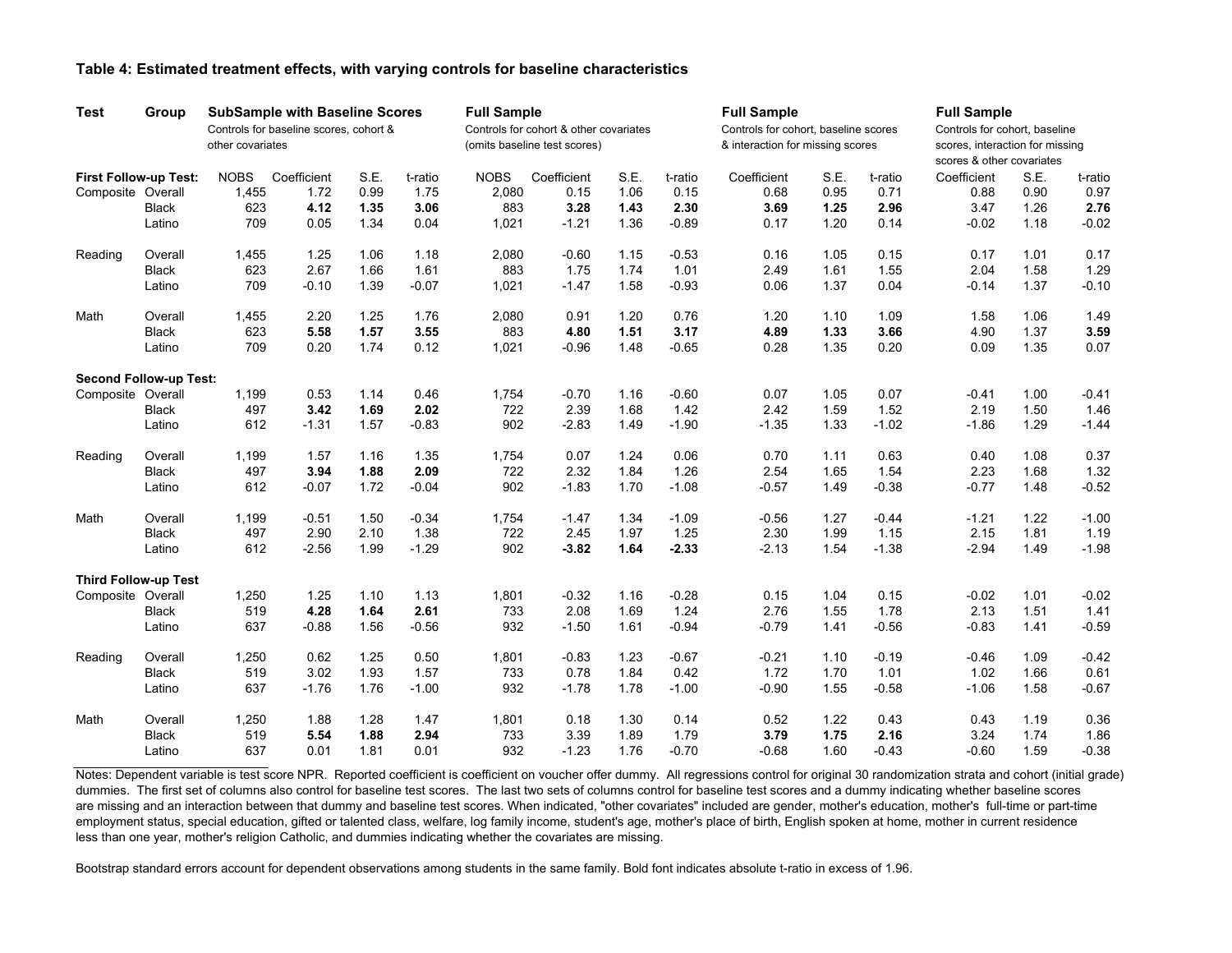# **Table 5: Estimated treatment effects for all Black studentsSample includes students whose mother or father is Black/African American**

|                   |              |                              |           | <b>SubSample w/ Baseline Test</b> |     | <b>Full Sample</b>       |      |      | <b>Full Sample</b>      |      |         | <b>Full Sample</b>                |      |                                         |  |
|-------------------|--------------|------------------------------|-----------|-----------------------------------|-----|--------------------------|------|------|-------------------------|------|---------|-----------------------------------|------|-----------------------------------------|--|
|                   |              | Controls for baseline scores |           |                                   |     | No controls except       |      |      | Controls for covariates |      |         | Controls for covariates, baseline |      |                                         |  |
|                   | & covariates |                              |           |                                   |     | randomization strata     |      |      | except baseline scores  |      |         |                                   |      | scores & interaction for missing scores |  |
| Test/Year         | N.           | Coefficient S.E.             |           | t-ratio                           | N.  | Coefficient S.E. t-ratio |      |      | Coefficient             | S.E. | t-ratio | Coefficient                       | S.E. | t-ratio                                 |  |
| <b>Year One</b>   |              |                              |           |                                   |     |                          |      |      |                         |      |         |                                   |      |                                         |  |
| Composite         | 687          |                              | 3.52 1.30 | 2.71                              | 974 | 2.35                     | 1.53 | 1.54 | 2.24                    | 1.46 | 1.53    | 2.63                              | 1.21 | 2.17                                    |  |
| Reading           | 687          |                              | 2.27 1.53 | 1.48                              | 974 | 1.36                     | 1.82 | 0.75 | 0.83                    | 1.72 | 0.48    | 1.28                              | 1.49 | 0.86                                    |  |
| Math              | 687          |                              | 4.77 1.62 | 2.94                              | 974 | 3.34                     | 1.63 | 2.05 | 3.64                    | 1.59 | 2.29    | 3.98                              | 1.38 | 2.89                                    |  |
|                   |              |                              |           |                                   |     |                          |      |      |                         |      |         |                                   |      |                                         |  |
| <b>Year Two</b>   |              |                              |           |                                   |     |                          |      |      |                         |      |         |                                   |      |                                         |  |
| Composite         | 548          |                              | 2.04 1.65 | 1.23                              | 793 | 1.36                     | 1.63 | 0.83 | 0.96                    | 1.63 | 0.59    | 1.10                              | 1.43 | 0.77                                    |  |
| Reading           | 548          |                              | 2.91 1.77 | 1.15                              | 793 | 1.57                     | 1.81 | 0.87 | 1.20                    | 1.80 | 0.67    | 1.39                              | 1.61 | 0.86                                    |  |
| Math              | 548          |                              | 1.16 2.04 | 0.57                              | 793 | 1.15                     | 1.93 | 0.59 | 0.72                    | 1.89 | 0.38    | 0.81                              | 1.70 | 0.48                                    |  |
|                   |              |                              |           |                                   |     |                          |      |      |                         |      |         |                                   |      |                                         |  |
| <b>Year Three</b> |              |                              |           |                                   |     |                          |      |      |                         |      |         |                                   |      |                                         |  |
| Composite         | 573          |                              | 4.00 1.60 | 2.50                              | 811 | 2.01                     | 1.67 | 1.20 | 1.14                    | 1.64 | 0.69    | 1.44                              | 1.43 | 1.01                                    |  |
| Reading           | 573          |                              | 2.98 1.87 | 1.59                              | 811 | 0.99                     | 1.84 | 0.54 | 0.01                    | 1.77 | 0.00    | 0.45                              | 1.59 | 0.28                                    |  |
| Math              | 573          |                              | 5.02 1.87 | 2.68                              | 811 | 3.04                     | 1.85 | 1.64 | 2.27                    | 1.86 | 1.22    | 2.43                              | 1.66 | 1.46                                    |  |

Notes: Dependent variable is test score NPR. Reported coefficient is coefficient on voucher offer dummy. Regressions in Column 1, 3, and 4 control for 30 randomization strata,cohort dummies, gender, mother's education, mother's full-time or part-time employment status, special education, gifted or talented class, welfare, log family income, student's age, mother's place of birth, English spoken at home, mother in current residence less than one year, and mother's religion. The first set of columns also control for baseline test scores. The last set of columns also control for a dummy indicating baseline scores missing and an interaction between that dummy and baseline test scores.

Bootstrap standard errors account for dependent observations among students in the same family. Bold font indicates absolute t-ratio in excess of 1.96.